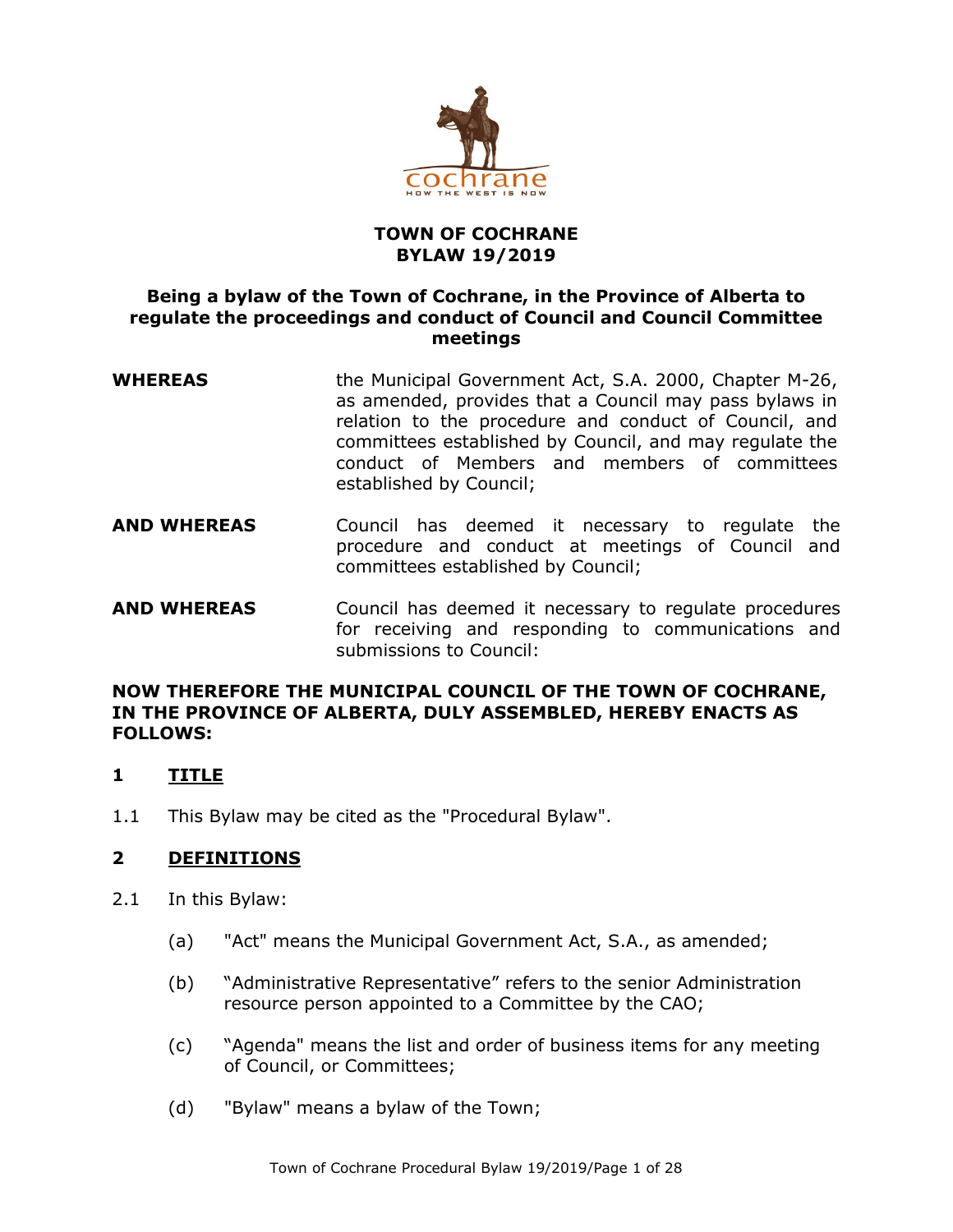- (e) "CAO" means the Chief Administrative Officer; "Chairperson" means the Member elected from among the Members of a Committee to preside at all meetings of the Committee;
- (f) "Committee of the Whole" is a Council Committee comprised of all members of Council that permits Council greater Freedom of debate. **(01/2021)**
- (g) "Committee" means a committee, board, commission, authority, task force or any other public body established by Council pursuant to this bylaw;
- (h) "Council" means the Mayor and Members of the Town of Cochrane.
- (i) "Deputy Mayor" means the Member of Council appointed pursuant to this Bylaw to act as Mayor in the absence or incapacity of the Mayor;
- (j) "In-Camera" means a part of the meeting closed to the public at which no resolution or bylaw may be passed, except a resolution to revert to a meeting held in public;
- (k) "Mayor" means the Member of Council duly elected as the Chief Elected Official, as defined by the Act and continuing to hold office;
- (l) "Member" means a Member of Council duly elected and continuing to hold office, or a Member of a Committee duly appointed by Council;
- (m) "Notice of Motion" is the means by which a Member of Council brings business before Council;
- (n) "Officer" means the Chief Administrative Officer, Deputy Chief Administrative Officer, or their delegates, all of whom shall be recorded in the official minutes;
- (o) "Point of Information" means a request or statement directed to the Presiding Officer, or through the Presiding Officer to another Member or to the administration, for or about information relevant to the business at hand, but not related to a Point of Procedure;
- (p) "Point of Order" means the raising of a question by a Member with the view of calling attention to any departure from this Bylaw or the customary proceedings in debate or in the conduct of Council's business;
- (q) "Point of Privilege" means all matters affecting the rights and exemptions of Council collectively or the propriety of the conduct of individual Members and includes but is not limited to, the following;
	- (i) the organization or existence of Council,
	- (ii) the comfort of Members,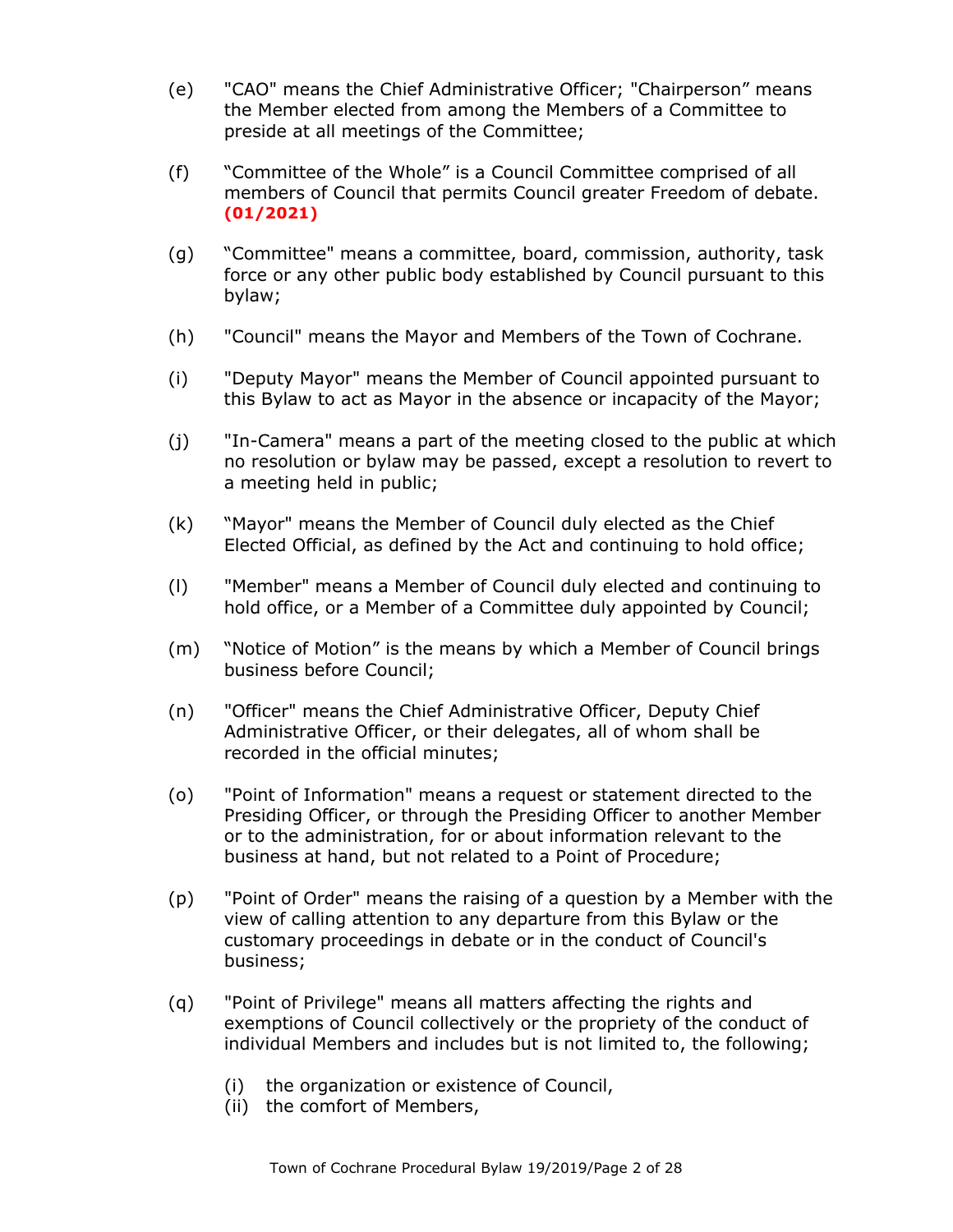- (iii) the conduct of Administration or members of the public in attendance at the meeting, and
- (iv) the reputation of Members or Council as a whole;
- (r) "Point of Procedure" means a question directed to the Presiding Officer to obtain information on a matter of parliamentary law or the rules of Council to assist a Member to:
	- (i) make an appropriate motion,
	- (ii) raise a Point of Order,
	- (iii) understand the procedure, or
	- (iv) understand the effect of a motion;
- (s) "Presiding Officer" means the Mayor, or in the absence of the Mayor, the Deputy Mayor, or in the absence of the Deputy Mayor any other Member of Council chosen to preside at the meeting;
- (t) "Public Hearing" means a meeting of Council convened to hear matters pursuant to the Act;
- (u) "Question of Privilege" means raising of a question which concerns a Member, or Council collectively, when a Member believes that another Member has spoken disrespectfully towards them or Council, or when they believe their comments have been misunderstood or misinterpreted by another Member;
- (v) "Quorum" is the majority of all Members, fifty (50) percent plus one (1), unless Council provides otherwise in this Bylaw;
- (w) "Special Meeting" means a meeting called by the Mayor pursuant to the Act;
- (x) "Terms of Reference" means those terms pertinent to the establishment and mandate of a Committee and which are:
	- (i) in addition to or beyond the parameters of this Bylaw; and
	- (ii) set out in Schedule 'C' attached to and forming part of this Bylaw.
- (y) "Town" means the Corporation of the Town of Cochrane.

# **3 APPLICATION**

- 3.1 This Bylaw applies to:
	- (a) all Council meetings, and
	- (b) all Committee meetings, except:
		- (i) when Council has granted permission to a Committee to establish its own procedures, and
		- (ii) there shall be no limit to the number of times a member may speak to a question.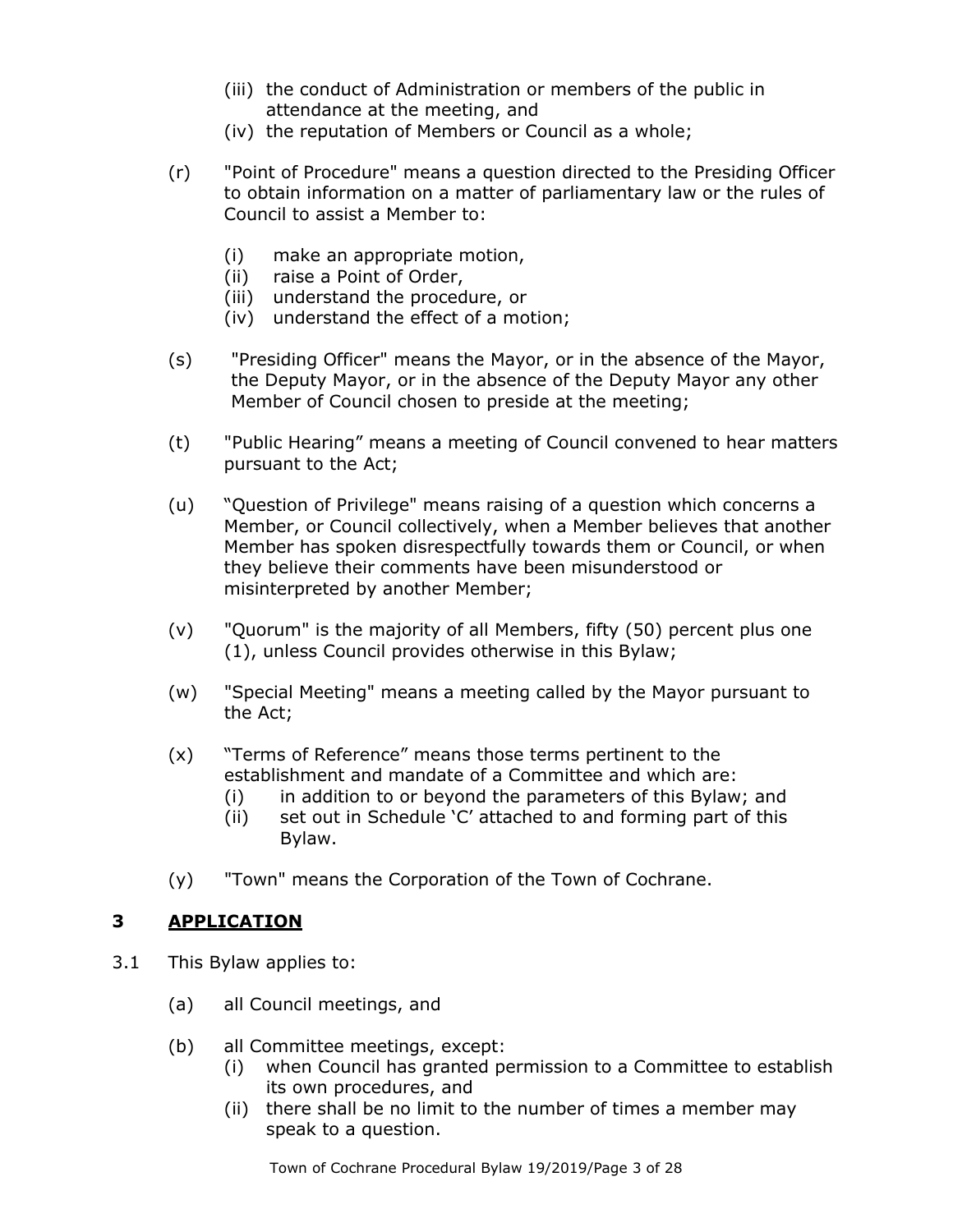- 3.2 The precedence of the rules governing the procedure of Council is:
	- (a) the *Municipal Government Act*;
	- (b) other provincial legislation;
	- (c) this bylaw, and;
	- (d) the current edition of *Robert's Rules of Order and Parliamentary Procedure*.
- 3.3 To the extent that a matter is not dealt with in the *Municipal Government Act* or this Bylaw, Council shall have regard to *Robert's Rules of Order and Parliamentary Procedure*.
- 3.4 Subject to the appeal process described in this Bylaw, the Presiding Officer or Chairperson shall interpret procedure.
- 3.5 In the absence of a statutory obligation, any provision of this Bylaw may be temporarily altered or suspended by an affirmative vote of two-thirds of all Members present. A motion to temporarily alter or suspend this Bylaw is not debatable or amendable.

## **4 CONDUCT OF MEETINGS**

- 4.1 Quorum
	- (a) As soon as there is a Quorum of Members after the hour fixed for the meeting, the Presiding Officer shall take the chair and call the Meeting to order.
	- (b) Unless a Quorum is present within 30 minutes after the time appointed for the Meeting, the Meeting shall stand adjourned until the next regular Meeting date or until a Special Meeting is called to deal with the matters intended to be dealt with at the adjourned Meeting. The Manager, Legislative Services shall record the names of the Members present at the expiration of the 30-minute time limit and such record shall be appended to the next Agenda.
	- (c) The only action that can legally be taken in the absence of Quorum is to extend the time to which to adjourn (if more than 30 minutes is being allowed), adjourn, recess or to take measures to obtain a Quorum.
	- (d) In the event that Quorum is lost after the meeting is called to order, the meeting shall be suspended until Quorum is obtained. If Quorum is not obtained within 30 minutes, the meeting shall stand adjourned.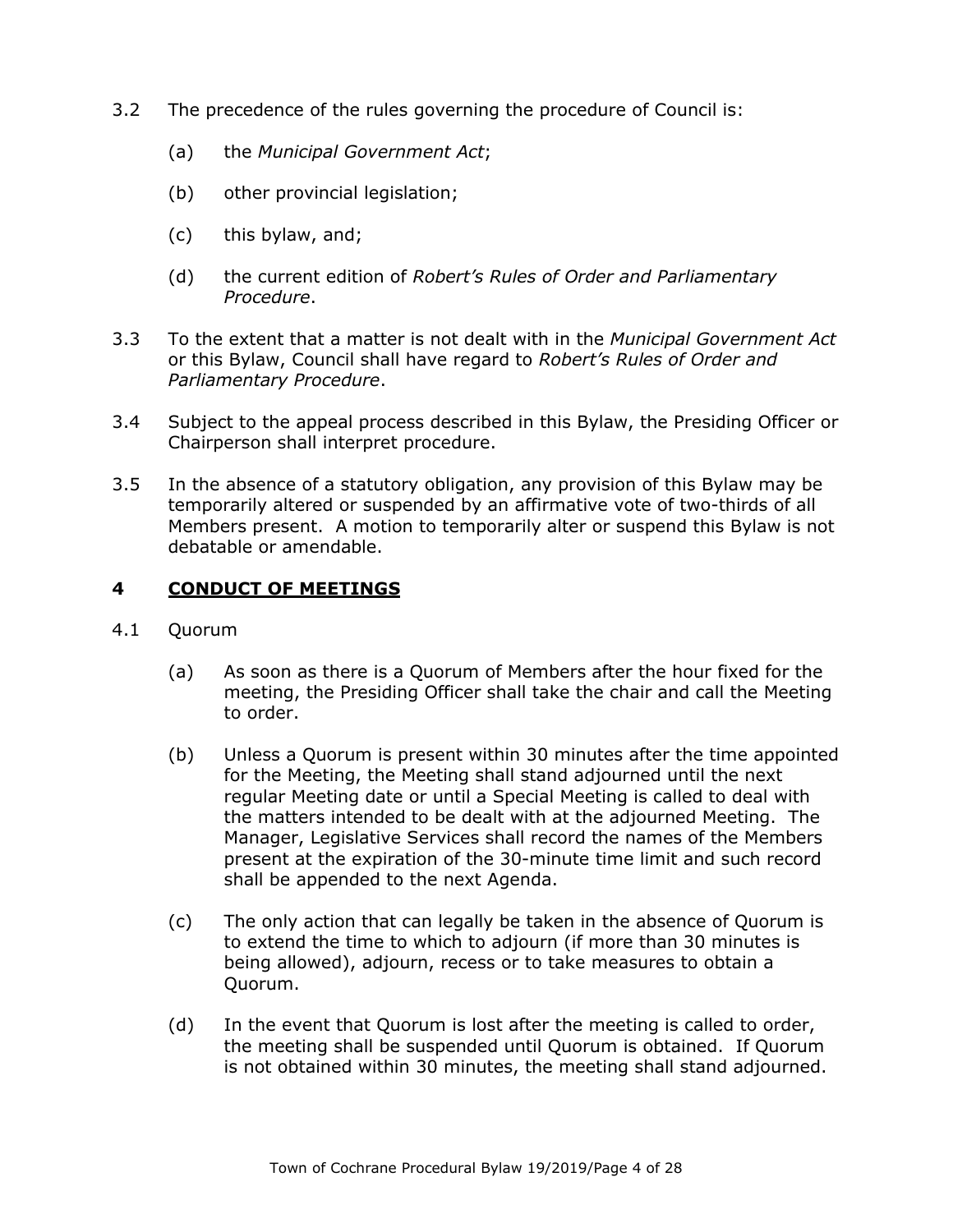- 4.2 Presiding Officer
	- (a) The Presiding Officer shall preside over the conduct of the meeting, including the preservation of good order and decorum, ruling on Points of Privilege, Points of Procedure and deciding all questions relating to the orderly procedure of the meeting, subject to an appeal by any Members from any ruling of the Chair.
	- (b) The Presiding Officer shall make reasonable efforts, including the calling of a recess, to ensure all Members in attendance at a meeting are present while a vote is being taken, unless a Members is excused from voting in accordance with the Act or this Bylaw.
	- (c) When the Presiding Officer wishes to participate in the debate on a question or motion properly before the Meeting, the Presiding Officer shall vacate the Chair and request the Deputy Mayor to assume the Chair.
- 4.3 Conduct
	- (a) Members shall not:
		- (i) use offensive words or unparliamentary language in the meeting and shall refrain from abusive conduct, personal attacks or verbal attacks upon the character or motives of other Members of Council, boards, commissions, committees, staff or the public;
		- (ii) disobey the rules of the meeting or disturb the proceedings
		- (iii) disobey the decision of the Presiding Officer or of Members on any ruling of a Point of Order, Point of Privilege, Point of Procedure, practice or interpretation;
		- (iv) leave their seat while a vote is being taken until the result is declared;
		- (v) interrupt a Members while speaking, except to raise a Point of Order, Point of Procedure or Point of Privilege;
		- (vi) engage in any other conduct in contravention of an Act of Canada or Alberta or a Council-approved Bylaw or Policy; or
	- (b) A Member who wishes to leave the meeting prior to adjournment shall so advise the Presiding Officer and the time of departure shall be noted in the minutes.
- 4.4 Calling a Member to Order
	- (a) When a Member has been warned about breaches of conduct but continues to engage in them, the Presiding Officer may name the Member by stating the Members' name and declaring the offence.
	- (b) The offence must be noted in the minutes.
- 4.5 Effect of Naming Members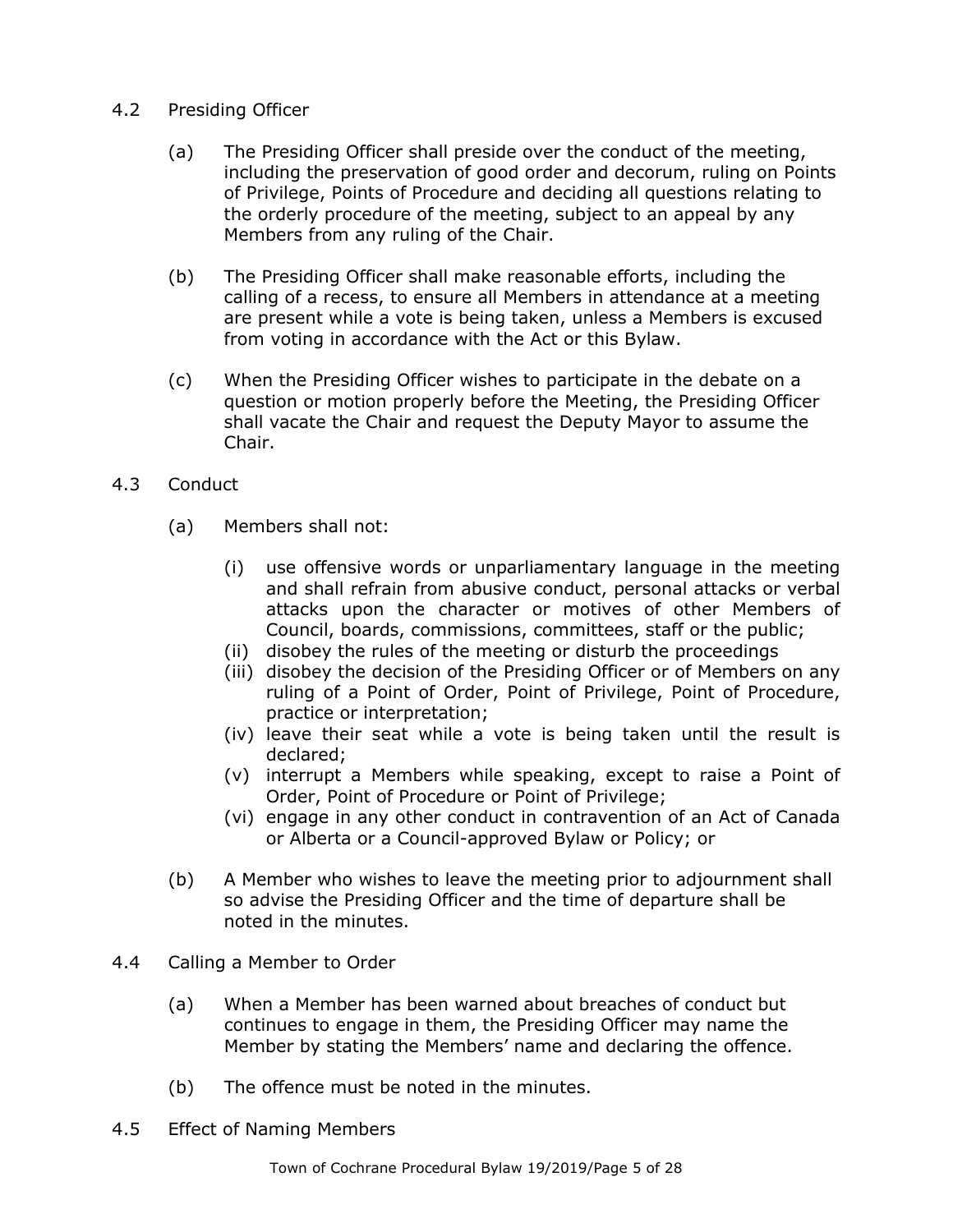- (a) If a Member who has been named apologizes for a breach of conduct and withdraws any objectionable statements, at the meeting at which they were made then:
	- $(i)$  that Member may remain and continue participating in the meeting; and
	- (ii) the Presiding Officer may direct that the notation of the offence be removed from the minutes; or
- (b) If a Member who has been named fails or refuses to apologize, then:
	- (i) Council may pass a motion to:
		- censure the Member; or
		- require that Member to immediately leave Council Chambers for the remainder of the meeting or until the Member apologizes and withdraws the objectionable statements
	- (ii) Council must, without debate, vote on a motion under this Section; and
	- (iii) A majority vote carries the motion.
- 4.6 Removal of Members
	- (a) If a Member has been expelled pursuant to Section 4.5 that Member must leave Council Chambers immediately.
	- (b) The Presiding Officer may request the Royal Canadian Mounted Police to remove an expelled Member if that Member does not leave voluntarily.
- 4.7 Disturbance by Public
	- (a) The Presiding Officer may order any member(s) of the public who disturbs the proceedings of Council by words or actions to be expelled.
	- (b) The Presiding Officer may request the Royal Canadian Mounted Police to remove the person(s).
- 4.8 Points of Privilege
	- (a) A Member who desires to address the meeting upon a matter which concerns the rights or privileges of the Members collectively, or of himself/herself as a Member personally, shall be permitted to raise such Point of Privilege.
	- (b) A Point of Privilege shall take precedence over other matters and while the Presiding Officer is ruling on the Point of Privilege, no one shall be considered to be in possession of the floor.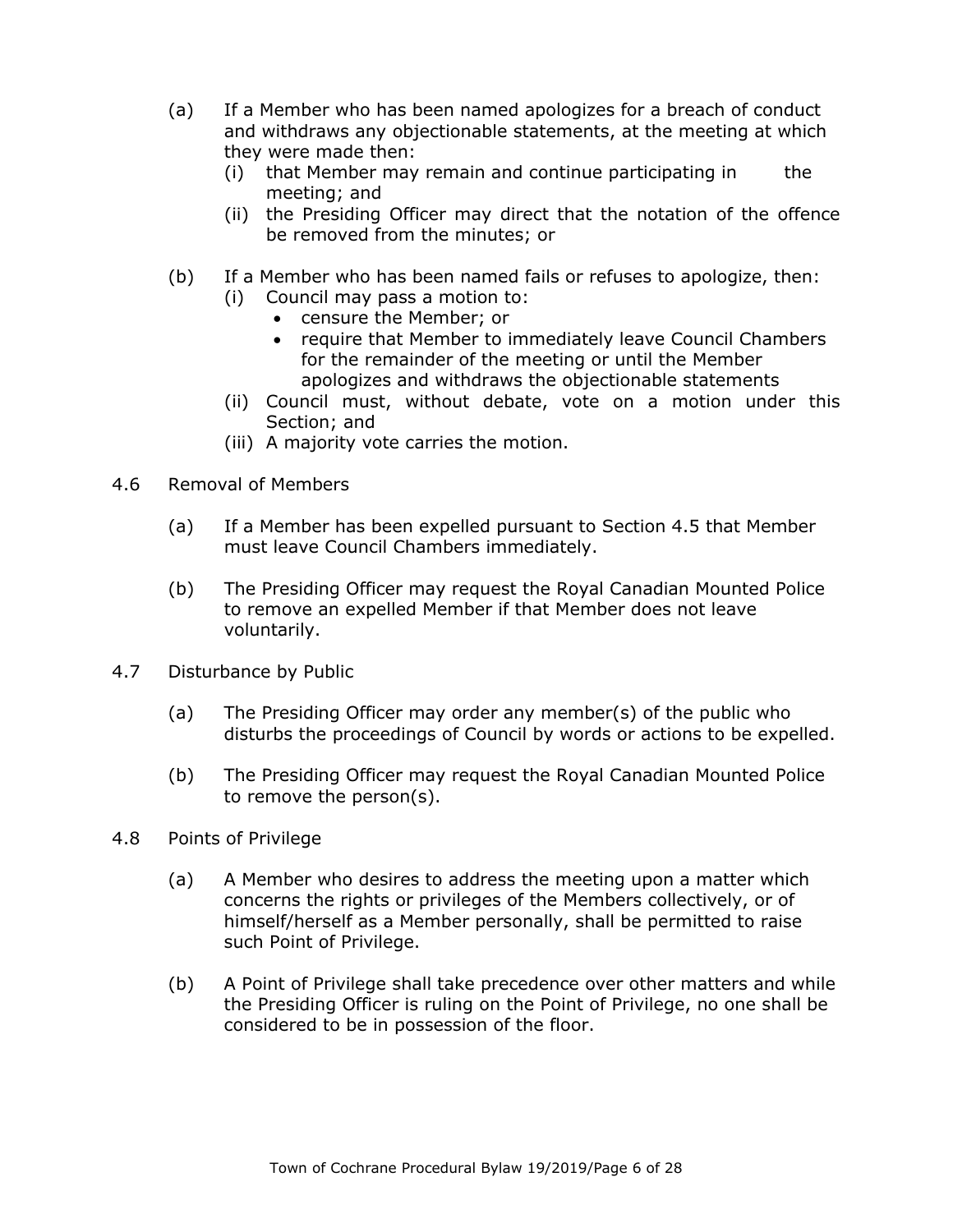### 4.9 Points of Procedure

- (a) A Member who desires to call attention to a violation of this Bylaw shall ask leave of the Presiding Officer to raise a Point of Procedure. When leave is granted, the Member shall state the Point of Procedure with a concise explanation and shall attend the decision of the Presiding Officer upon the Point of Procedure. The speaker in possession of the floor when the Point of Procedure was raised shall have the right to the floor when debate resumes.
- (b) A Member called to order by the Presiding Officer shall immediately vacate the floor until the Point of Procedure is dealt with and shall not speak again without the permission of the Presiding Officer unless to appeal the ruling of the Presiding Officer.
- 4.10 Appeal Ruling
	- (a) The decision of the Presiding Officer shall be final, subject to an immediate appeal by a Member of the meeting.
	- (b) If the decision is appealed, the Presiding Officer shall give concise reasons for his ruling and must state the question "Is the ruling of the Presiding Officer upheld?"
	- (c) A majority of the Members present at the Meeting, without debate, shall decide the question. The ruling of the Members shall be final.
- 4.11 Pecuniary Interest
	- (a) Members who have a reasonable belief that they have a pecuniary interest (as defined by the Act) in any matter before Council, any committee of Council, or any board, commission, committee or agency to which they are appointed as a representative of Council, shall, if present, declare and disclose the general nature of the pecuniary interest prior to any discussion of the matter, abstain from discussions or voting on any question relating to the matter and shall remove themselves from Council Chambers until the matter is concluded.
	- (b) the Minutes shall indicate the declaration of disclosure, the time at which the Member left the room and the time the Member returned.
- 4.12 Electronic Meetings
	- (a) A Meeting may be conducted by means of electronic or other communication facilities if:
		- (i) notice is given to the public of the meeting, including the way in which it is to be conducted;
		- (ii) the facilities enable the public to watch or listen to the meeting at a place specified in the notice and a designated officer is in attendance at that place; and

Town of Cochrane Procedural Bylaw 19/2019/Page 7 of 28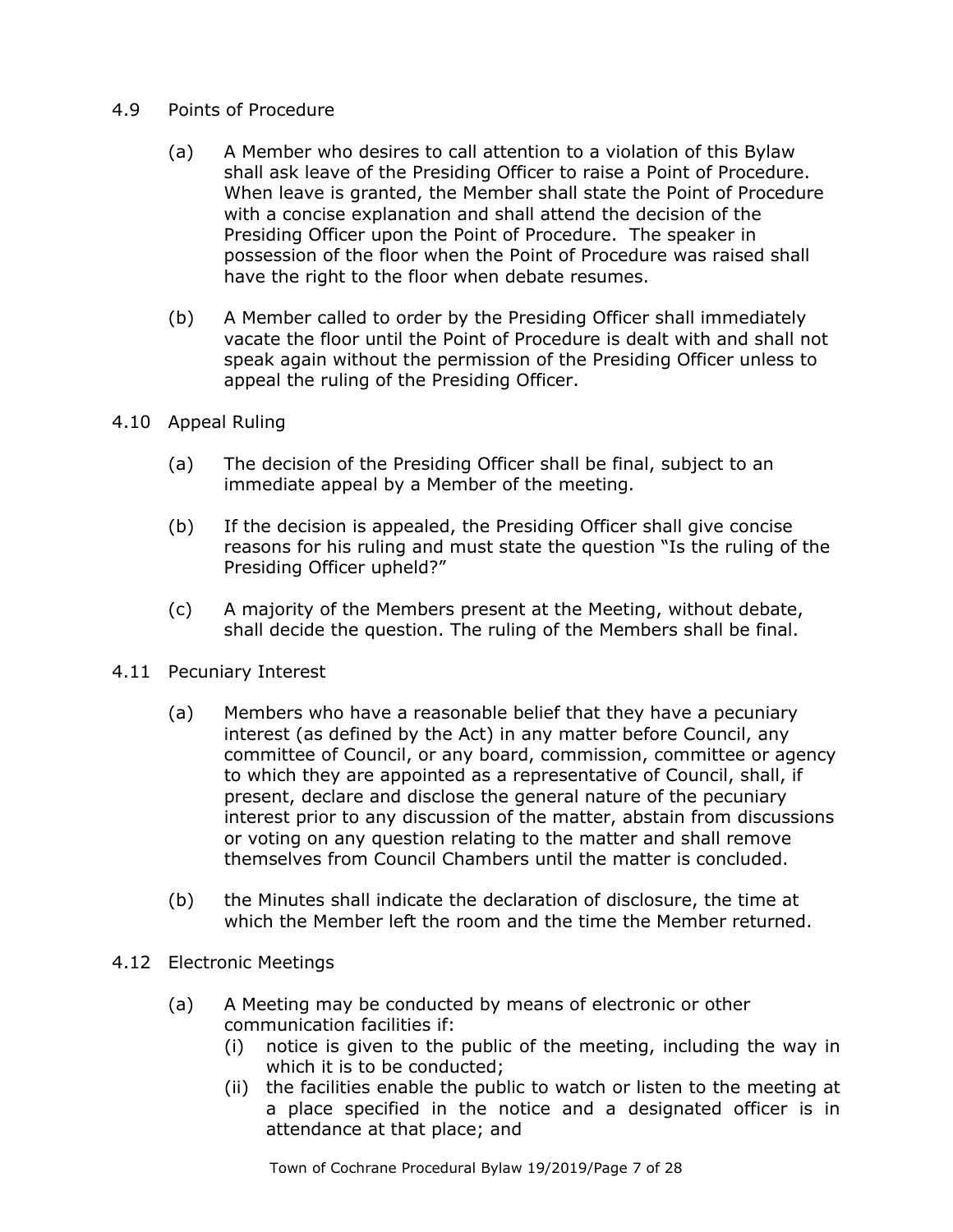- (iii) the facilities enable all the meeting's participants to watch and hear each other.
- (b) Members participating in a Meeting by means of electronic communications are deemed to be present at the Meeting.
- 4.13 Live Streaming
	- (a) The Manager, Legislative Services will endeavor to cause all Regular Special Council & Council Committee of the Whole meetings to be live video streamed and publicly archived, excluding Closed Meetings, or a portion thereof. **(01/2021)**

## **5 AGENDAS AND MINUTES**

- 5.1 The Order of Business at a Meeting is the order of the items on the Agenda except:
	- (a) when a previous Meeting has been adjourned for lack of Quorum and no Special Meeting has been called to deal with the business of the adjourned Meeting, the Agenda items from the adjourned Meeting must be dealt with before any items on the current Agenda;
	- (b) when Council alters the Order of Business for the convenience of the Meeting by a majority vote;
	- (c) when the same subject matter appears in more than one place on an Agenda and Council decides, by motion, to deal with all items related to the matter at the same time; and
- 5.2 The Agenda orders the business for a Meeting and will follow the appropriate Order of Business as set out on Schedule "A".
- 5.3 The Legislative Services Manager shall ensure copies of the Agenda are:
	- (a) available for Councillors no later than 5:00pm on the fourth day before the day on which the meeting is held.
	- (b) distributed to all Officers who are entitled to receive copies. **(01/2021)**
- 5.4 The Legislative Services Manager shall make the Agenda and all reports and supplementary materials (unless they must or may be withheld under the Act or any other statute dealing with access to information) available on the municipal website to the media and public, but only after they have been provided to the Council Members. **(01/2021)**
- 5.5 All submissions for the Agenda of all Public Hearings and Regular Meetings shall be received by the Legislative Services Manager no later than 4:00pm on the seventh complete day before the day on which the meeting is held. **(01/2021)**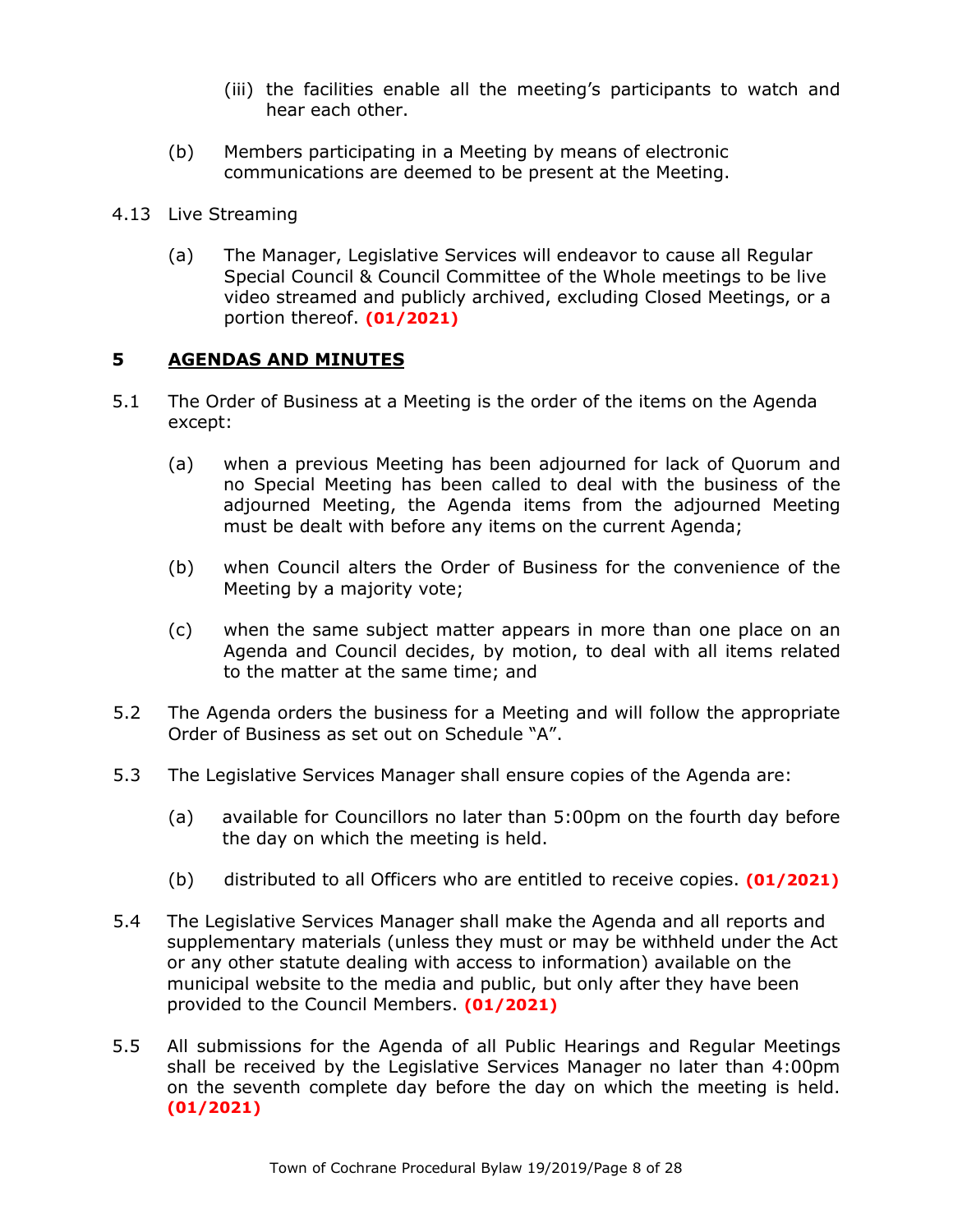- 5.6 Subject to Subsection 5.7 of this Bylaw, only material which has been received in accordance with Subsection 5.5 of this Bylaw shall be considered at the meeting for which the Agenda is prepared. **(01/2021)**
- 5.7 If an emergent matter needs to be brought before Council at any meeting the item shall:
	- (a) be accompanied by a brief explanation from an Officer indicating the reasons for, and the degree of urgency of the item; and
	- (b) be considered as an addendum to the Agenda. **(01/2021)**

Council must vote to adopt the Agenda prior to transacting other business and may:

- (a) add new items; and
- (b) delete any items from the Agenda.
- 5.8 Minutes
	- (a) Minutes of Council Meetings shall be recorded without note or comment and shall record the names of the Members present at the Meeting and shall be presented to Council for adoption at a subsequent Meeting.
	- (b) The preparation and distribution of minutes of Council Meetings shall be the responsibility of the Manager, Legislative Services.
	- (c) Clerical, typographical and grammatical errors in Minutes may be corrected by the Manager, Legislative Services.

# **6 COUNCIL MEETINGS**

- 6.1 Organizational Meeting
	- (a) An Organizational Meeting of Council shall be held annually as required by the Act.
	- (b) The Agenda for the Organizational Meeting shall be restricted to: **(10/2021)**
		- (i) the administration of the oath, the introduction of new Members should the meeting follow a general municipal election;
		- (ii) the establishment of the Regular Meeting dates and times for Council and Committee of the Whole;
		- (iii) selection of the Deputy Mayor by rotation;
		- (iv) establishment of Members membership on committees, boards and partnerships; and
		- (v) any such other business as is described in the notice of the meeting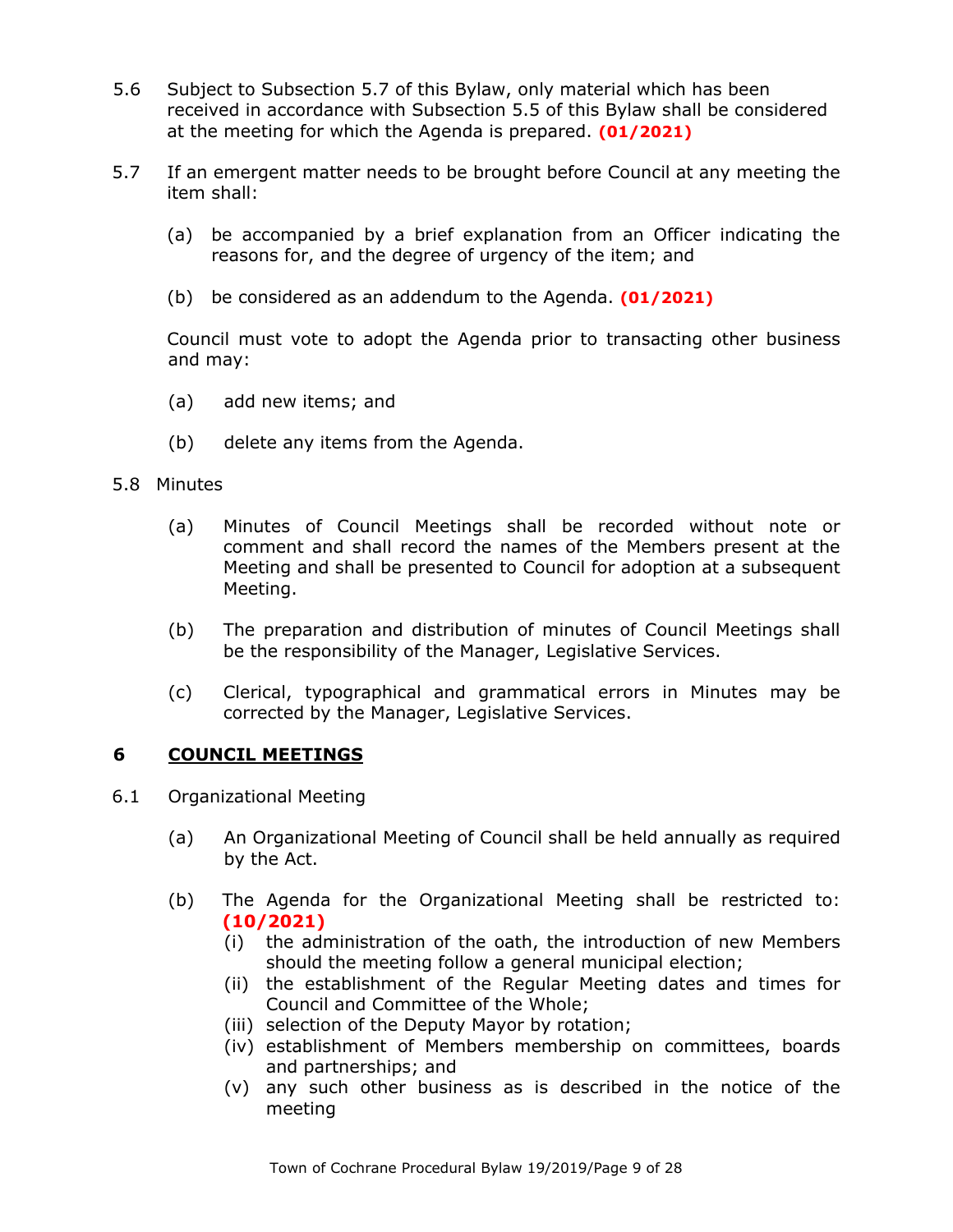- (c) The Manager, Legislative Services shall ensure a schedule of Meetings as scheduled at the Organizational Meeting is posted as directed by Council.
- 6.2 Regular Meetings **(10/2021)**
	- (a) Notice of Regular Meetings need not be given.
	- (b) Regular Meetings of Council shall be held in the Council Chambers unless notice is given in accordance with the Act and this Bylaw that the Regular Meeting will be held elsewhere in the community.
	- (c) Regular Meetings of Council shall be held on the second and fourth Monday of every month except for July and December when the Meeting shall be held on the second Monday of the month only. There will be no meetings held in August.
	- (d) No Regular meetings will be held between Nomination Day and a Municipal General Election.
	- (e) If a Regular Meeting of Council falls on a Statutory Holiday, the meeting will take place on the next business day.
	- (f) If Council changes the date, time or place of a Regular Meeting, at least 24 hours' notice of the change must be given to:
		- (i) any Members not present at the meeting at which the change was made, and
		- (ii) the public.
- 6.3 Special Meetings
	- (a) A Special Meeting shall be scheduled by the Manager, Legislative Services when required to do so by the Mayor or a majority of the Members of Council.
	- (b) Where a Special Meeting is required by a majority of Council the Mayor shall call such meeting within 14 days of the date on which the request was made.
	- (c) No less than twenty-four (24) hours' notice of a Special Meeting stating the time, date and place at which it is to be held and stating in general terms the nature of the business to be transacted at the meeting shall be provided to each Member and to the public.
	- (d) A Special Meeting may be held with less than 24 hours' notice to all Members and without notice to the public if at least 2/3 of the whole Council agrees to this in writing before the beginning of the meeting.
	- (e) The Agenda for a Special Meeting of Council shall be restricted to the business stated in the notice unless all the Members of Council are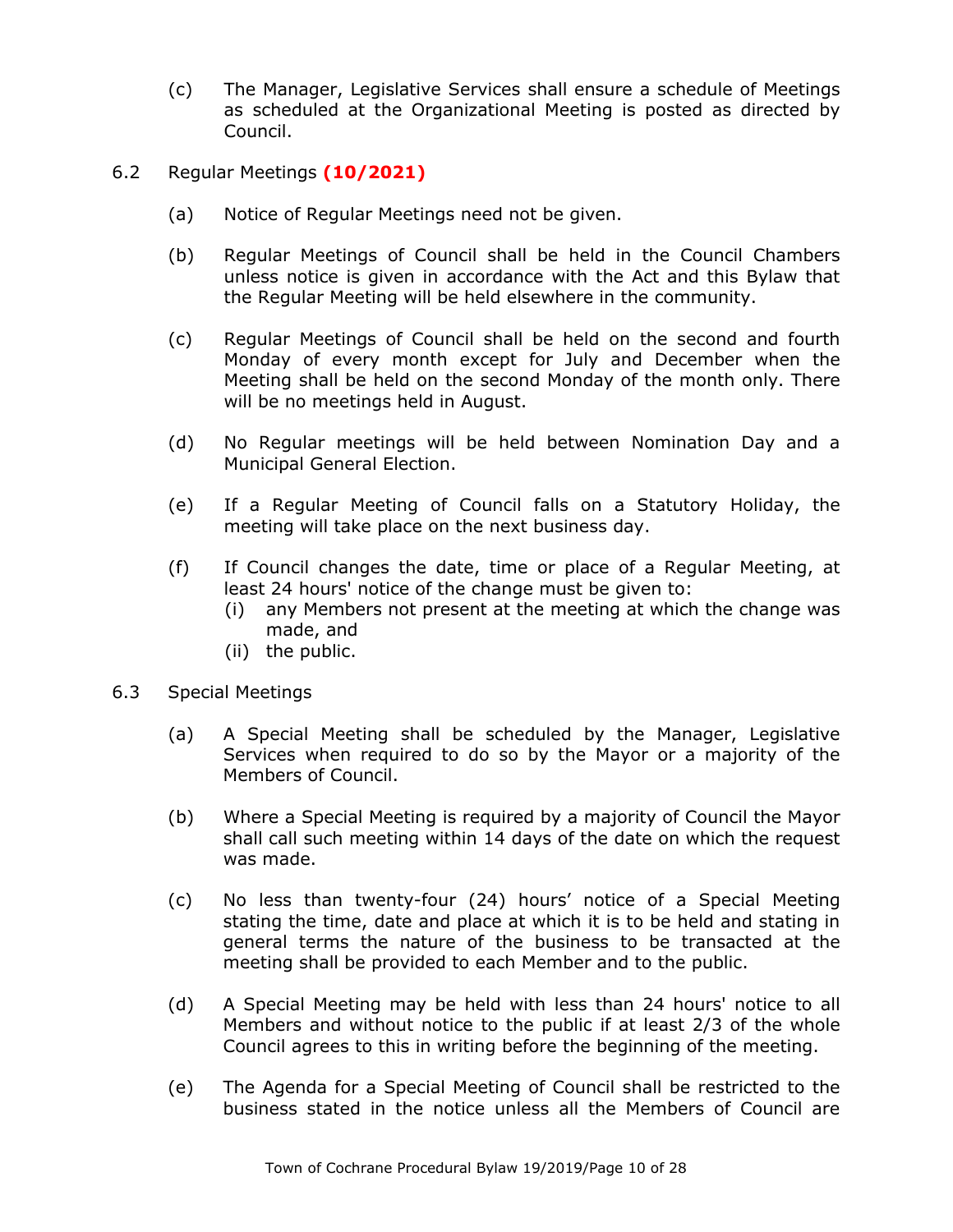present, in which case, by unanimous consent, any other business may be transacted.

- 6.4 In-Camera Sessions
	- (a) Council and Council Committees may close all or part of a Meeting to the public if a matter to be discussed is within one of the exceptions to disclosure as set out in the Freedom of Information and Protection of Privacy Act, RSA 2000, c. F-25;
	- (b) When a Meeting is closed to the public, the Meeting may include any person or persons invited to attend by Council;
	- (c) When a Meeting is closed to the public pursuant to this Section, no resolution or bylaw may be passed at the Meeting, except a resolution to revert to a Meeting held in public.
- 6.5 Public Hearings
	- (a) Public Hearings will be held, whenever possible, at a time to accommodate members of the public.
	- (b) Persons interested in speaking at a Public Hearing should register with the Manager, Legislative Services' office prior to the Public Hearing.
	- (c) All submissions for the Agenda of all Public Hearings, to be included in the published agenda, shall be received by the Legislative Services Manager no later than 4:00 p.m. on the seventh complete day before the day on which the meeting is held.
	- (d) The Presiding Officer shall introduce the resolution or bylaw and shall briefly state the intended purpose. Department presentations shall follow the introduction of the bylaw or resolution.
	- (e) The Presiding Officer shall then open the floor to presentations from the public.
	- (f) The Presiding Officer shall call upon those persons who have registered with the Manager, Legislative Services' office to speak first, followed by other persons at the meeting who have not registered to speak but who wish to address Council. The Presiding Officer shall request those who wish to make presentations to identify themselves. A person who does not identify himself or herself will not be given the opportunity to speak.
	- (g) Presentations by the public may be made verbally, in writing, or electronically. Written submissions shall be collected by the Manager, Legislative Services and retained for record purposes.
	- (h) Presentations shall be limited to 5 minutes unless there is consent by Council to extend the allotted time.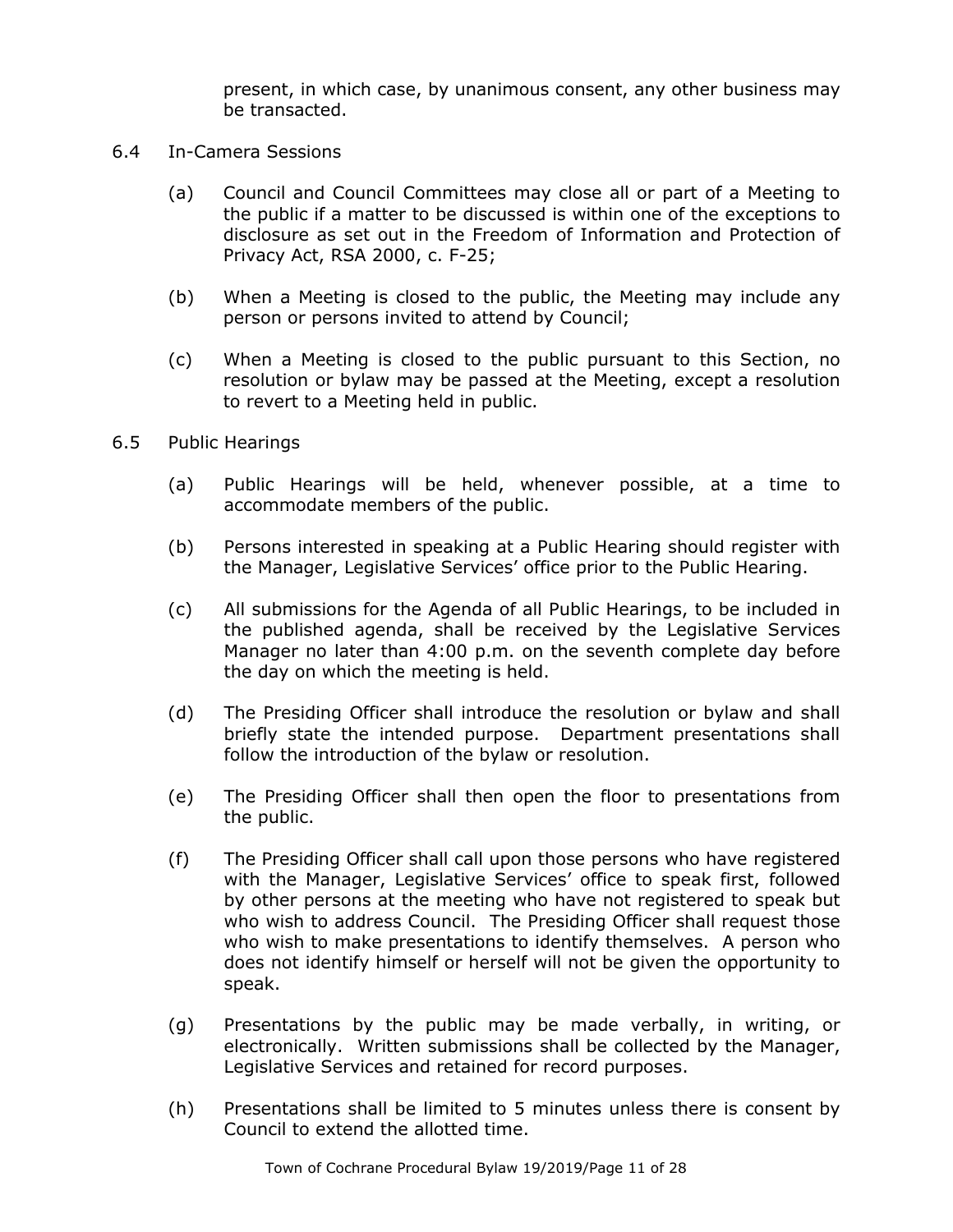- (i) Questions of clarification will be addressed during the Public Hearing.
- (j) Following public presentations, the Presiding Officer shall close the Public Hearing.
- (k) The passage of Bylaws requiring a Public Hearing shall be in accordance with Section 11.3 of this Bylaw.
- (l) When a Members is absent from a Public Hearing on a proposed Bylaw or resolution, that Member must abstain from discussions or voting on any question relating to the matter and must declare the reason for the abstention prior to any discussion on the matter.
- (m) Where a Members is absent for a portion of a Public Hearing on a proposed Bylaw or resolution, that Member may abstain from discussions or voting on any question relating to the matter and must declare the reason for the abstention prior to any discussion on the matter.
- (n) The Minutes shall indicate all declarations of abstention.

# **7 MEMBERS INQUIRIES AND REPORTS**

- 7.1 Reports
	- (a) Each Member will be provided a maximum of two (2) minutes at the appropriate time on the agenda of a Regular Council meeting for the purpose of providing a verbal update on Committees or community events in which municipal participation has been approved by Council.
	- (b) Any action required as a result of a Member's Report shall be brought forward as a separate business item or Notice of Motion.
- 7.2 Notices of Motion
	- (a) A Member may make a motion introducing any new matter only if:
		- (i) Notice is given at a previous regular Council meeting and a legible copy of the content of the notice is made available to the Manager, Legislative Services; or
		- (ii) Council on a two-thirds (2/3) vote waives the requirement for Notice.
	- (b) A Notice of Motion must give sufficient detail so that the subject of the motion and any proposed action can be determined, and it must state the date of the meeting at which the motion will be made. A notice must be given without discussion of the matter, but any written copies distributed may include explanatory paragraphs.
	- (c) To be placed on the meeting agenda, the Notice of Motion and any supporting documents must be submitted in the form of a Council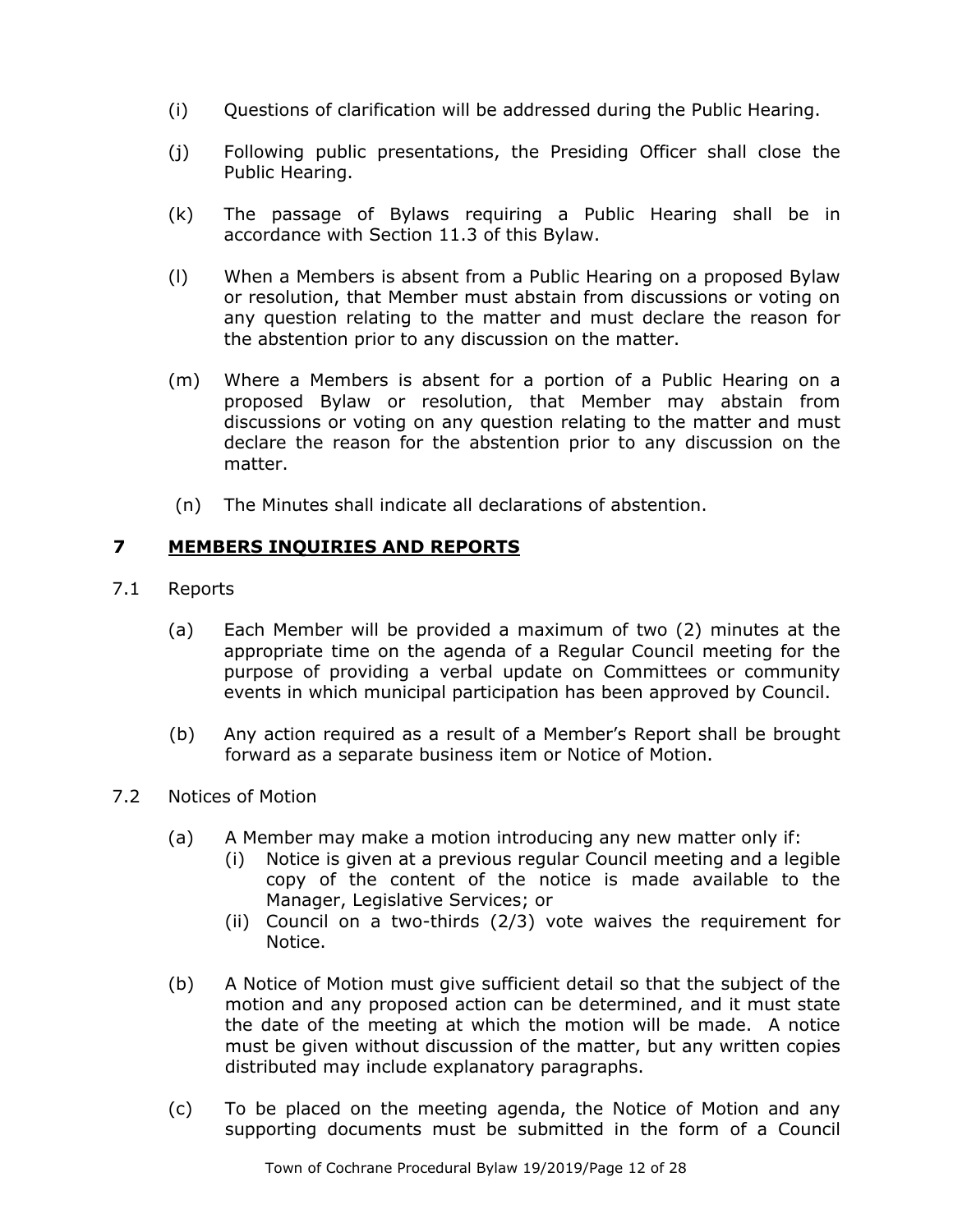Report to the Manager, Legislative Services by 4:00pm on the seventh complete day preceding the meeting.

(d) If a motion is not made at the meeting indicated in the notice, it will appear on the agenda for, and may be made at any of, the next two Regular Meetings; thereafter, it will be removed from the agenda and may only be made by a new Notice of Motion.

### **8. COMMITTEE OF THE WHOLE (01/2021)**

- 8.1 Unless otherwise scheduled, any Council member may during a regular meeting of Council, move that Council resolve into Committee of the Whole to consider any matter.
- 8.2 A motion to move into Committee of the Whole may be debated, only regarding the desirability of committing the main motion to Committee of the Whole, but not on the main motion itself.
- 8.3 The Presiding Officer will chair the Committee of the Whole.
- 8.4 Quorum of Committee of the Whole is a majority of Council Members.
- 8.5 Procedures in Committee of the Whole only differ from those established within Section 6, Council Meetings as follows:
	- (a) Council members may speak more than once, provided that all Council members who wish to speak to the matter have been permitted to speak;
	- (b) a Council Member may speak even though there is no motion on the floor, but if there is a motion on the floor a Council member shall only address that motion;
	- (c) the proceedings will not be recorded in the minutes except the report to Council and any subsequent motions; and
	- (d) the only motions permitted are:
		- (i) to adopt reports or recommendations and to recommend amendments;
		- (ii) to amend its own reports or recommendations;
		- (iii) to meet In-Camera and subsequently to revert to a meeting held in public;
		- (iv) to rise without reporting;
		- (v) to rise and report; or
		- (vi) to recess.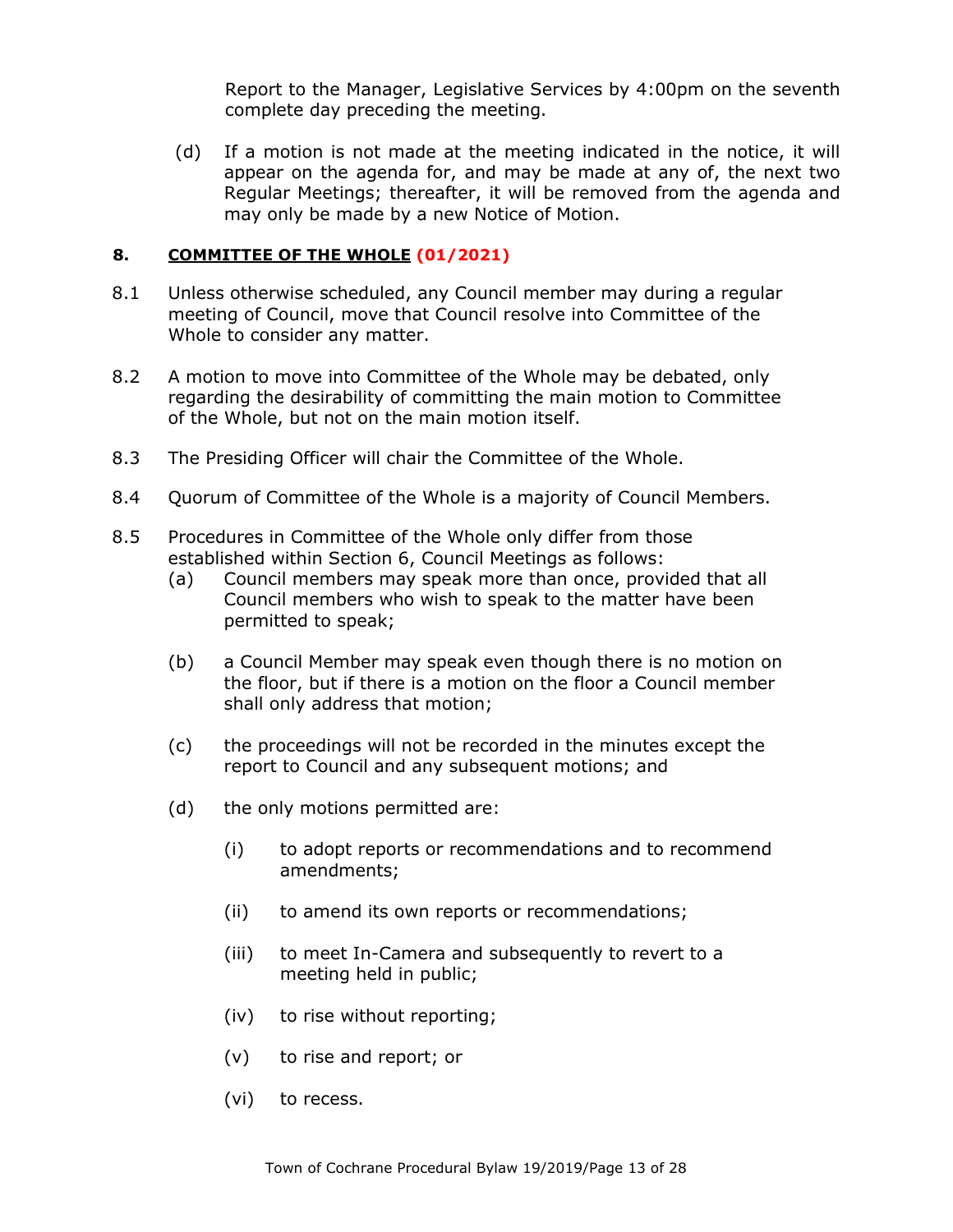- 8.6 A motion to rise and report back to a regular meeting of Council may be made at any time and must be decided without debate.
- 8.7 When Council moves into Committee of the Whole within a Council meeting with the intention of returning to Council for a decision at the same meeting, Committee of the Whole is not required to vote on a recommendation to Council.
- 8.8 When Council considers a matter in Committee of the Whole delegated to Committee of the Whole by Council, Councillors are required to vote on a recommendation to Council.

# **9 MOTIONS**

- 9.1 A motion relating to a matter not within the jurisdiction of the Council shall not be in order.
- 9.2 A recommendation in a report does not constitute a motion until a Member has expressly moved it.
- 9.3 Any Member may require the motion under discussion to be read at any time during the debate, except when a Member is speaking.
- 9.4 The mover of a motion must be present when the vote on the motion is taken.
- 9.5 When a matter is under debate, no motion shall be received other than a Motion to:
	- (a) Fix the Time for Adjournment;
	- (b) Adjourn;
	- (c) Recess;
	- (d) Withdraw;
	- (e) Call the Question (that the vote must now be taken);
	- (f) Postpone to a certain time or date;
	- (g) Refer;
	- (h) Amend;
	- (i) Postpone indefinitely;

which in declining order shall be the order of precedence.

9.6 Motion to Withdraw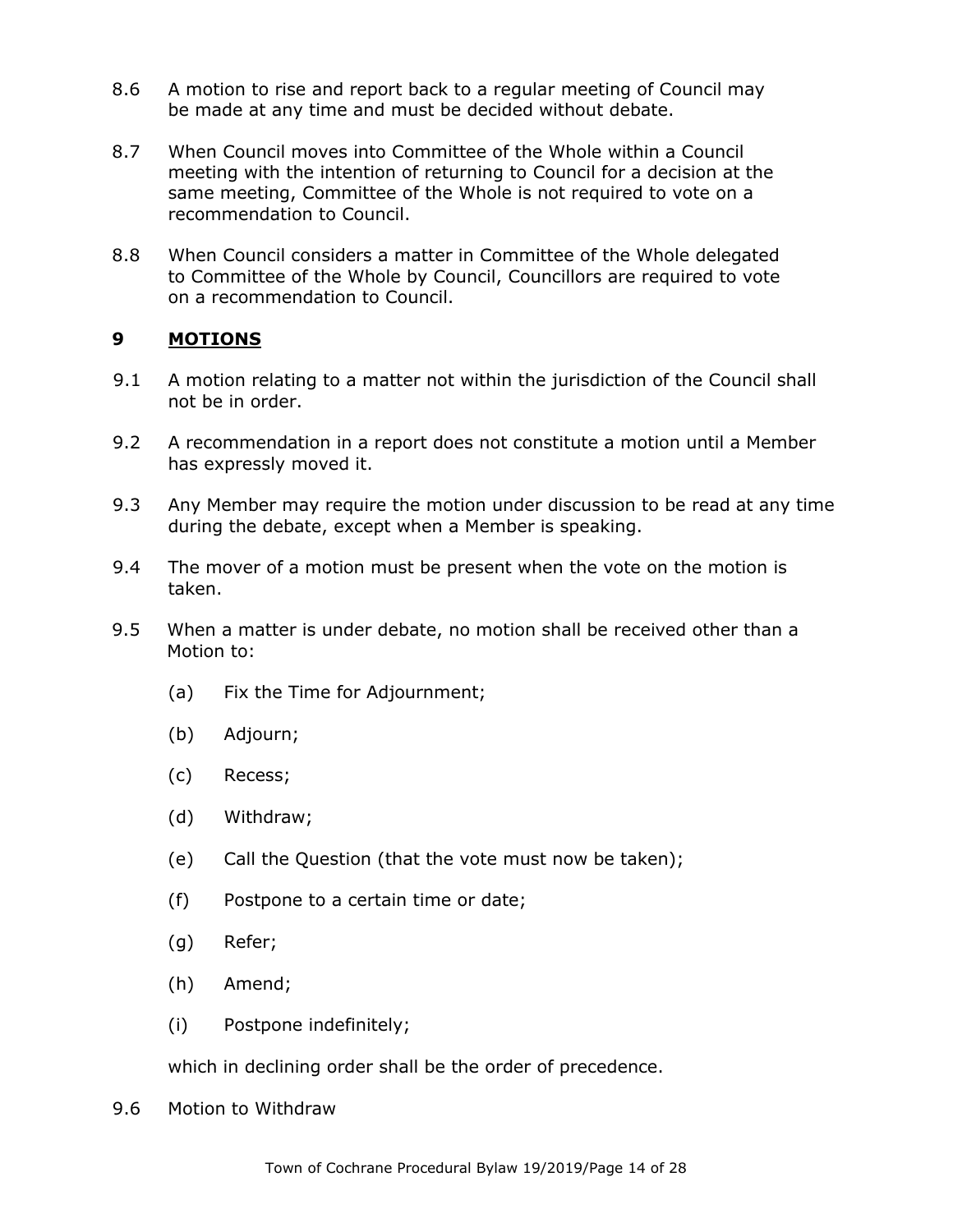- (a) Enables the mover to withdraw or modify a motion or substitute a different one in its place.
- (b) The mover of a motion may withdraw that motion without permission so long as the motion has not been stated by the Presiding Officer.
- (c) If the motion has been stated by the Presiding Officer and is formally before the meeting the mover may ask to withdraw, substitute or modify it and the Presiding Officer shall grant permission with the unanimous consent of Council; however, if any objection is made, it is necessary to obtain leave by Motion to Withdraw and this motion cannot be debated or amended. Once a motion is withdrawn, the effect is the same as if it had never been made.
- 9.7 Motion to Postpone to a Certain Time or Date
	- (a) Is used if Council would prefer to consider the main motion later in the same meeting or at another meeting.
	- (b) Is debatable to its merits only and cannot go into the main question except as necessary for debate of the immediately pending question.
- 9.8 Motion to Refer
	- (a) Is used to send a pending question to a committee, department or selected persons so that the question may be carefully investigated and put into better condition for Council to consider.
	- (b) Shall be clear as to the information required and shall provide direction as to the Person or Group to which it is being referred.
	- (c) Is debatable.
- 9.9 Motion to Amend
	- (a) Is used to modify the wording of a motion before the motion itself is voted on.
	- (b) Is debatable whenever the motion to which it applies is debatable.
	- (c) All amendments must relate to the matter being discussed in the main motion and shall not so substantially alter the motion so as to change the basic intent or meaning of the main motion. The Presiding Officer shall rule on disputes arising from amendment.
	- (d) Only one amendment to a motion may be made at any time, and only one amendment to that amendment may be made at a time.
	- (e) The amendment to the amendment must be voted on before the amendment.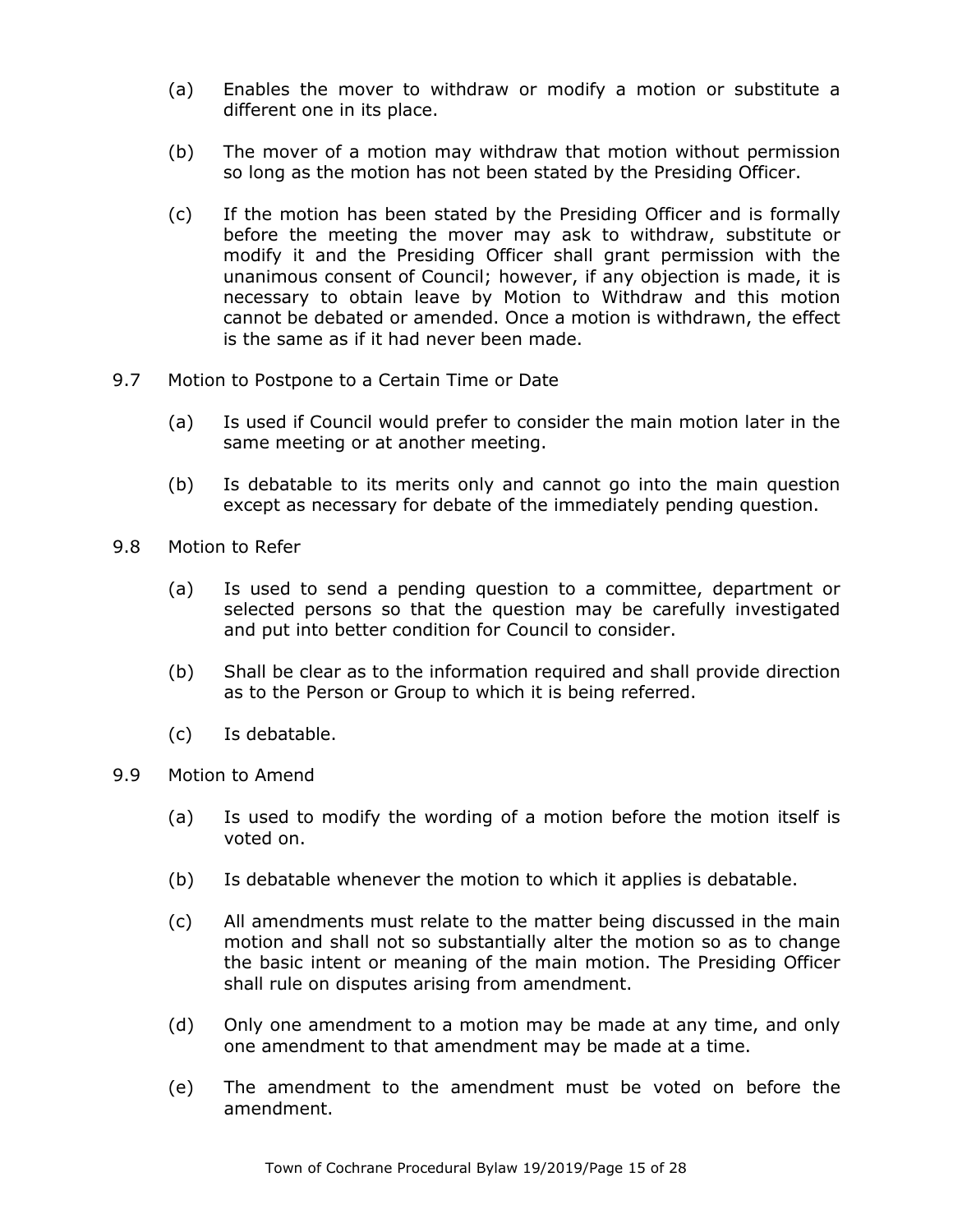- (f) An amendment to an amendment must be relevant to the amendment.
- (g) The amendment shall be voted upon and, if any amendment is carried, the main motion, as amended, shall be put to the vote, unless a further amendment is proposed.
- (h) Nothing in this Section shall prevent other proposed amendments being read for the information of the Members.
- (i) The Presiding Officer may accept an amendment as a Friendly Amendment if no member of Council objects.
- (j) "Friendly Amendment" means a change that does not affect the substance of a motion and clarifies the motion's intent.
- 9.10 Motion to Postpone Indefinitely
	- (a) Is used as a method to dispose of a question without bringing it to a direct vote.
	- (b) Must include a reason for postponement and is debatable. Debate can go into the main question.
- 9.11 Motion to Reconsider
	- (a) Is used to permit correction of an action or to take into consideration added information or a changed situation that has developed since the taking of the vote on a motion.
	- (b) May be moved after a motion has been voted upon, and before moving to the next item on the Agenda or at any time before the Presiding Officer declares adjourned the Meeting at which the motion was voted upon.
	- (c) Must be moved by a Member who voted with the prevailing side and who shall state the reason for making the Motion.
	- (d) Debate must be confined to reasons for or against reconsideration.
	- (e) If a Motion to Reconsider is carried, the Question on which the vote is to be reconsidered becomes the next order of business.
	- (f) Reconsideration of the question shall be open to debate, voted upon, and shall require the votes of a majority of Members present to carry it, unless otherwise required by this Bylaw.
	- (g) A motion to reconsider may not be applied to:
		- i a vote which has caused an irrevocable action; or
		- ii a motion to reconsider.
- 9.12 Motion to Rescind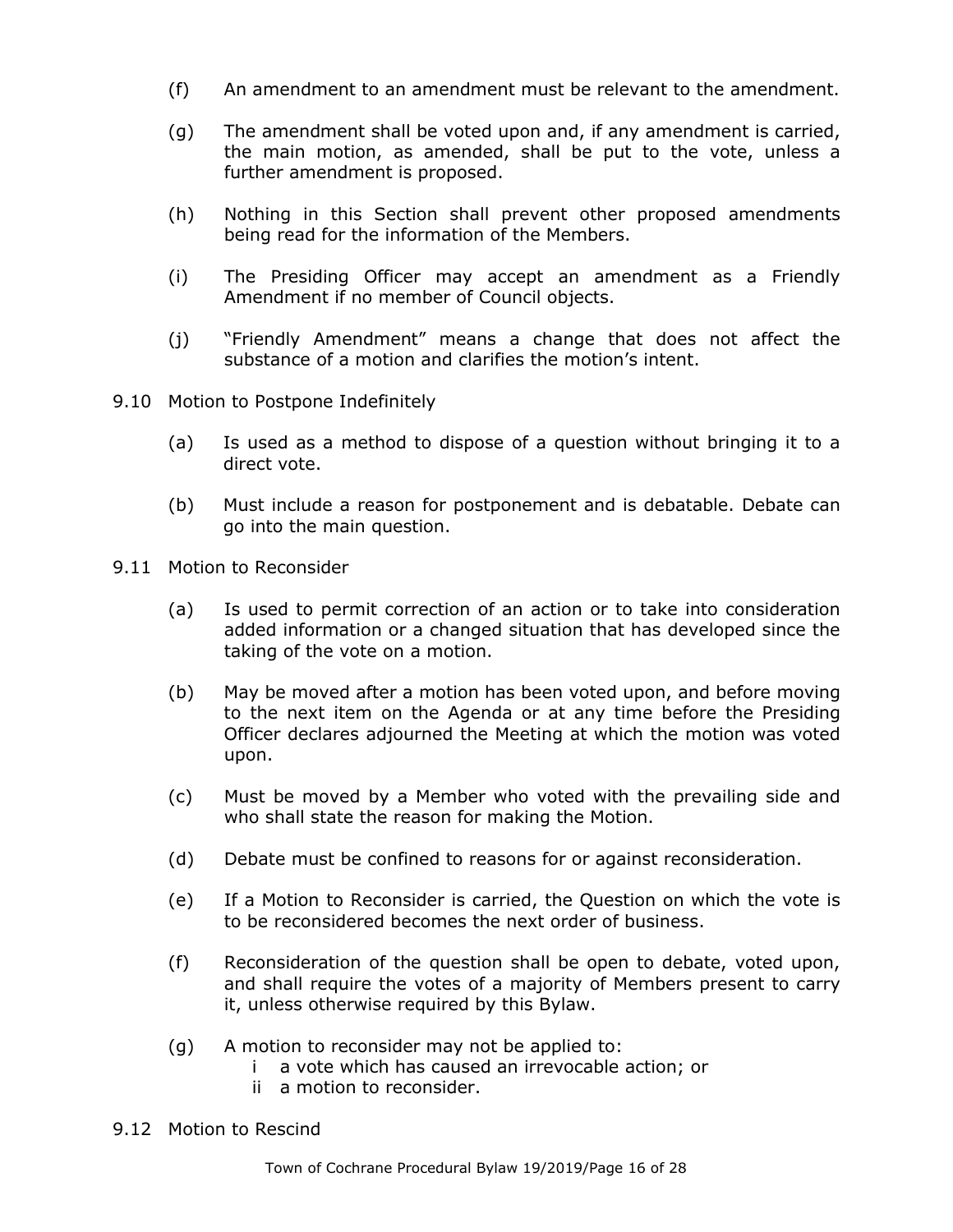- (a) Is used to cancel a previous action.
- (b) A Motion to Rescind a previous motion, if passed by a majority vote of the Members present, renders the previous motion referred to null and void.
- (c) A Motion to Rescind is debatable into the merits of the question it is proposed to rescind.
- (d) If a Motion to Rescind relates to an action taken at a previous meeting and the matter does not appear on the Agenda, a Notice of Motion made in accordance with Section 7.3 of this bylaw shall precede the Motion to Rescind.
- (e) A Motion to Rescind will not undo actions which have already been taken as a result of the motion previously passed.
- 9.13 Motion to Suspend the Rules
	- (a) Is used to temporarily suspend the rules of procedure in order to allow Council to take up a question or do something that would be in violation of this Bylaw and is not debatable.
	- (b) If passed, Council may proceed to deal with the matter in question.
	- (c) A resolution waiving any provision of this Bylaw as provided for in this Section shall only be effective for the meeting during which it is passed.
- 9.14 Motion to Recess
	- (a) Any Member may move that Council recess for a specific period.
	- (b) The motion may not be used to interrupt a speaker.
	- (c) After the recess, business will be resumed at the point when it was interrupted.
	- (d) A motion to recess may be amended only as to length of time, but neither the motion nor the amendment is debatable.
- 9.15 Motion to Renew
	- (a) If a motion fails, the same, or substantially the same, motion may not be renewed unless:
		- (i) it is brought more than one year after the date of the original motion; or
		- (ii) it is brought after a general election which has taken place since the date of the original motion; or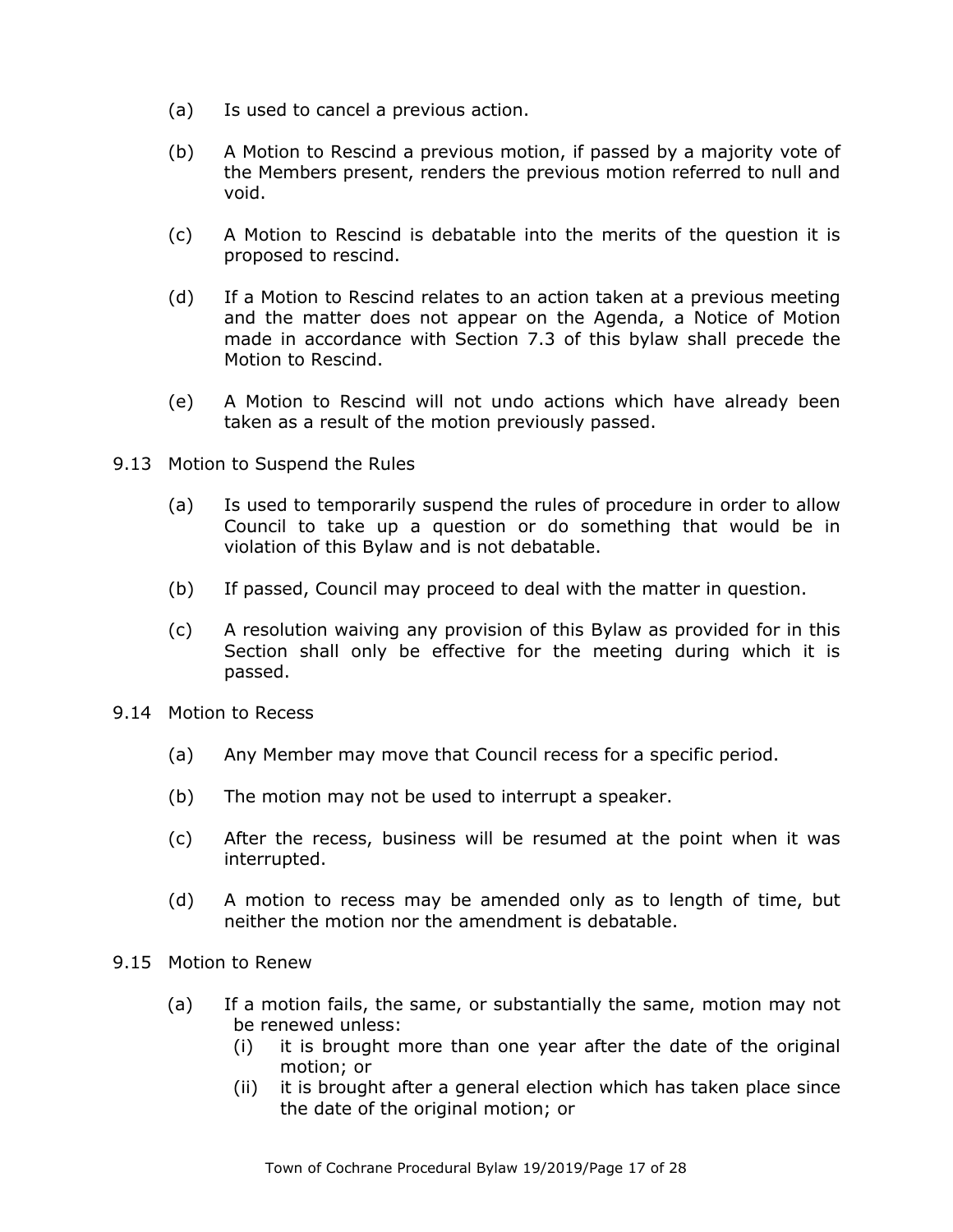- (b) A motion to renew may not be introduced where the vote on the original motion has caused an irrevocable action.
- 9.16 Motions out of Order
	- (a) Subject to an appeal in accordance with Robert's Rules of Order, it is the duty of the Presiding Officer to determine if a motion or amendment is in order and the Presiding Officer may decline to put a motion before Council if it is out of order or contrary to law.
	- (b) 13.2 The Presiding Officer shall advise Council and shall cite the applicable rule or authority when determining that a motion is out of order.

## **10 SPEAKING TO MOTIONS AND LIMITS ON DEBATE**

- 10.1 No Member is permitted to speak unless and until recognized by the Presiding Officer.
- 10.2 Unless otherwise provided by this Bylaw, Members may speak only twice on any motion; however, Council may give permission to speak again.
- 10.3 Members may not speak more than once until every Member has had the opportunity to speak except:
	- (a) in the explanation of a material part of the speech which may have been misunderstood; or
	- (b) in reply, to close debate after everyone else wishing to speak has spoken, provided that the Member presented the motion to the Meeting.
- 10.4 Supplementary questions or a series of questions relating to the matter may be raised by a Member, but each such question requires the consent of the Presiding Officer.
- 10.5 Through the Presiding Officer, a Member may ask:
	- (a) questions of another Member or of staff on a Point of Information relevant to the business at hand.
	- (b) questions to obtain information relating to the Minutes presented to the Meeting, or to any clause contained therein, at the commencement of the debate on the minute or clause.
- 10.6 All questions or debate shall be directed through the Chair.

### **11 VOTING**

11.1 Votes on all motions must be taken as follows: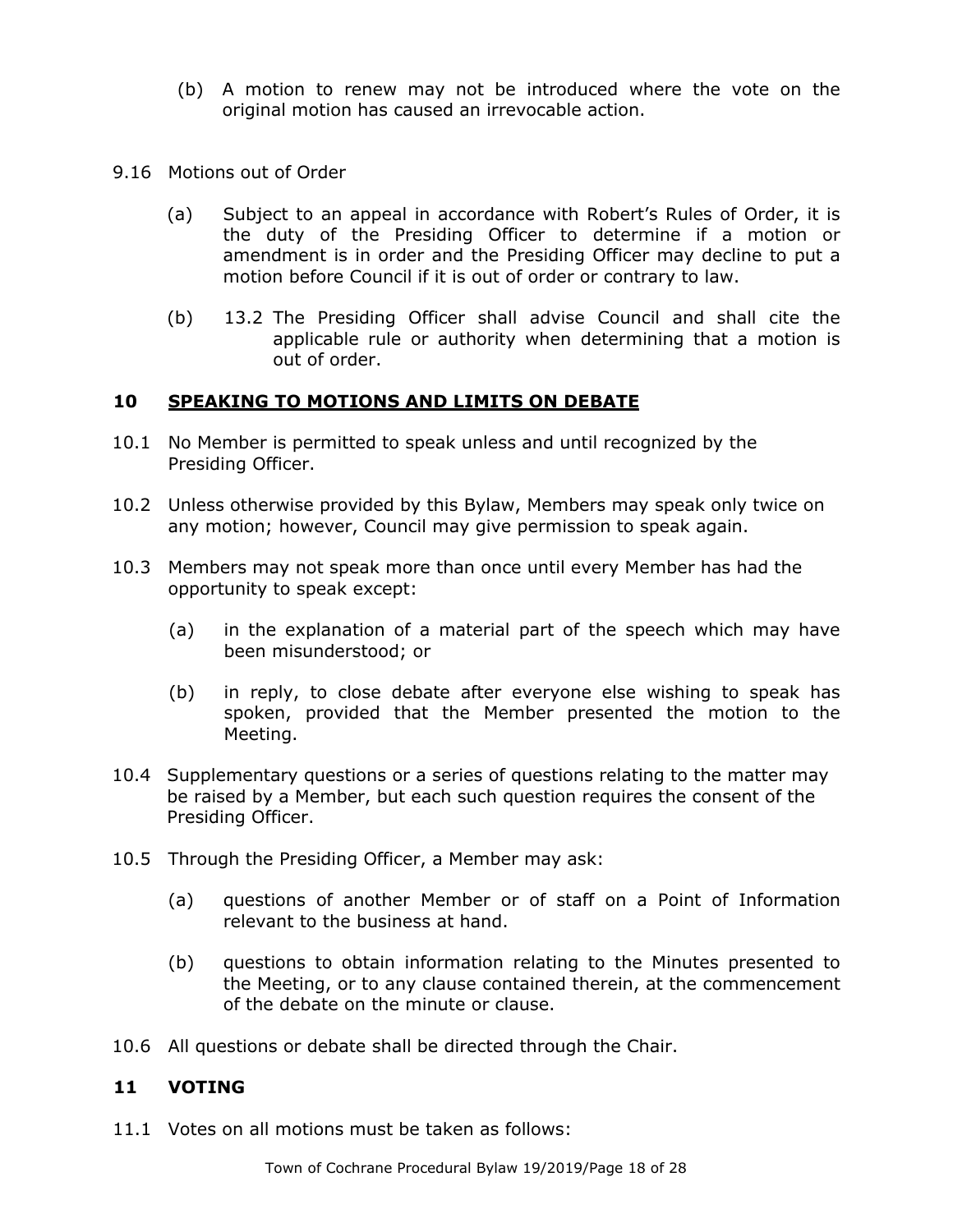- (a) The Presiding Officer must declare the motion and call for the vote.
- (b) Members must:
	- (i) Vote by a show of hands; or
	- (ii) Vote verbally by stating "for" or "against" the motion if participating by electronic communications.
- (c) Every Member present, including the Mayor, shall vote on every matter, unless:
	- (i) the Member is required to abstain from voting under this or any other bylaw or enactment; or
	- (ii) the Member is permitted to abstain from voting under this or any other bylaw or enactment.
- (d) A Member present at a meeting shall make a request for a recess if for any reason they may be away from Council Chambers during a time when a vote on a matter is imminent, unless that Member is excused from voting pursuant to this Section.
- (e) Every vote taken at a Meeting shall be recorded in the minutes by stating the names of those Members voting for and against the motion and declaring the result of the vote.
- (f) If there are an equal number of votes for and against a resolution, the resolution is defeated.
- (g) After the Presiding Officer declares the result of the vote, Members may not change their vote for any reason.
- 11.2 Call the Question
	- (a) When a Motion that a Vote be Taken (Call the Question) is presented, it shall be put to a vote without debate and, if carried by a majority vote of the Members present, the motion and any amendments thereto shall be submitted to a vote immediately without further debate.
	- (b) When the Presiding Officer, having ascertained that no further information is required, commences to take a vote, no Members shall speak to or present another motion until the vote has been taken on such motion or amendment.
- 11.3 Voting on Bylaws
	- (a) When a Bylaw is presented to Council for enactment, the Manager, Legislative Services shall publish the number and title of the Bylaw in the Agenda.
	- (b) The Manager, Legislative Services shall copy the Bylaw in full and forward it with the Agenda.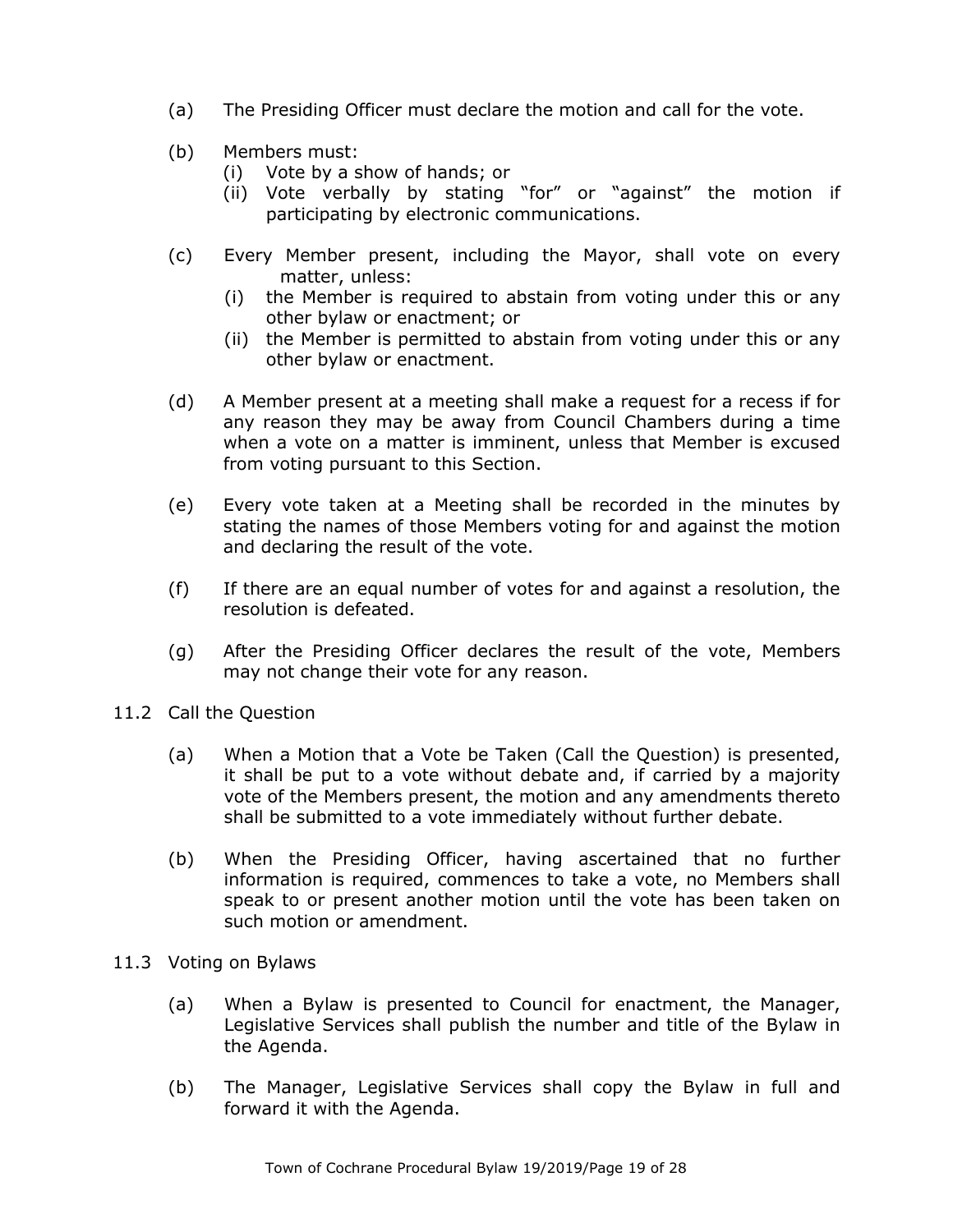- (c) Every Bylaw shall have three readings. Only the title or identifying number must be read at each reading.
- (d) A Bylaw shall be introduced for first reading by a motion that the Bylaw be read a first time.
- (e) Prior to first reading, a Member may ask questions of clarification concerning the Bylaw.
- (f) Council shall vote on the motion for first reading of a Bylaw without amendment or debate.
- (g) A Bylaw shall be introduced for second reading by a motion that it be read a second time.
- (h) After a Member has made a motion for second reading of a Bylaw, Council may:
	- (iii) debate the substance of the Bylaw; and
	- (iv) propose and consider amendments to the Bylaw.
- (i) A Bylaw shall not be given more than two readings at one Meeting unless the Members present unanimously agree that the Bylaw may be presented to Council for third reading.
- (j) When Council unanimously agrees that a Bylaw may be presented for third reading:
	- (i) motion for third reading of the Bylaw shall be made;
	- (ii) Council shall vote on the motion without amendment or debate;
	- (iii) the third reading requires no greater majority or affirmative votes than if it had received third reading at a subsequent Meeting.
- (k) A Bylaw shall be passed when a majority of the Members voting on third reading vote in favor, provided some other applicable Provincial Statute or Bylaw does not require a greater majority.
- (l) In conformance with the Act:
	- (i) if a Bylaw does not receive third reading within two years from the date of first reading, the previous readings are deemed to have been rescinded; and
	- (ii) if a Bylaw is defeated on second or third reading the previous readings are deemed to have been rescinded.
- (m) The Manager, Legislative Services is designated to consolidate one (1) or more bylaws as deemed convenient and in doing so, must:
	- (i) incorporate all amendments to the bylaw into one (1) bylaw; and
	- (ii) omit a provision that has been repealed or that has expired.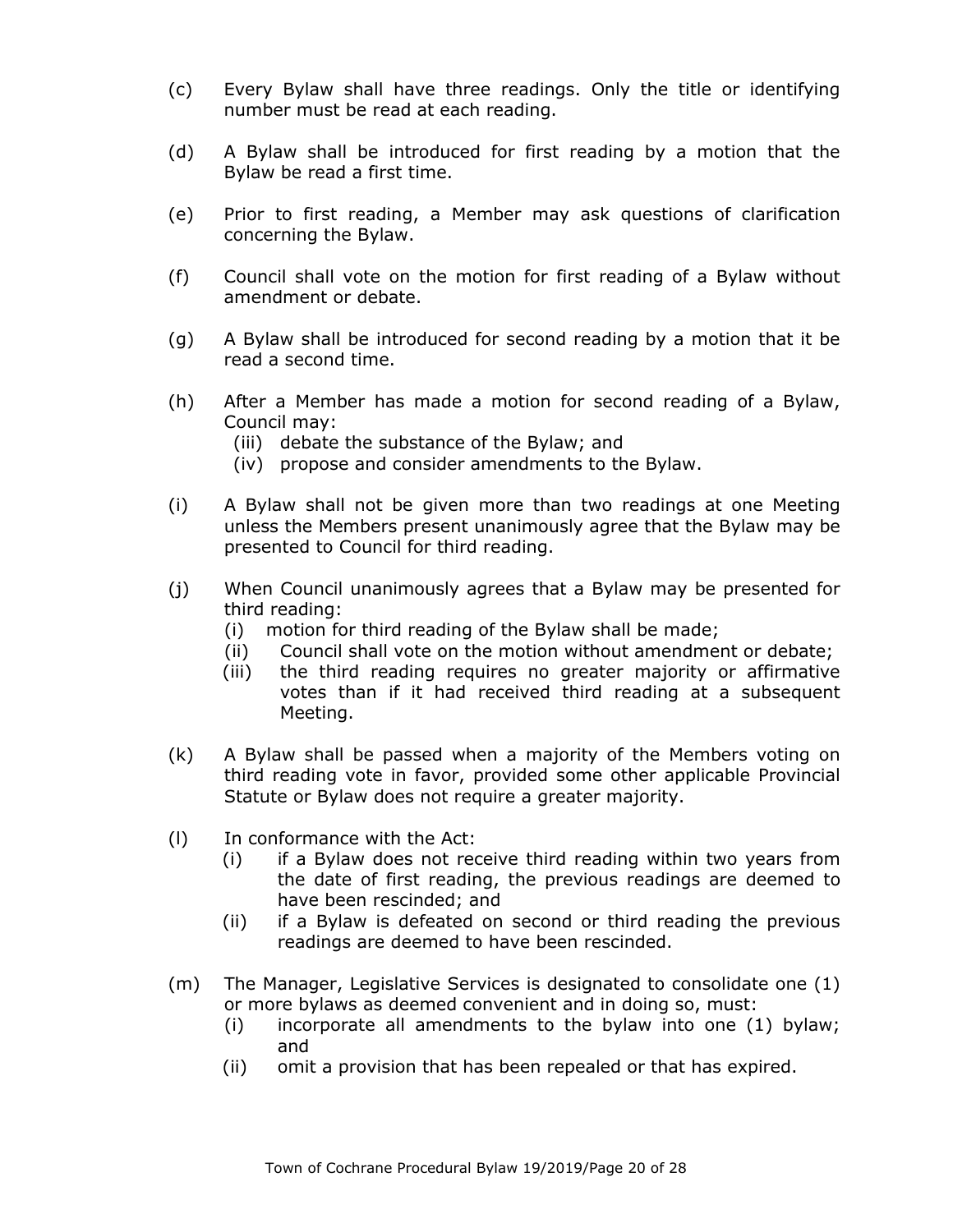- (n) After passage, a Bylaw shall be signed by the Mayor or Mayor's designate and by the Manager, Legislative Services and shall be impressed with the corporate seal of the Town.
- (o) Clerical, typographical and grammatical errors in bylaws may be corrected by the Manager, Legislative Services.
- (p) A copy of any bylaw, resolution or record certified by the Manager, Legislative Services as a true copy of the original is prima facie proof of the bylaw, resolution or record.

# **12 COMMUNICATIONS & PETITIONS**

- 12.1 When a person wishes to have a letter or other communication considered by Council, it shall be directed to the Manager, Legislative Services and shall:
	- (a) be legible and clearly set out the matter and issue and any request made of Council;
	- (b) be signed by at least one person who provides a printed name and address;
	- (c) be on paper or in a printable form; and
	- (d) not be libellous, impertinent or improper.
	- (e) In the case of a petition, indicate in the petition if a representative wish to address Council on the subject matter of the petition;
	- (f) Be signed by the proper authorities as required by the Act;
	- (g) In the case of a petition, be in the form and provide the information as required in accordance with the Act.
- 12.2 Where a matter has been presented to Council by a person or group pursuant to Section 12.1 and/or Section 12.1 has been dealt with by Council in any final manner and a person or group directs a letter or communication to Council on the same or substantially the same matter again within six months after the time Council so dealt with the matter, Council subject to Section 12.4 shall not hear, discuss or consider the matter again until six months has elapsed after the time when Council previously disposed of the matter.
- 12.3 Notwithstanding Section 12.2, Council by a majority vote of Council may again consider the matter at an earlier time than the time set by Section 12.2.
- 12.4 Where pursuant to the provisions of Section 12.1, a communication intended for Council is received, the CAO shall then:
	- (a) Include it as an item on the agenda for the next regular meeting, or;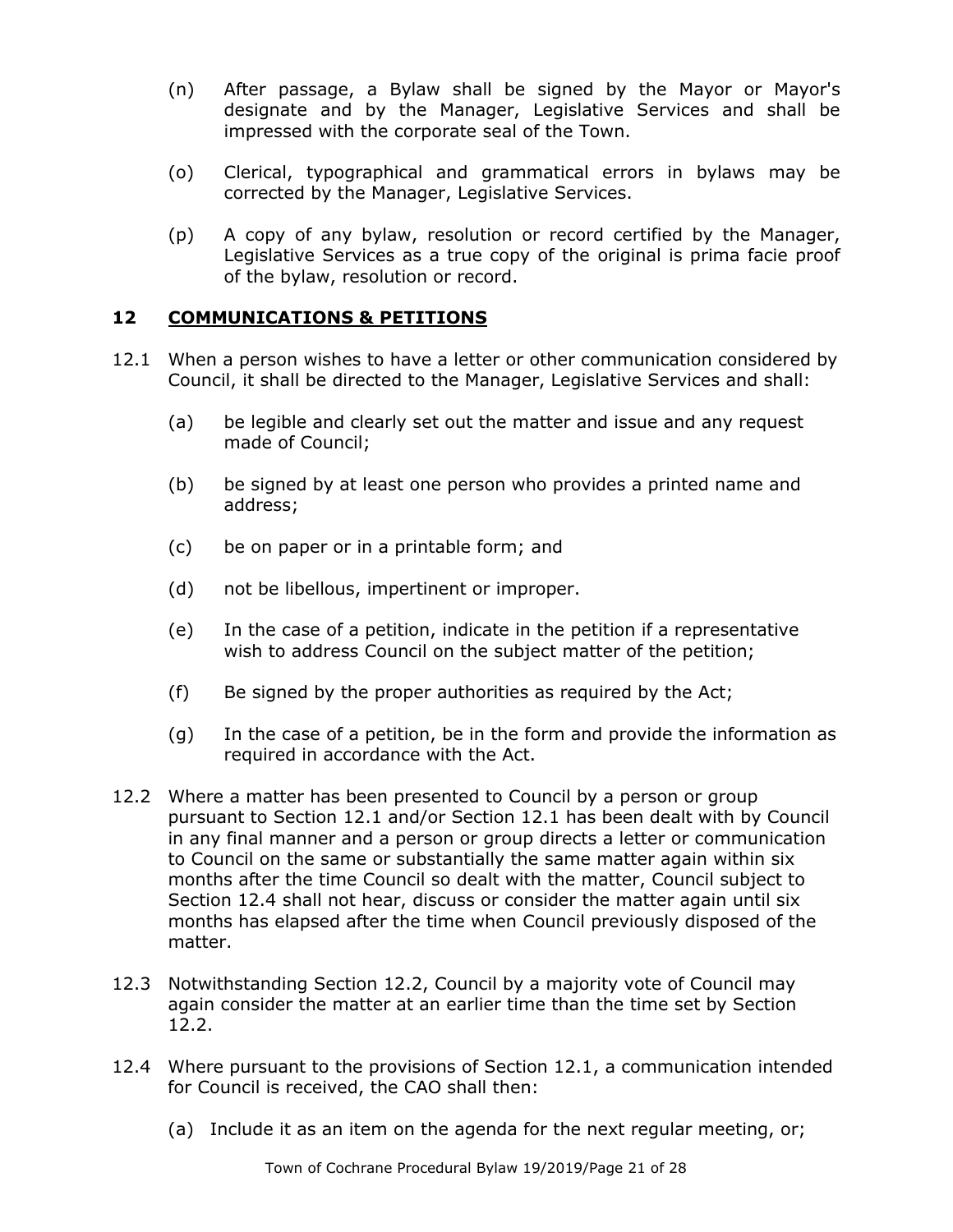(b) Refer it to the appropriate standing Committee of Council together with any necessary reports from the applicable departments.

# **13 DELEGATIONS (10/2021)**

- 13.1 The opportunity to appear as a Delegation to Council is afforded to those presenting on a matter that is: of broad interest within the jurisdiction of the Town; will initiate interest and guidance to a solution for an item of public concern; or, to bring Council up to date on an endorsed community project, idea, or concept.
	- (a) A member of the public may request in writing to be included on an agenda as a delegation.
	- (b) The written application must clearly indicate the topic and purpose of the presentation for inclusion in the meeting agenda.
	- (c) The Manager of Legislative Services will review the request in consultation with any affected Departments and may:
		- (i)Provide an administrative response to the delegation to satisfy the request for an appointment with Council;
		- (ii) Add the appointment to the next available Regular or Committee of the Whole meeting agenda;
		- (iii) Add the appointment to a future meeting agenda if requested by the individual or group making the request.
	- (d) Not all delegation requests will be approved. In some cases, your request may be directed to a Council Committee or to staff. Delegations are scheduled at the discretion of the CAO, subject to: (i)the volume of material on any given agenda;
		- (ii) the number of requests for a specific meeting date and urgency of request;
		- (iii) subject matter
	- (e) Upon approval, if presenters have written or electronic submissions that are intended to be part of their presentation, the written or electronic submission must be provided to the Manager of Legislative Services at least seven (7) working days prior to the meeting unless the Manager approves a lesser time.
	- (f) Delegations consisting of more than one individual will appoint a spokesperson that will be responsible for presenting the points of view or position for the group.
	- (g) Delegates will be required to identify themselves prior to addressing Council.
		- (i)As per Section 4.13 of this Bylaw, presentations to Council may be recorded to provide live streaming and video archiving. Any printed materials provided will be made public subject to the provisions of the Freedom of Information and Protection of Privacy Act.
		- (ii) Presentations will be directed to the Chair and, unless otherwise scheduled, will be limited to five (5) minutes for individuals and (10) minutes for groups, exclusive of time for questions or clarification by members. The Chair may extend the time limits as necessary.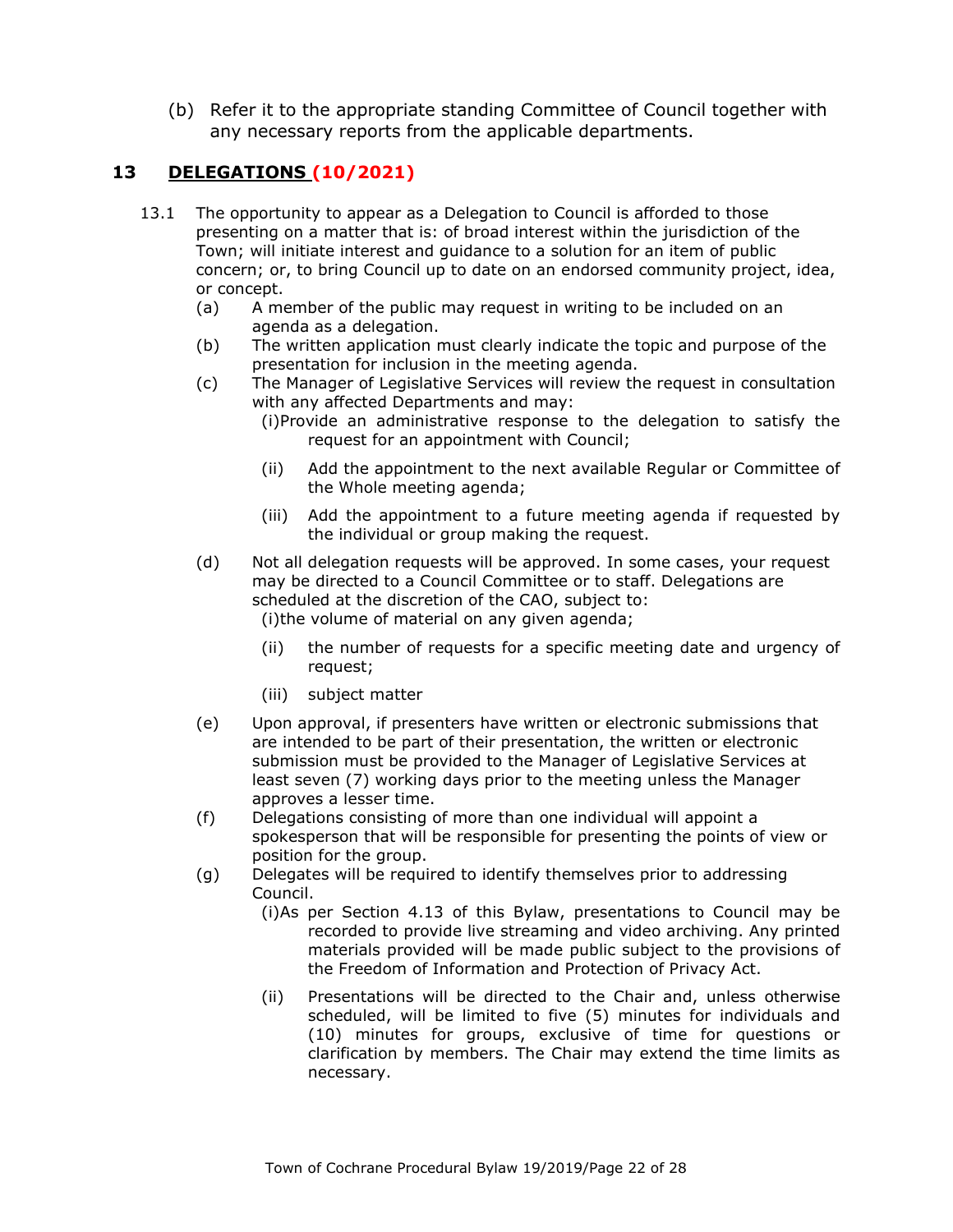- (iii) Delegates requesting reappearance on a matter shall only be permitted to do so if the information to be presented is new or significantly additional to the material previously presented.
- (iv) Debate concerning matters raised by a delegation will take place at the discretion of the members.
- (h) Council may not make any decisions, at that meeting, on any requests made. Requests will be referred to staff for review, report and recommendation to Council at a future meeting.

## **14 ADJOURNMENT**

- 14.1 A Regular Council Meeting shall adjourn no later than 10:00pm, if in session at that time, except to conclude the matter under discussion, and Council shall recess and reconvene at 6:00pm on the next business day unless:
	- (a) otherwise directed by Council; or
	- (b) Council, by resolution of a two-thirds (2/3) vote, taken as soon before 10:00pm as the business permits, agree to an extension of the meeting beyond 10:00pm.
- 14.2 A Member may move a motion to adjourn a Meeting at any time, except when:
	- (a) another Member has the floor;
	- (b) a call for a vote has been made;
	- (c) the Members are voting;
	- (d) Council is In-Camera; or
	- (e) a previous motion to adjourn has been defeated and no other intervening proceedings have taken place.
- 14.3 A motion to adjourn shall be put without comment or debate.
- 14.4 When all items of an approved agenda have been dealt with, the Presiding Officer may adjourn the meeting without requiring a motion or vote by Council.

## **15 URGENT BUSINESS**

- 15.1 Notwithstanding subsection 7.3, a Member may move to discuss a matter of urgent public importance without a prior Notice of Motion.
- 15.2 A motion to bring a matter before Council as urgent business is subject to the following conditions: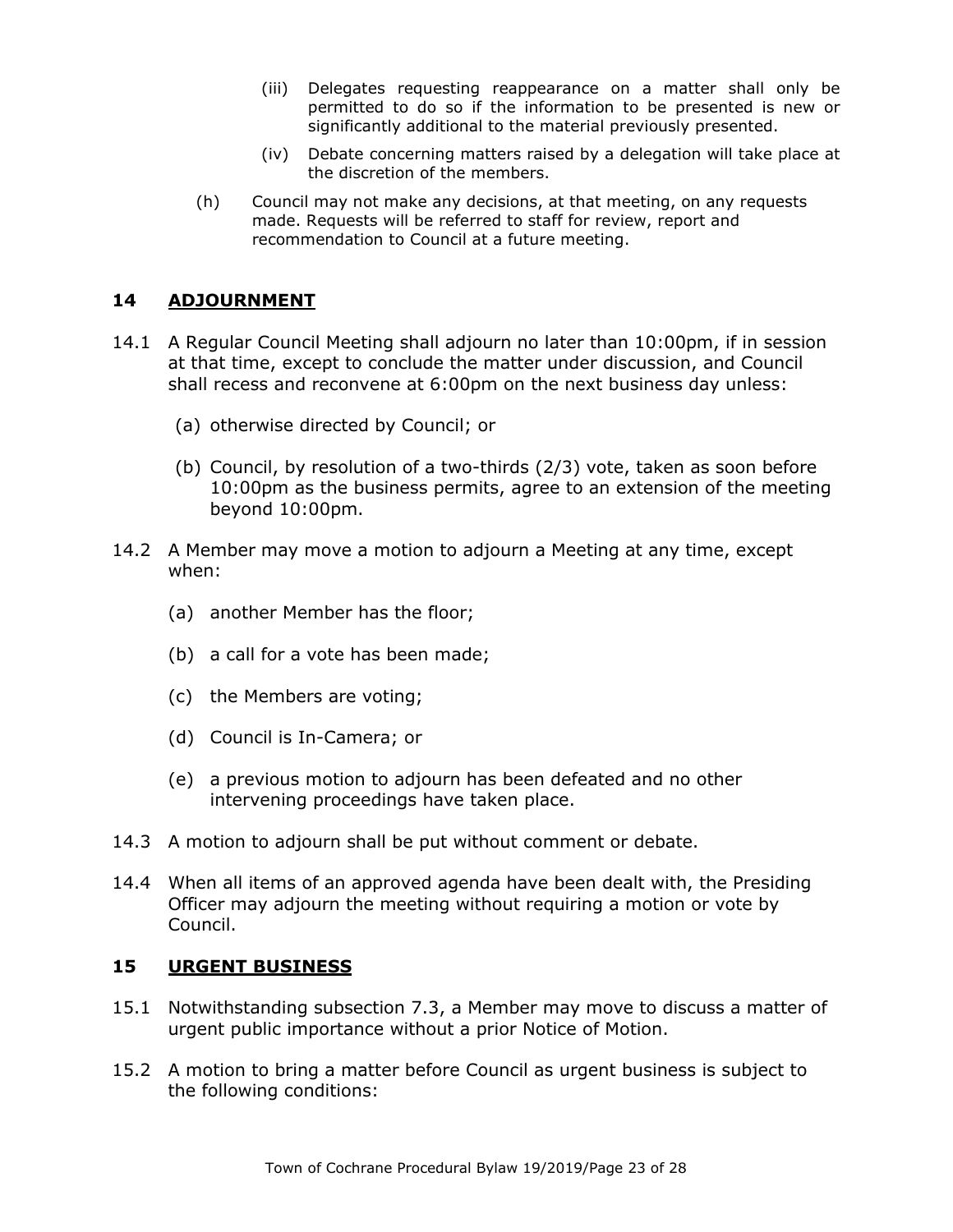- (a) the matter proposed for discussion must relate to a genuine emergency, calling for immediate and urgent consideration;
- (b) the matter shall not involve discussion of an item that has been discussed previously in the same meeting;
- (c) the matter shall not be one which should be dealt with by giving written Notice of Motion; and
- (d) the matter shall not raise a Question of Privilege.

## **16 COMMITTEES**

- 16.1 Council may establish Committees as are necessary or advisable for the orderly and efficient handling of the affairs of the Town and shall establish the Terms of Reference for said Committees as set out in Schedule 'C' attached to and forming part of this Bylaw.
- 16.2 The Terms of References for Committees may be amended by resolution of Council from time to time, as required.
- 16.3 When establishing a Committee Council must adopt a Terms of Reference for the Committee that:
	- (a) names it;
	- (b) establishes membership, purpose and authority;
	- (c) sets the term or directs that the committee exists on an on-going basis at the pleasure of Council; and
	- (d) allocates any necessary budget or other resources.
- 16.4 The Manager, Legislative Services will facilitate an annual review by Council of all Committees' Terms of Reference.
- 16.5 Council may appoint, by resolution, Members, employees, public-at-large, or other members to Committees in accordance with the approved Terms of Reference and any applicable statute or bylaw. The Committee member selection process is set out in Schedule 'B' attached to and forming part of this Bylaw.
- 16.6 The Mayor shall be an ex-officio member of all Committees to which Council has the right to appoint members, unless otherwise prohibited by statute or bylaw, and, as such member of the Committee, shall be counted to determine quorum and has all the rights and privileges of the other Committee members including the right to make motions and vote.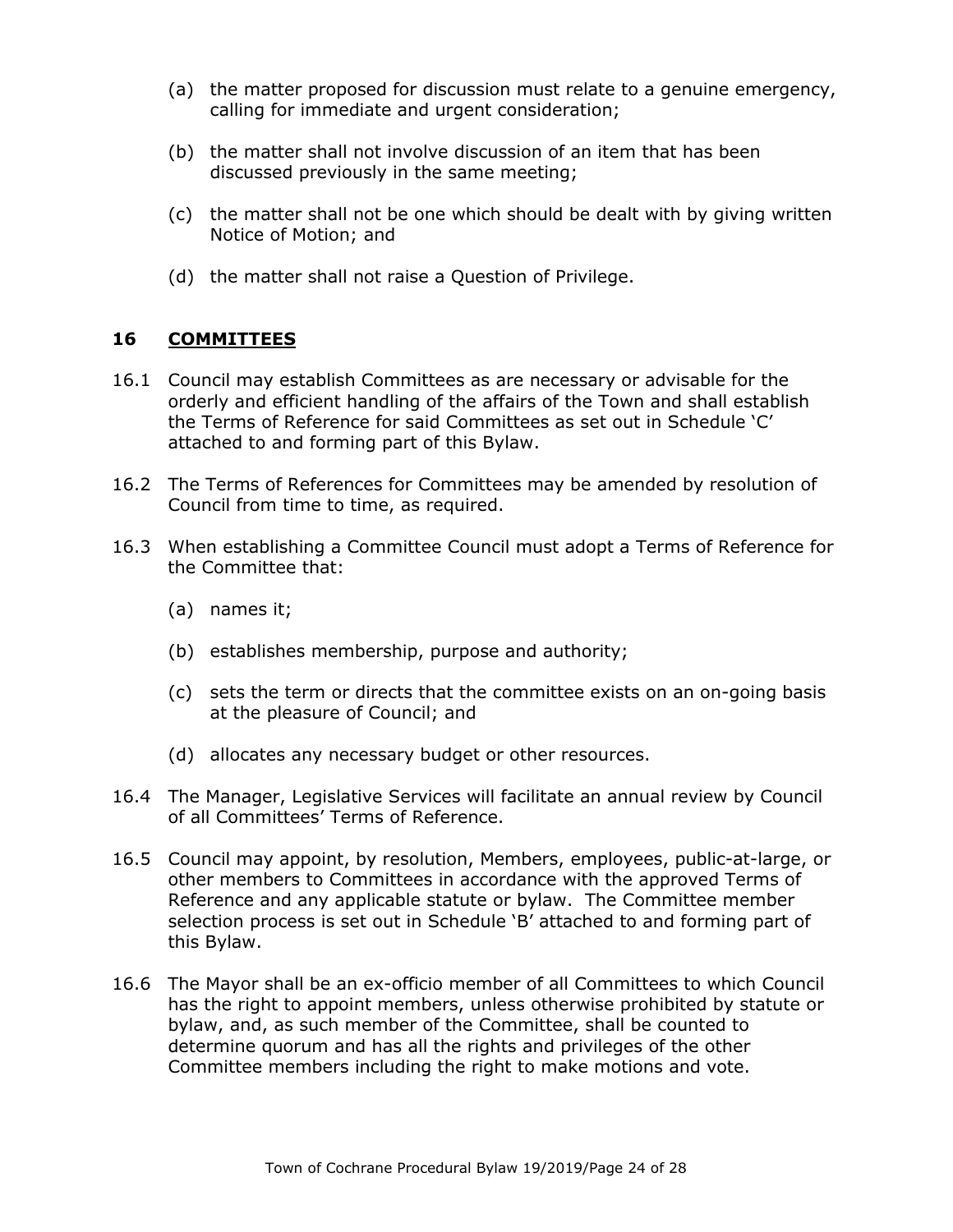- 16.7 At its first meeting each year, a Committee shall elect a Chairperson and Vice-Chairperson for a one (1) year term from among the Members unless Council designates:
	- (a) the Chairperson of a Committee; or
	- (b) the manner in which the Chairperson shall be selected.
- 16.8 A Member of a Committee can remain in the position of Chairperson for a maximum of three terms of office.
- 16.9 A Chairperson of a Committee may be removed from the position by a vote of a majority of the members of the Committee. No motion to remove the Chairperson shall be in order unless Notice of Motion has been given in writing at a regular meeting of the Committee held at least seven days prior to the meeting at which the motion is considered.
- 16.10 The Chairperson of a Committee shall preside at every meeting and shall vote on all questions.
- 16.11 In the absence or inability of the Chairperson to preside over a meeting, the Vice-Chairperson shall preside and shall exercise the same powers, duties and responsibilities that the Chairperson would be entitled to exercise if present.
- 16.12 In the absence or inability of both the Chairperson and Vice-Chairperson to preside over a meeting, the members present, if they constitute a quorum, shall elect one of the members present to preside for that meeting.
- 16.13 A Committee shall conduct its meetings in public in accordance with the provisions of the Act.
- 16.14 Committees shall adhere to the following minimum meeting requirements:
	- (a) Committees shall establish, on an annual basis, a schedule of regular meetings;
	- (b) a regular meeting schedule established under this section must be filed with the Manager, Legislative Services a minimum of three (3) clear days prior to the first meeting in the schedule;
	- (c) the Chairperson may call a meeting of the Committee at any time and must do so if a majority of Committee members so request in writing, including a statement of purpose of the meeting. A Special Meeting requested by Committee members must be held within 14 days after the request is received; and
	- (d) notice of Committee meetings not approved in the established annual schedule, or cancellation of a previously called meeting, must comply with requirements for Public Notice as set out in this bylaw and be filed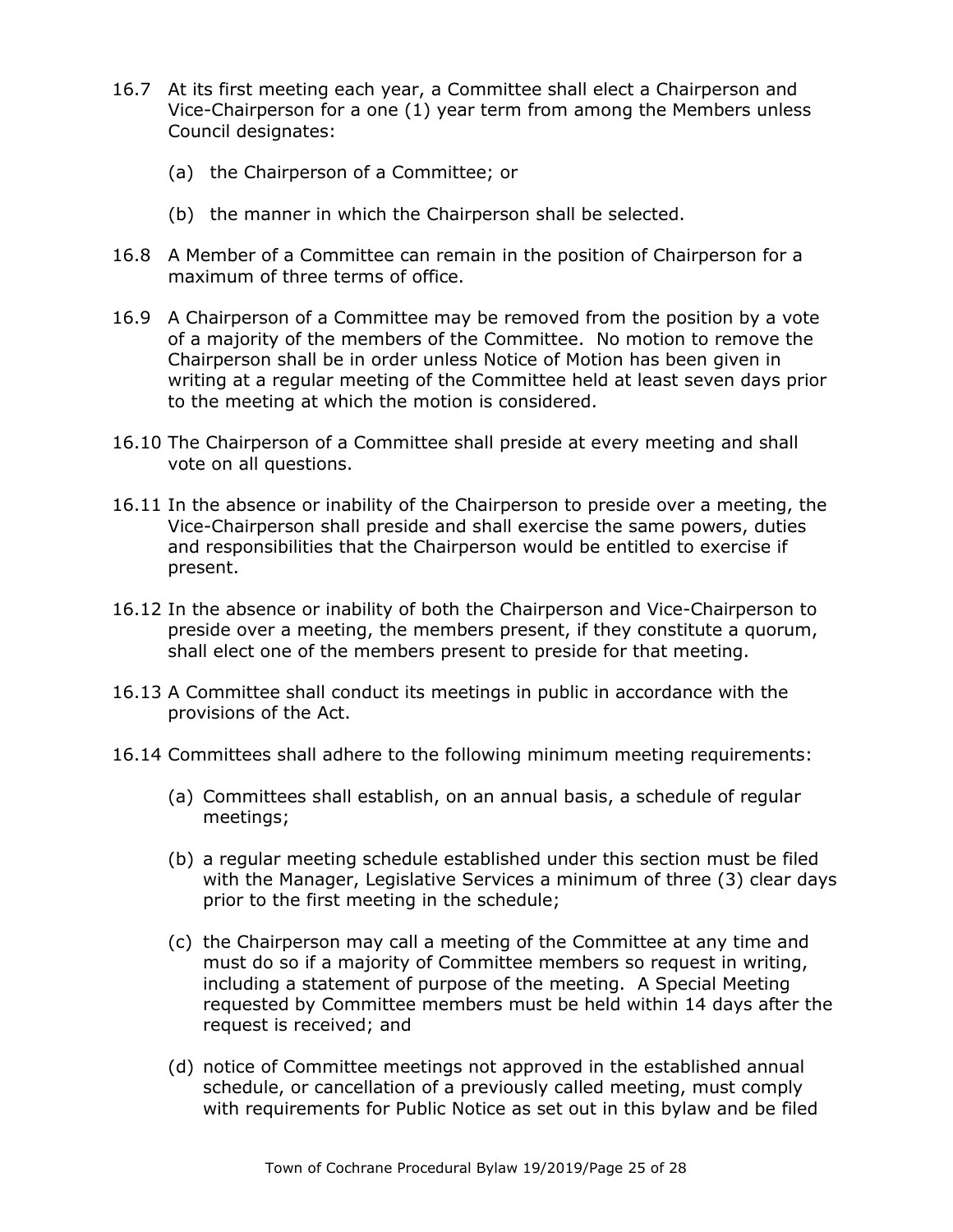with the Manager, Legislative Services a minimum of 48 hours prior to the meeting.

- 16.15 Minutes must be prepared for all Committee meetings and must:
	- (a) include all decisions and other proceedings;
	- (b) include the names of Committee members present at and absent from the meeting;
	- (c) include any abstentions made under Act by any member and the reason for abstention;
	- (d) include the signatures of the Chairperson and the Recording Secretary; and
	- (e) be retained in a safe manner and be available upon request. A final copy of minutes must be filed with the Manager, Legislative Services within a minimum of three working days after being confirmed by the Committee.
- 16.16 When a Committee is of the opinion that a meeting should be held In-Camera, the motion passed to authorize the In-Camera meeting shall include the reason for holding the meeting In-Camera, and the meeting shall be conducted in accordance with the Act.
- 16.17 Committee meetings shall be open to all Members of Council, but only those Members specifically appointed to that Committee, or appointed ex-officio are entitled to take part in discussion and debate and vote on any matter before the Committee.
- 16.18 A Member of a Committee who has a pecuniary interest in a matter before the Committee shall disclose the general nature of the interest and abstain from discussing the matter or voting on the matter and leave the room until discussion and voting on the matter are concluded, as prescribed in the Act.
- 16.19 Any member absent from three (3) consecutive regular meetings of a Committee, unless such absence is authorized by resolution of the Committee, will automatically forfeit his/her membership as of the date of the third consecutive meeting absent from. Any member forfeiting his/her membership may be eligible for re-appointment in the future but not for the unexpired portion of the term forfeited.
- 16.20 No Committee or any member of a Committee has:
	- (a) power to pledge the credit or course of action of the Town or enter into any agreement on behalf of the Committee or Town;
	- (b) power to authorize any expenditure to be charged against the Town without prior approval by Council; or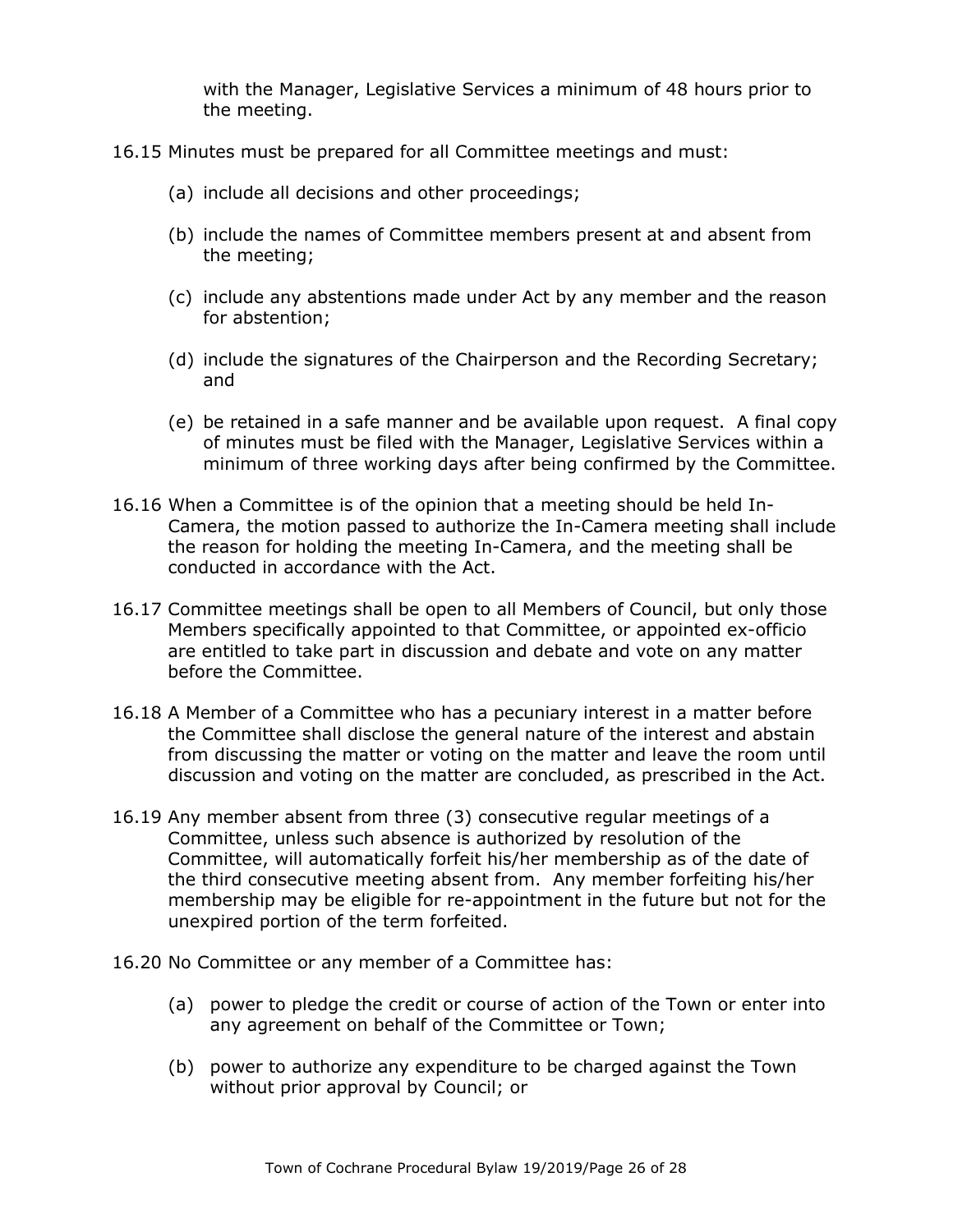- (c) authority to act except as established in the Terms of Reference for the Committee.
- 16.21 Members appointed to a Committee by Council shall be responsible to keep Council informed as to Committee activities.
- 16.22 A Committee shall report to Council, as required.
- 16.23 The CAO shall appoint an Administrative Representative to each Committee who shall:
	- (a) ensure required notice is given, and accurate minutes are kept, for all Regular and Special Meetings of the Committee;
	- (b) provide advice, research, information and additional support staff as required by the Committee; and
	- (c) not be a member of the Committee and may not vote on any matter.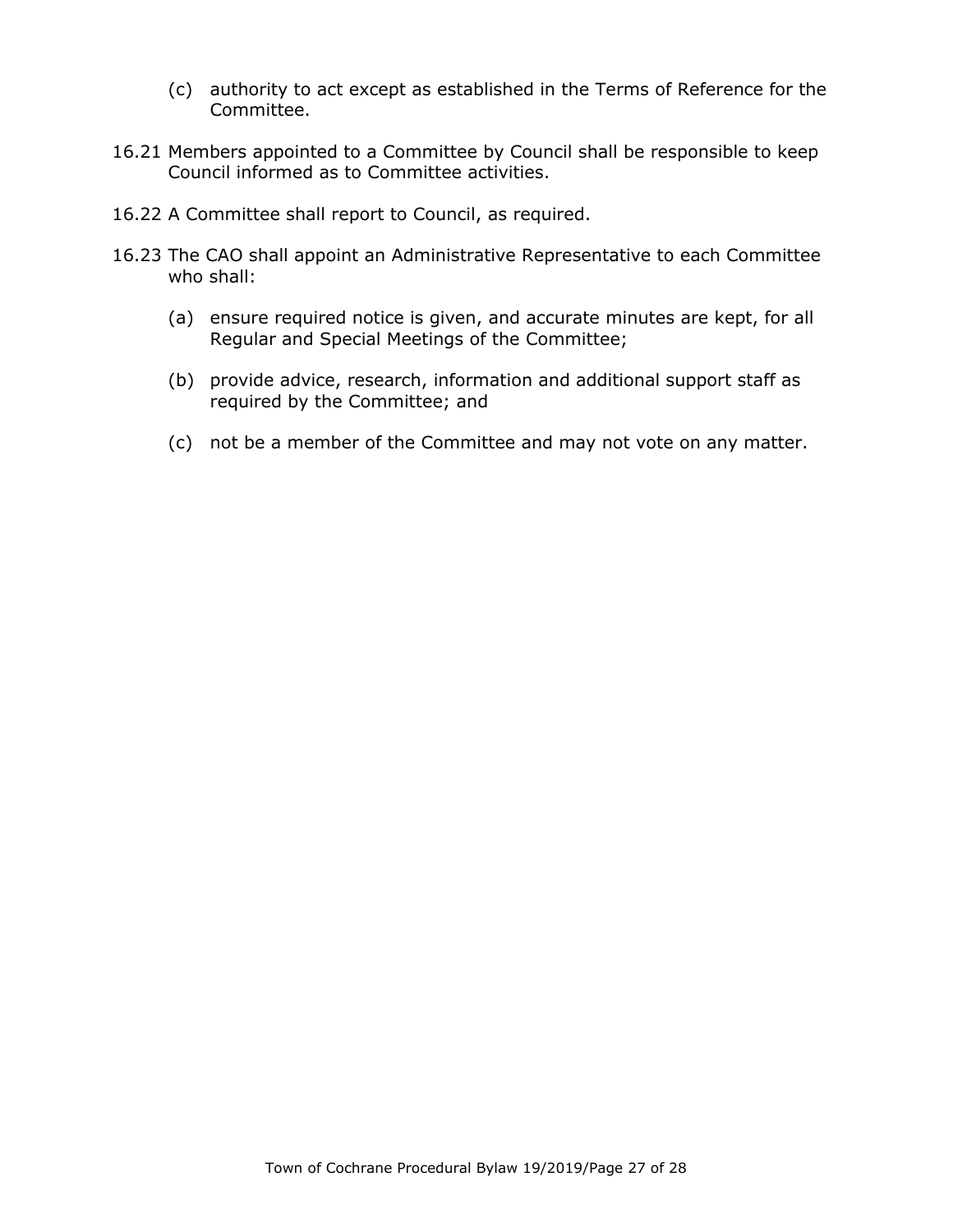# **17 GENERAL**

- 17.1 That Bylaw 01/2011 be repealed in its entirety.
- 17.2 That this Bylaw comes into effect upon third and final reading.

Read a first time March 25, 2019 Read a second time March 25, 2019 Unanimous consent March 25, 2019 Read a third time March 25, 2019

Mayor

\_\_\_\_\_\_\_\_\_\_\_\_\_\_\_\_\_\_\_\_\_\_\_\_ Manager, Legislative Services

\_\_\_\_\_\_\_\_\_\_\_\_\_\_\_\_\_\_\_\_\_\_\_\_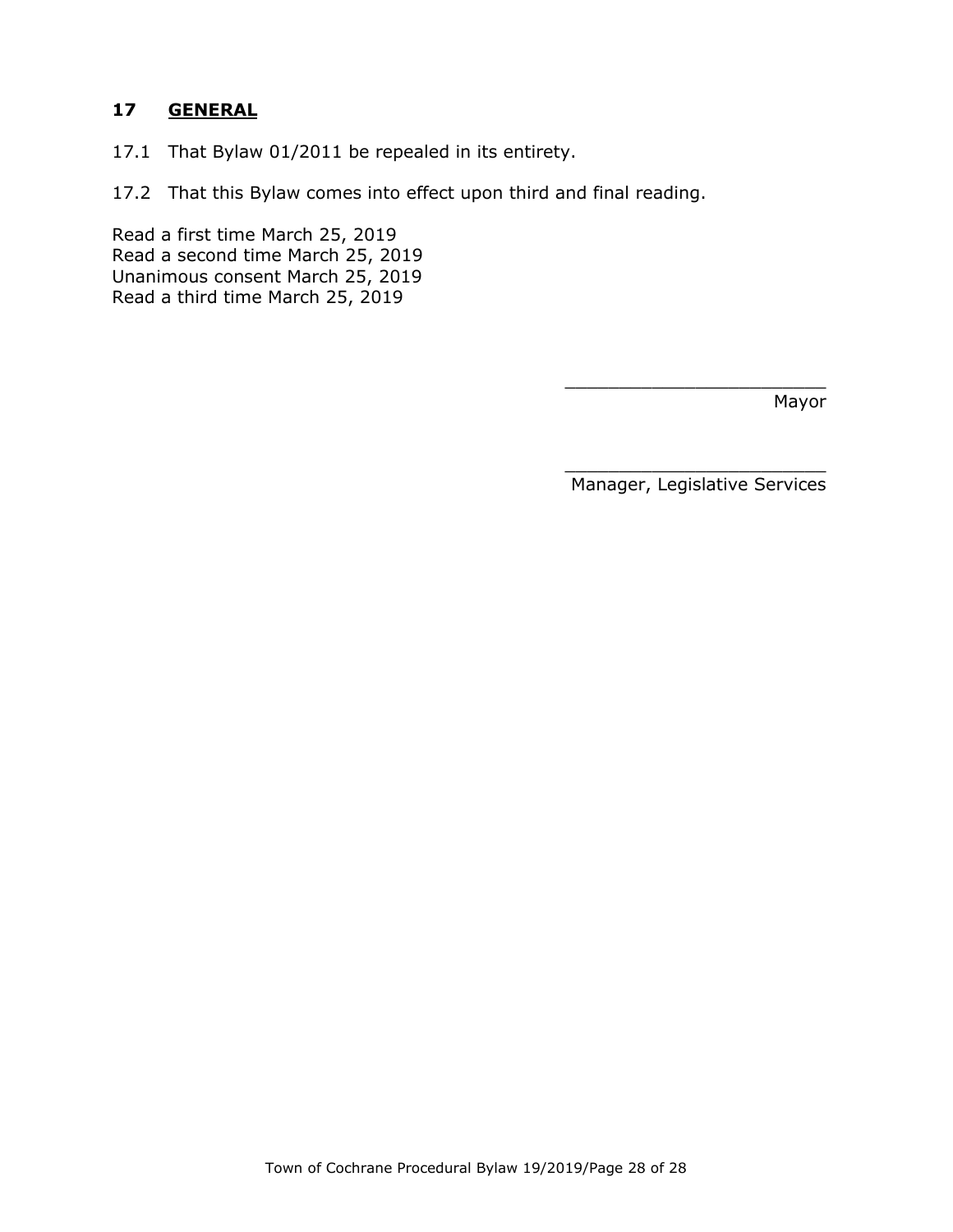# **Town of Cochrane ~ Procedural Bylaw**

# **Schedule 'A'**

# **ORDER OF BUSINESS AT MEETINGS**

The normal order of business for the regular meeting of Council shall be as follows:

- (a) Call to Order
- (b) Adoption of Agenda
- (c) Adoption of Previous Minutes
- (d) Delegations
- (e) Bylaws
- (f) Business
- (g) Finance
- (h) Notices of Motion
- (i) Mayor's Report
- (j) Councillors Reports
- (k) In-Camera
- (l) Adjournment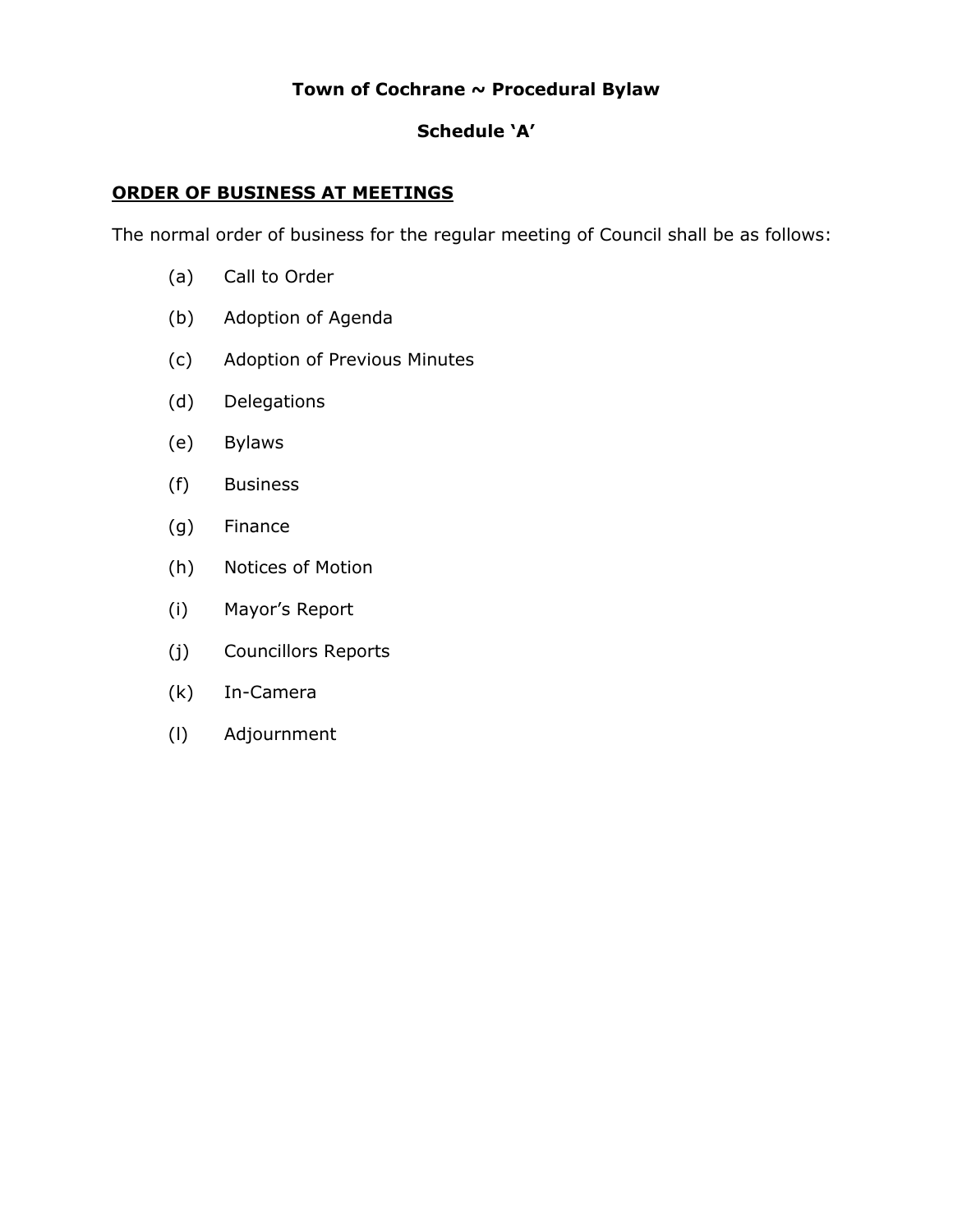## **Town of Cochrane ~ Procedural Bylaw**

#### **Schedule 'B'**

#### **COMMITTEE MEMBER SELECTION PROCESS**

The recruitment, selection and appointment process of members to serve on Committees established pursuant to this Bylaw shall be as follows:

- 1 Member of Council
	- (a) To be appointed by Council at the annual Organizational Meeting or, if required, during the year;
	- (b) An alternate to be appointed, where permitted by statute, in the event that the appointed Members(s) is unable to attend.
- 2 Public-at-Large
	- (a) There will be no automatic succession appointments.
	- (b) No appointee shall serve more than two (2) consecutive terms, unless provisions are made by statute or bylaw, and after two (2) consecutive terms will not be eligible for re-appointment until after observing an absence of one (1) full year.
	- (c) Membership terms will be no longer than three (3) years and will be made in such a manner that the expiry dates of members serving on on-going Committees are staggered.
	- (d) Committee members should represent a cross section of all community interests, whose mandate is service to the total community.
	- (e) All public-at-large vacancies on Committees shall be advertised to request formal submission of applications.
	- (f) Public-at-large member selection will be made from those applicants responding on a timely basis to the advertised need.
	- (g) A Selection Panel for each Committee will be comprised where possible of the Committee Chairperson, Committee Administrative Representative and the Manager, Legislative Services, with the Human Resources Division providing advice and/or training to the Panel as required.
	- (h) To be considered, candidates must be a Town resident and a minimum of 18 years of age, unless otherwise specified in the Terms of Reference.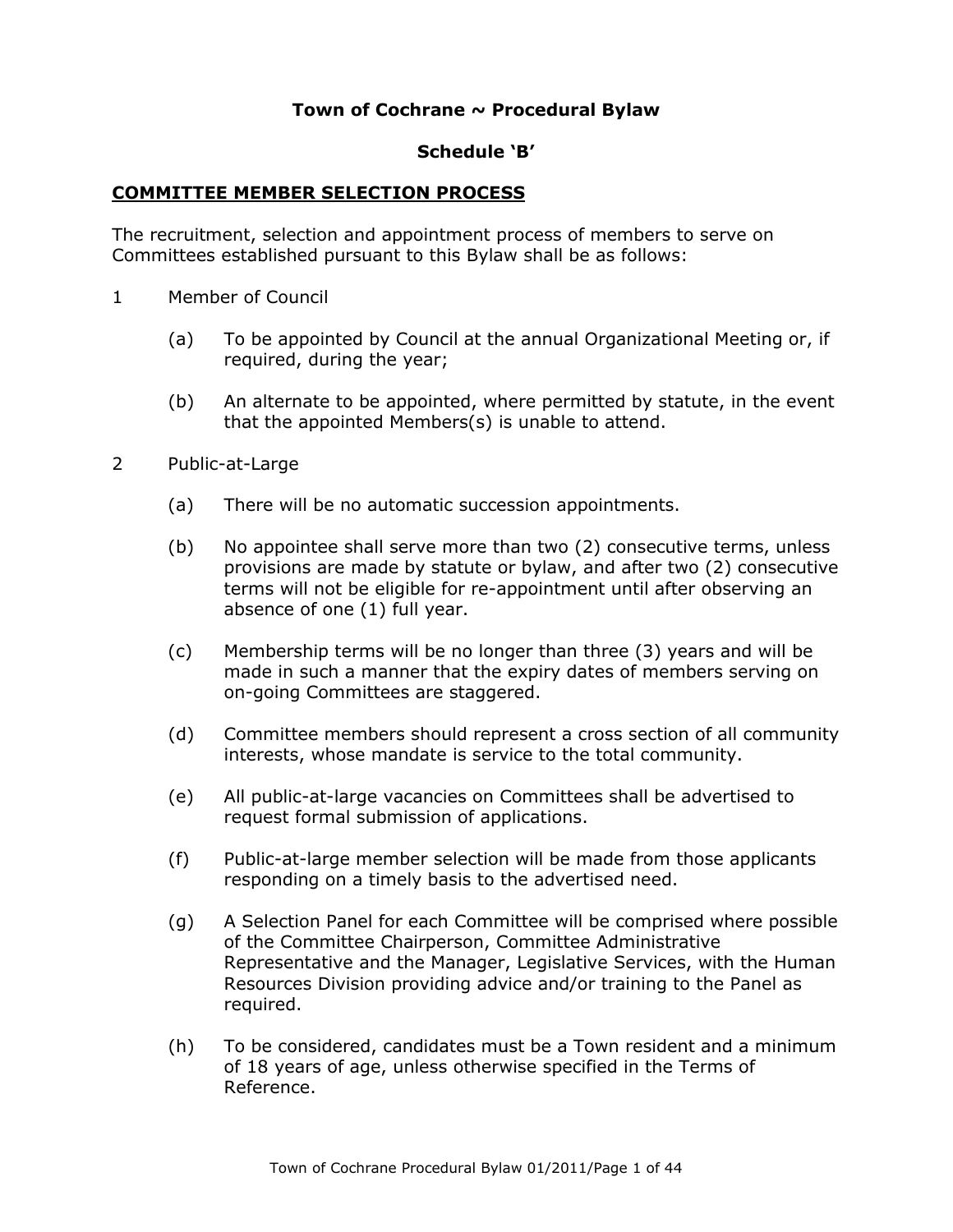- (i) All applicants shall be notified acknowledging receipt of their application.
- (j) Upon close of applications, the Selection Panel shall be provided with all applications received for the respective Committee, along with a report from the Administrative Representative outlining any skill sets required on the Committee.
- (k) The Selection Panel shall review all applications in a manner deemed appropriate and which may include an interview of the applicant.
- (l) The Selection Panel shall submit an appointment recommendation to Council for a decision.
- (m) Appointments to be made through a secret ballot vote by Council with the candidate, or candidates receiving the highest number of votes being appointed by resolution of Council if the majority of Council voted in favor of that candidate.
- (n) When Council has appointed members to fill vacancies, all applicants shall be advised of Council's decision.
- (o) Appointments will be made at the Regular Meeting held in December each year or, if required, during the year.
- 3 Other Representatives
	- (a) When a Terms of Reference includes members representing other organizations or groups, they will be invited to appoint a representative.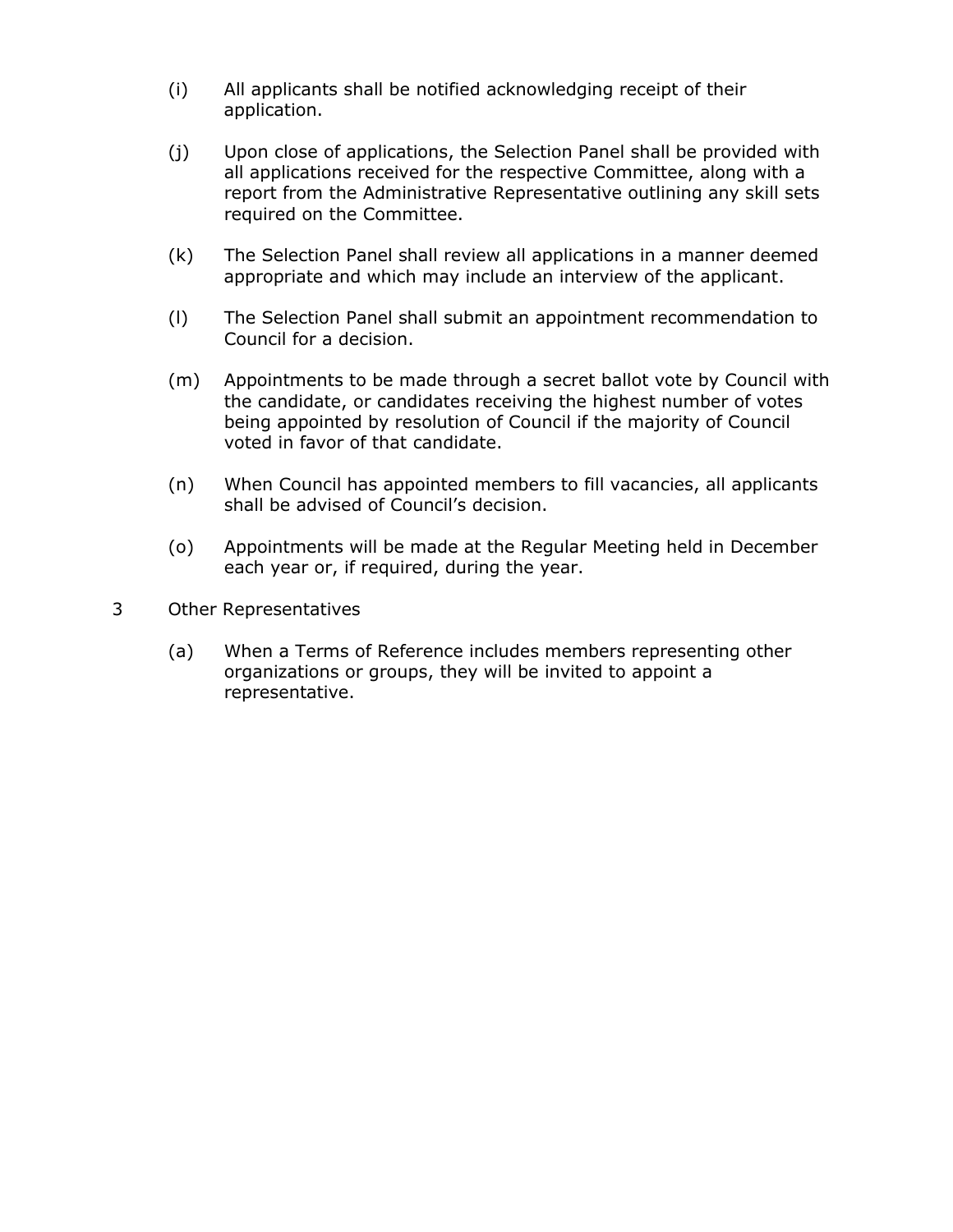### **Bylaw 19/2019 Town of Cochrane ~ Procedural Bylaw**

**Schedule 'C'**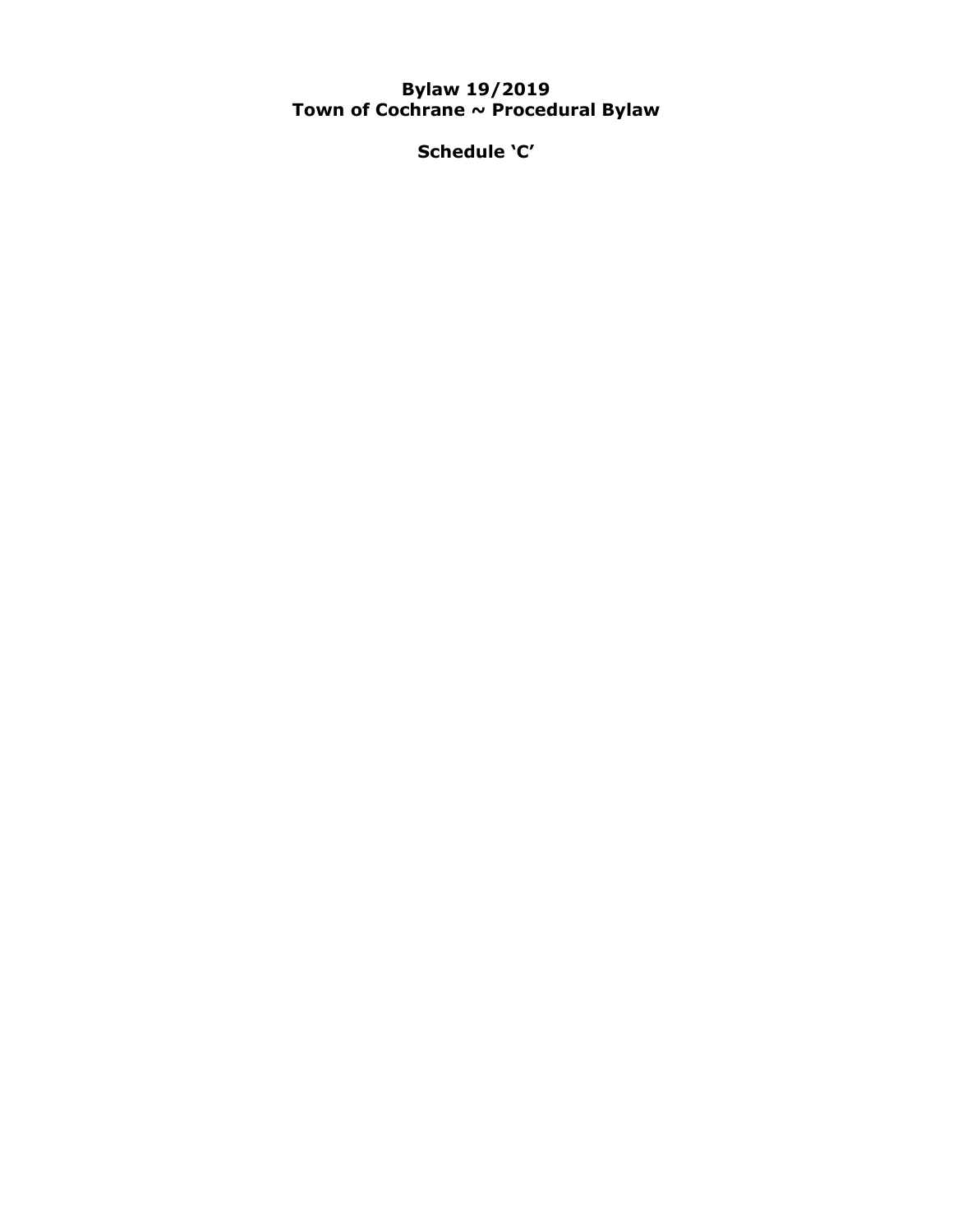### **COCHRANE LIBRARY BOARD TERMS OF REFERENCE REVISED**

| <b>PURPOSE</b>                         | To fulfill the requirements of The Libraries Act to establish a<br>Municipal Library Board.                                                                                                                                                                                                               |
|----------------------------------------|-----------------------------------------------------------------------------------------------------------------------------------------------------------------------------------------------------------------------------------------------------------------------------------------------------------|
| <b>MEMBERSHIP</b>                      | One (1) Council member;<br>Six (6) public-at-large representatives, four (4) shall be<br>$\blacksquare$<br>residents of the Town of Cochrane and two (2) may be a<br>resident of the Town of Cochrane or Rocky View County.<br>Up to two (2) non-voting youth representatives, $16 - 18$ years<br>of age. |
| <b>AUTHORITY</b>                       | The Cochrane Library Board will:<br>Manage, regulate and control the Municipal Library in<br>accordance with The Libraries Act;<br>Fulfill approved policies of the Municipal Library Board; and<br>٠<br>To comply with the Town of Cochrane Procedural Bylaw and<br>Municipal Government Act.            |
| <b>TERM</b>                            | On-going                                                                                                                                                                                                                                                                                                  |
| <b>FUNDING</b>                         | As authorized by Council during the annual budget cycle.                                                                                                                                                                                                                                                  |
| <b>APPROVAL DATE</b><br><b>REVISED</b> | March 25, 2019 (RES #83/03/19)<br>December 14, 2020 (RES #248/12/20)                                                                                                                                                                                                                                      |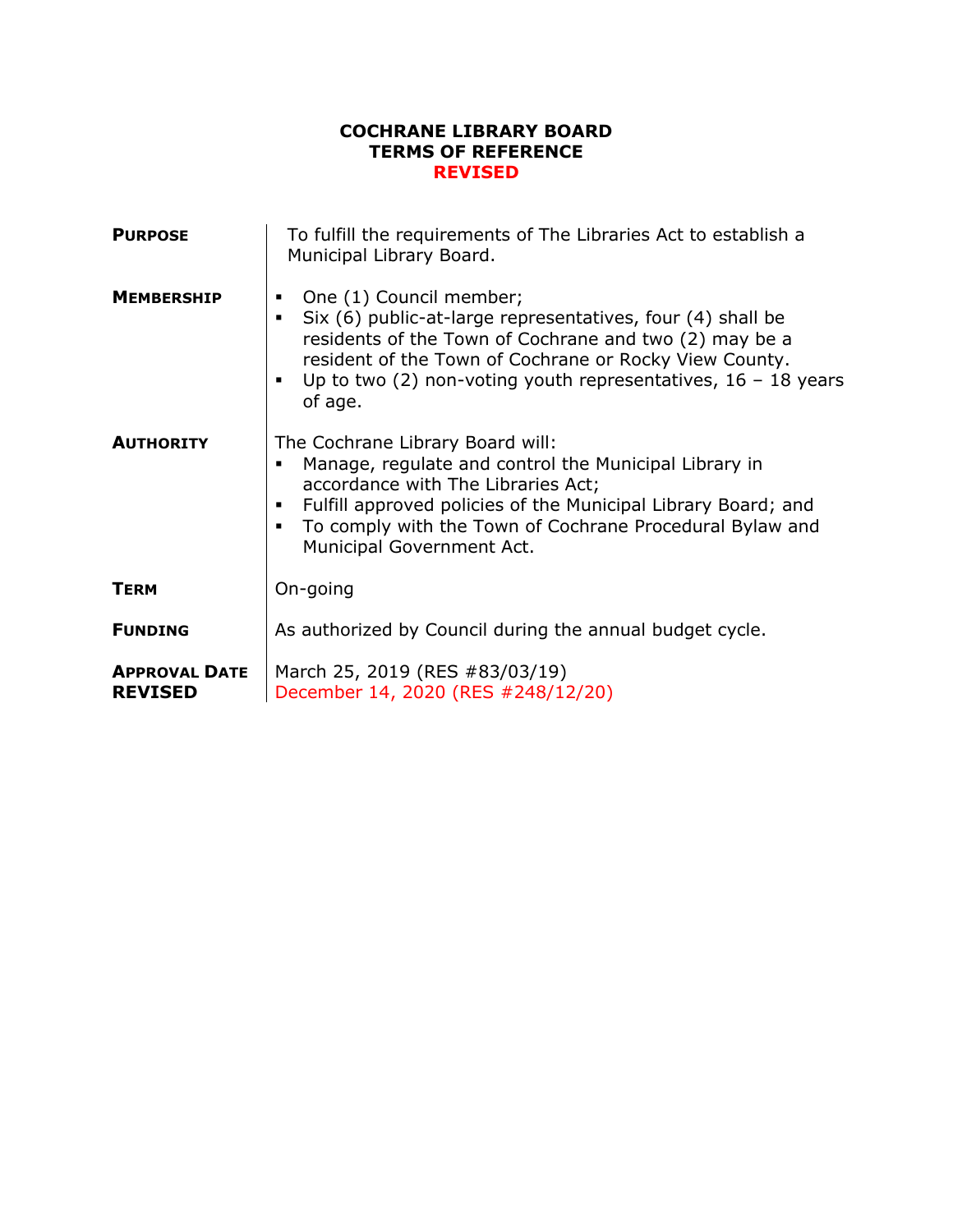# **COCHRANE PLANNING COMMISSION TERMS OF REFERENCE**

| <b>Purpose</b> | To exercise development powers and duties on behalf of the<br>Town of Cochrane                                                                                                                                                                                                                                                                                                                                                                                                                                                                                                                                                                                                                                                                                                                                                                                                                                                                                                                                                                                                                                                                                                                                                                                                                                                                                                                                                                                                                                                                                                                                                                                              |
|----------------|-----------------------------------------------------------------------------------------------------------------------------------------------------------------------------------------------------------------------------------------------------------------------------------------------------------------------------------------------------------------------------------------------------------------------------------------------------------------------------------------------------------------------------------------------------------------------------------------------------------------------------------------------------------------------------------------------------------------------------------------------------------------------------------------------------------------------------------------------------------------------------------------------------------------------------------------------------------------------------------------------------------------------------------------------------------------------------------------------------------------------------------------------------------------------------------------------------------------------------------------------------------------------------------------------------------------------------------------------------------------------------------------------------------------------------------------------------------------------------------------------------------------------------------------------------------------------------------------------------------------------------------------------------------------------------|
| Membership     | Five (5) public at large representatives.<br>$\bullet$<br>Two (2) members of Council.<br>$\bullet$<br>No person who is a Development Officer, a Subdivision<br>$\bullet$<br>Authority Officer or a member of the Subdivision and<br>Development Appeal Board, shall be appointed to the<br>Cochrane Planning Commission.                                                                                                                                                                                                                                                                                                                                                                                                                                                                                                                                                                                                                                                                                                                                                                                                                                                                                                                                                                                                                                                                                                                                                                                                                                                                                                                                                    |
| Authority      | The Cochrane Planning Commission will:<br>Act as a Development Authority to the extent required or<br>$\bullet$<br>permitted by the Land Use Bylaw; Act as Subdivision<br>Authority to the extent required or permitted by the<br>Subdivision Authority Bylaw on applications for<br>subdivision approval referred to it by the Subdivision<br>Authority Officer;<br>Consider and comment upon development and<br>$\bullet$<br>redesignation applications of significance referred to the<br>Town by adjoining municipalities;<br>Advise Council with regard to the planning policy issues<br>$\bullet$<br>arising from development and subdivision applications<br>reviewed by the Commission as Council may require<br>from time to time; and<br>Comply with the Town of Cochrane Procedural Bylaw and<br>$\bullet$<br>Municipal Government Act.<br>The CAO shall appoint a Secretary to the Commission, who<br>shall:<br>Notify applicants, members and advisory of the<br>Commission of the arrangements for the holding of<br>Regular and Special Meetings of the Commission;<br>Notify such persons as the Commission may designate of<br>$\bullet$<br>the decisions of the Commission and the reasons<br>therefore;<br>Keep and maintain a file for inspection by the public<br>$\bullet$<br>during all reasonable hours, the following official<br>records:<br>• A register of all applications for development permits<br>and subdivision approvals including the decisions<br>thereon and the reasons therefore where, under the<br>Act, reasons are required to be given; and<br>• Written minutes of all meetings and business<br>transacted by the Commission. |

The CAO may delegate to the Secretary of the Commission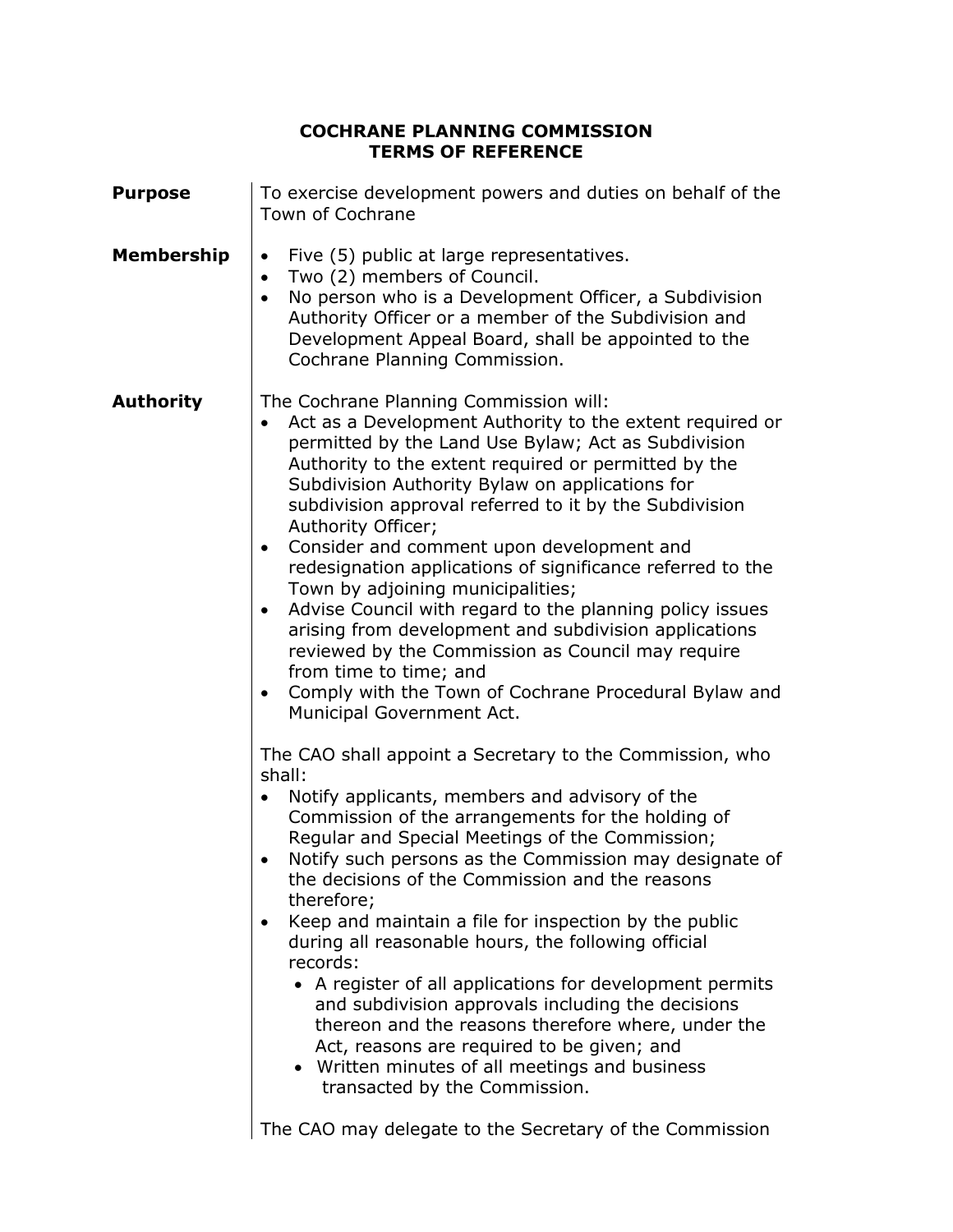|                                | the authority to sign on its behalf an order, decisions,<br>approval notice, or other thing made or given by the<br>Commission.                                                             |
|--------------------------------|---------------------------------------------------------------------------------------------------------------------------------------------------------------------------------------------|
|                                | The CAO shall ensure members are provided with an annual<br>orientation / training session and handbook outlining the<br>roles and responsibilities of the Cochrane Planning<br>Commission. |
| <b>Term</b>                    | On going                                                                                                                                                                                    |
| <b>Funding</b>                 | As authorized by Council during the annual budget cycle.                                                                                                                                    |
| <b>Approval</b><br><b>Date</b> | March 25, 2019 (Resolution #83/03/19)                                                                                                                                                       |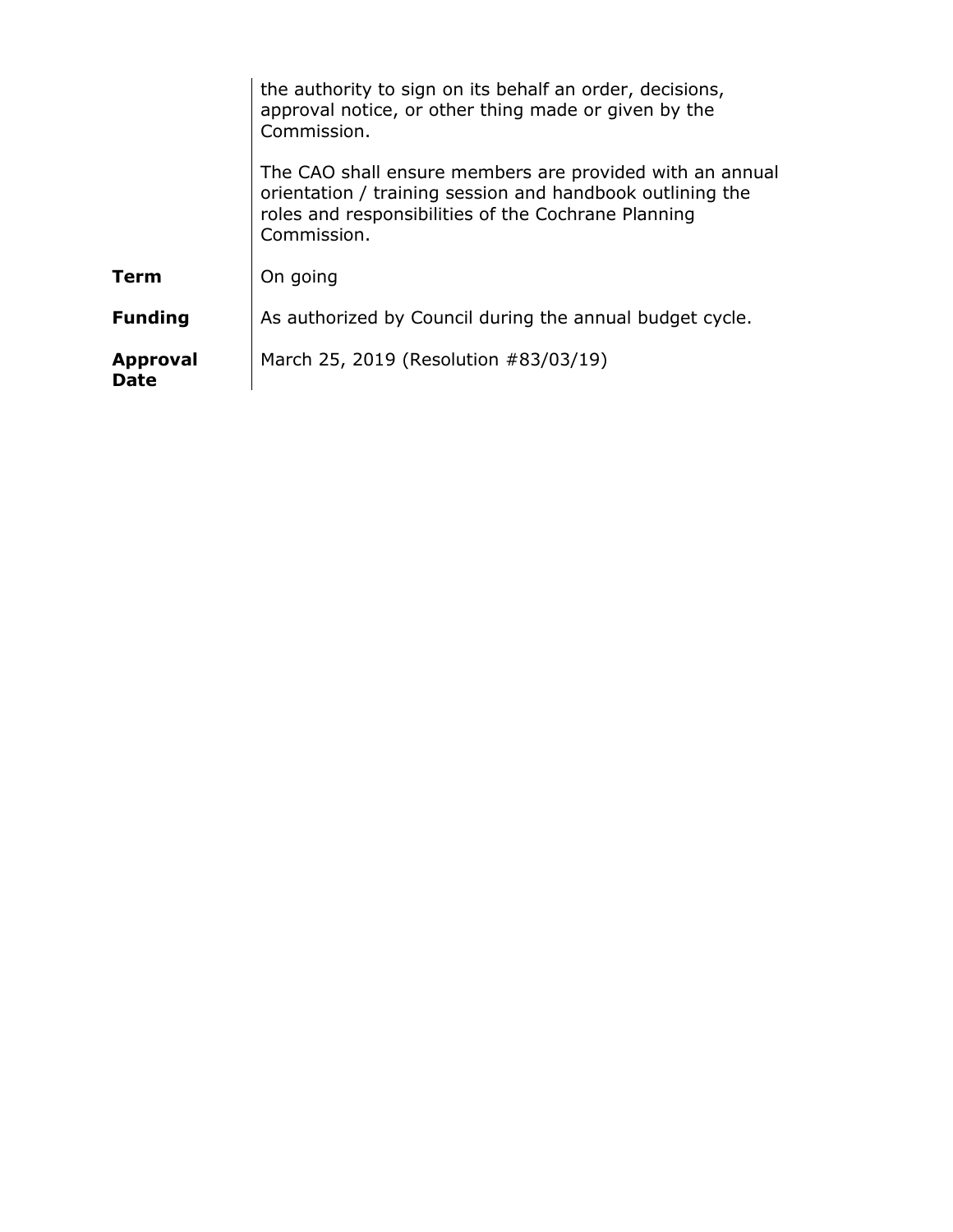#### **ECONOMIC RECOVERY TASK FORCE TERMS OF REFERENCE REVISED**

| <b>Purpose</b>    | The Economic Recovery Task Force will collaborate with local<br>business, community organizations and provincial and federal<br>governments to create opportunities to support our local economy                                                                                                                                                                                                                                                                                                                                                                                                                                                                                                                                                                                                                                                                                                                                                                                                                                                                   |
|-------------------|--------------------------------------------------------------------------------------------------------------------------------------------------------------------------------------------------------------------------------------------------------------------------------------------------------------------------------------------------------------------------------------------------------------------------------------------------------------------------------------------------------------------------------------------------------------------------------------------------------------------------------------------------------------------------------------------------------------------------------------------------------------------------------------------------------------------------------------------------------------------------------------------------------------------------------------------------------------------------------------------------------------------------------------------------------------------|
| <b>Membership</b> | Business Development Manager (lead)<br>$\bullet$<br><b>Finance Manager</b><br>$\bullet$<br>Mayor and two (2) Councillors<br>$\bullet$<br>One (1) Cochrane Chamber of Commerce representative<br>$\bullet$<br>One (1) Cochrane Tourism representative<br>$\bullet$<br>One (1) Business Advisory Network representative<br>$\bullet$<br>One (1) Developer Liaison Group representative<br>$\bullet$<br>One (1) Rotary Club of Cochrane representative<br>$\bullet$                                                                                                                                                                                                                                                                                                                                                                                                                                                                                                                                                                                                   |
| <b>Authority</b>  | The Task Force will:<br>Monitor, evaluate and manage the sustainability and wellness<br>$\bullet$<br>the business community.<br>Focus on economic relief measures to support Cochranites and<br>$\bullet$<br>local businesses during and after the COVID-19 outbreak.<br>Collaborate with other orders of government, the local busines<br>$\bullet$<br>community and the community at-large as needed on ways to<br>support local as they rebuild.<br>Make recommendations to Administration and Council that will<br>target Town-specific actions to provide an environment poised<br>recovery.<br>Coordinate with the Social Task Force to engage with mental<br>$\bullet$<br>health industry for opportunities to support business owners an<br>stakeholders.<br>Coordinate with the Social Task Force to provide opportunities<br>$\bullet$<br>Social economic development.<br>Work with the Emergency Command Centre to coordinate the<br>$\bullet$<br>reopening on non-essential services and large-scale events as<br>directed by Alberta Health Services. |
| <b>Term</b>       | May 4, 2020 - December 31, 2020                                                                                                                                                                                                                                                                                                                                                                                                                                                                                                                                                                                                                                                                                                                                                                                                                                                                                                                                                                                                                                    |
| <b>Funding</b>    | As authorized by Council during the annual budget cycle                                                                                                                                                                                                                                                                                                                                                                                                                                                                                                                                                                                                                                                                                                                                                                                                                                                                                                                                                                                                            |
| <b>REVISED</b>    | <b>Approval Date</b> April 27, 2020 (RES #84/04/20)<br>Extended to June 30, 2021 (RES #248/12/20)                                                                                                                                                                                                                                                                                                                                                                                                                                                                                                                                                                                                                                                                                                                                                                                                                                                                                                                                                                  |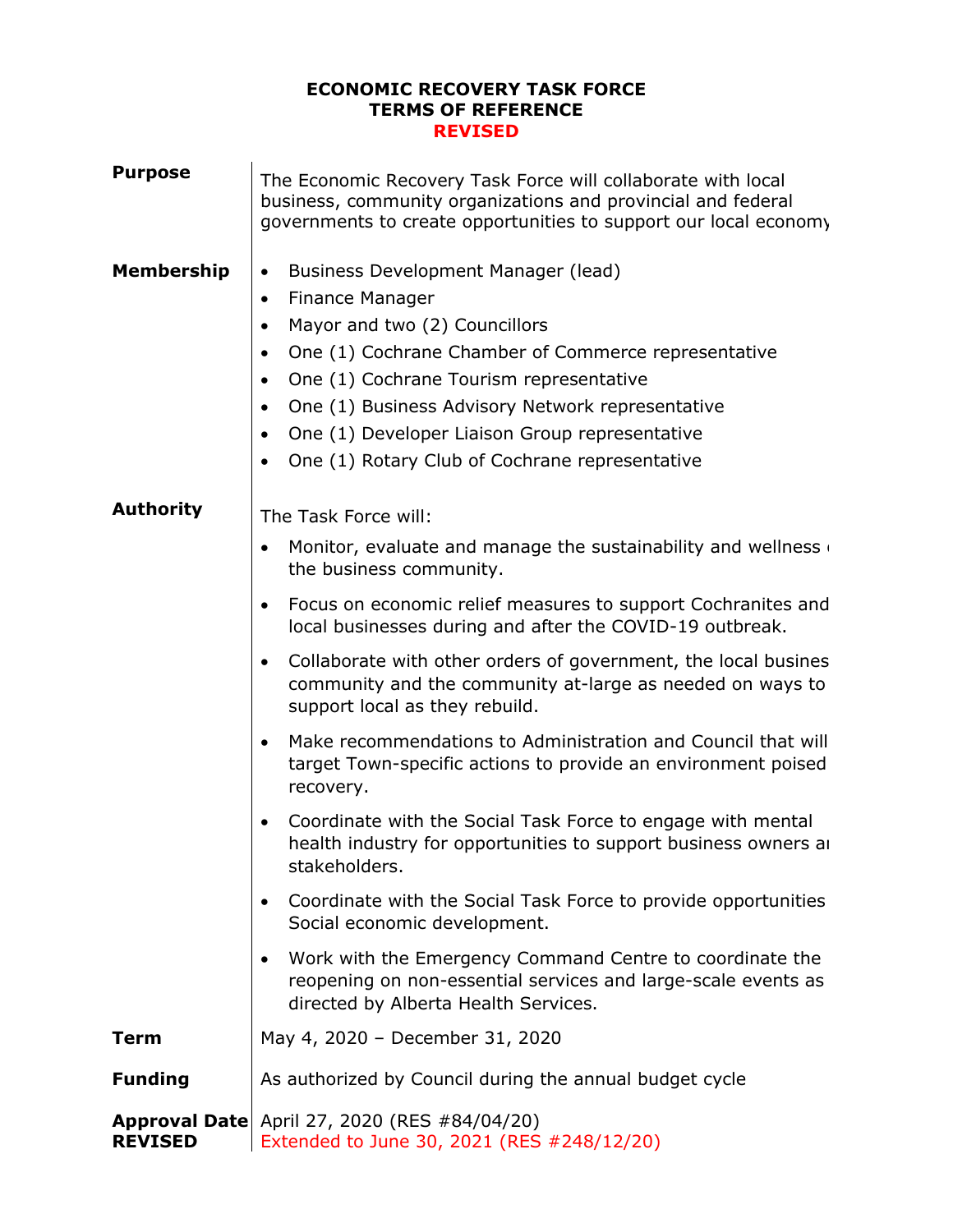## **FAMILY & COMMUNITY SUPPORT SERVICES ADVISORY BOARD TERMS OF REFERENCE REVISED RES # 181/12/21**

| <b>PURPOSE</b>       | The FCSS Advisory Board will function in an advisory capacity to<br>Town Council and Administration to enhance, strengthen and<br>stabilize family and community life:                                                                                                                                        |
|----------------------|---------------------------------------------------------------------------------------------------------------------------------------------------------------------------------------------------------------------------------------------------------------------------------------------------------------|
| <b>MEMBERSHIP</b>    | One (1) Council member;<br>٠<br>Five (5) public-at-large representatives (Town residents); and<br>٠<br>One (1) public-at-large representative (Rocky View County<br>٠<br>resident)                                                                                                                            |
| <b>AUTHORITY</b>     | The FCSS Advisory Board shall:<br>Participate in the development and review of priorities for FCSS<br>project funding in accordance with the terms of the Family and<br>Community Support Services Act and Regulation and for UW<br>project funding based on the terms of the current Letter of<br>Agreement; |
|                      | Prioritize project applications based on community needs and<br>٠<br>priorities. Provide recommendations for funding allocation of<br>FCSS and United Way grant dollars;                                                                                                                                      |
|                      | Develop and facilitate the delivery of fundraising activities that<br>٠<br>will strengthen our position to achieve positive change and build<br>a strong community;                                                                                                                                           |
|                      | Make recommendations to Council for the allocation of funds<br>٠<br>based on the FCSS Act, United Way of Calgary and Area<br>Agreement and established FCSS and Council priorities for:                                                                                                                       |
|                      | FCSS grant funding<br>$\circ$                                                                                                                                                                                                                                                                                 |
|                      | United Way of Calgary and Area grant funding;<br>$\circ$                                                                                                                                                                                                                                                      |
|                      | Monitor progress and outcomes of funded social initiatives within<br>п<br>the community;                                                                                                                                                                                                                      |
|                      | Increase awareness of social issues and the services and<br>٠<br>resources available for Cochrane and area residents; and                                                                                                                                                                                     |
|                      | Comply with the Town of Cochrane Procedural Bylaw and<br>٠<br>Municipal Government Act.                                                                                                                                                                                                                       |
| <b>TERM</b>          | On-going                                                                                                                                                                                                                                                                                                      |
| <b>FUNDING</b>       | As authorized by Council during the annual budget cycle.                                                                                                                                                                                                                                                      |
| <b>APPROVAL DATE</b> | March 25, 2019 (Resolution #83/03/19)                                                                                                                                                                                                                                                                         |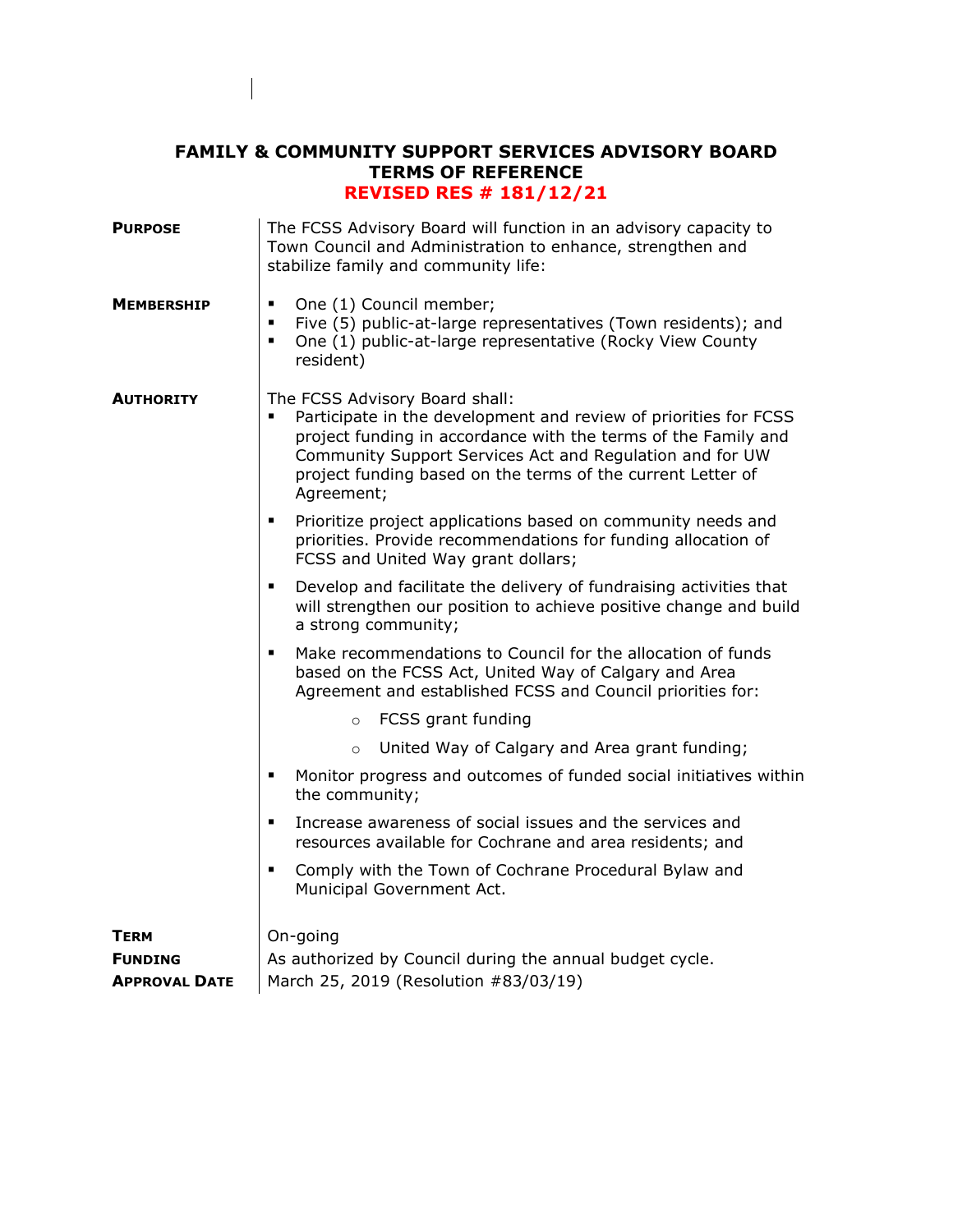# **MAYOR & COUNCIL REMUNERATION TASK FORCE**

# **TERMS OF REFERENCE**

#### **RESCINDED**

| <b>PURPOSE</b>       | To review and make recommendations to Council regarding<br>Mayor and Council remuneration and expenses.                                                                                                                                                                                                                                                                                                                                                                                                                                                                                                                                                                            |
|----------------------|------------------------------------------------------------------------------------------------------------------------------------------------------------------------------------------------------------------------------------------------------------------------------------------------------------------------------------------------------------------------------------------------------------------------------------------------------------------------------------------------------------------------------------------------------------------------------------------------------------------------------------------------------------------------------------|
| <b>MEMBERSHIP</b>    | Two (2) business representatives (must own a licensed<br>business within the Town of Cochrane;<br>Two (2) public-at-large representatives; and<br>One (1) past member of Council (must be a member from<br>either of the last two Councils and currently reside within the<br>Town of Cochrane).                                                                                                                                                                                                                                                                                                                                                                                   |
| <b>AUTHORITY</b>     | The Mayor & Council Remuneration Task Force shall:<br>Review the current Town of Cochrane Mayor & Remuneration<br>Policy by:<br>Utilizing the services of a consultant, if required;<br>$\Box$<br>Identifying relevant data to be collected;<br>$\Box$<br>Interviewing individuals, including current members of<br>$\Box$<br>Council or the C.A.O, if required; and<br>Confirming current policy structure including consideration<br>o<br>of Canada Customs and Revenue Agency rules.<br>Present a report on the Committee's findings and<br>recommendations to Council for consideration;<br>Comply with the Town of Cochrane Procedural Bylaw and<br>Municipal Government Act. |
| <b>TERM</b>          | Required in the third year of the Council Term of Office as per<br>policy.                                                                                                                                                                                                                                                                                                                                                                                                                                                                                                                                                                                                         |
| <b>FUNDING</b>       | As authorized by Council during the annual budget cycle.                                                                                                                                                                                                                                                                                                                                                                                                                                                                                                                                                                                                                           |
| <b>APPROVAL DATE</b> | March 25, 2019 (Resolution #83/03/19)                                                                                                                                                                                                                                                                                                                                                                                                                                                                                                                                                                                                                                              |
| <b>RESCINDED</b>     | RES # 282/11/19                                                                                                                                                                                                                                                                                                                                                                                                                                                                                                                                                                                                                                                                    |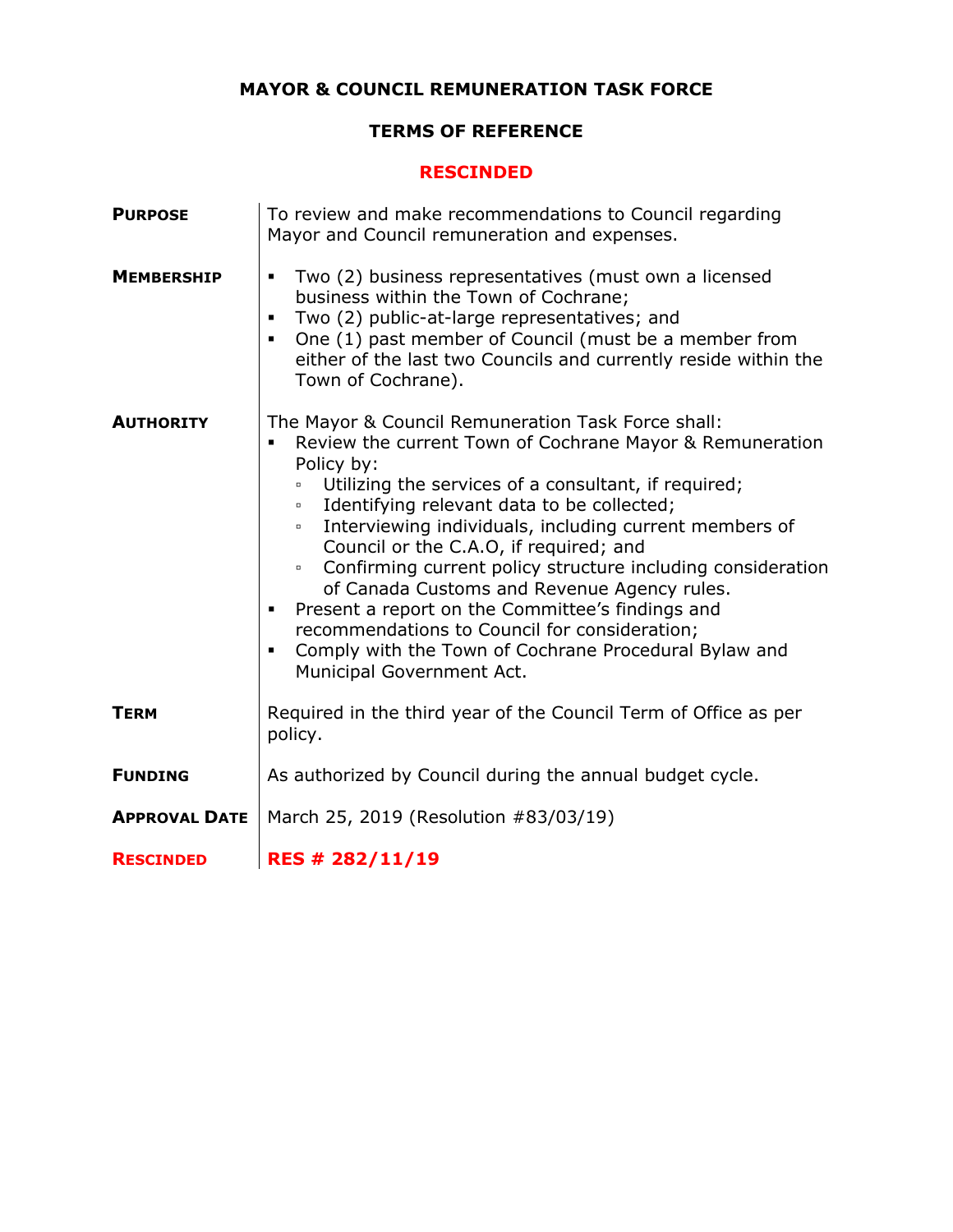### **PARKS AND RECREATION COMMITTEE TERMS OF REFERENCE REVISED**

| <b>Purpose</b>       | To act as an advisory body to Council and Administration<br>regarding matters pertaining to community parks, and<br>recreation.                                                                                                                                                                                                                                                                                                                                                                                                                                                                                                                                                                                                                                                                                                                                       |
|----------------------|-----------------------------------------------------------------------------------------------------------------------------------------------------------------------------------------------------------------------------------------------------------------------------------------------------------------------------------------------------------------------------------------------------------------------------------------------------------------------------------------------------------------------------------------------------------------------------------------------------------------------------------------------------------------------------------------------------------------------------------------------------------------------------------------------------------------------------------------------------------------------|
| <b>Membership</b>    | One (1) Town Council member; appointed as Chair (Non<br>$\bullet$<br>Voting)<br>Eight (8) Public-at-Large representatives (including one<br>$\bullet$<br>senior and one youth, if possible)<br>One (1) Spray Lake Sawmills Family Sports Centre Board<br>$\bullet$<br>of Directors Member<br>One (1) Local School Divisions Member (Non-Voting)<br>$\bullet$<br>One (1) Member - Cochrane & District Ag Society (Non-<br>$\bullet$<br>Voting)                                                                                                                                                                                                                                                                                                                                                                                                                         |
| <b>Authority</b>     | The Committee will:<br>Review and discuss:<br>$\bullet$<br>Community parks and recreation services that<br>$\circ$<br>exist or may be needed;<br>The most effective use of the parks and recreation<br>$\circ$<br>infrastructure and programing in the community.<br>Invite and receive submissions from community groups<br>$\bullet$<br>and Administration with respect to creating and<br>enhancing recreational opportunities.<br>Review any parks and recreation issues referred to the<br>$\bullet$<br>Committee by Council.<br>Make recommendations to Council and Administration on<br>$\bullet$<br>projects or programing and to create and enhance parks<br>and recreation opportunities.<br>Review and provide input into Capital Budgets.<br>$\bullet$<br>Comply with the Town of Cochrane Procedural Bylaw and<br>$\bullet$<br>Municipal Government Act. |
| <b>Term</b>          | On-going                                                                                                                                                                                                                                                                                                                                                                                                                                                                                                                                                                                                                                                                                                                                                                                                                                                              |
| <b>Funding</b>       | As authorized by Council during the annual budget cycle.                                                                                                                                                                                                                                                                                                                                                                                                                                                                                                                                                                                                                                                                                                                                                                                                              |
| <b>Approval Date</b> | March 25, 2019 (Resolution #83/03/19)                                                                                                                                                                                                                                                                                                                                                                                                                                                                                                                                                                                                                                                                                                                                                                                                                                 |
| <b>REVISED</b>       | December 09, 2019 (Resolution #290/12/19)                                                                                                                                                                                                                                                                                                                                                                                                                                                                                                                                                                                                                                                                                                                                                                                                                             |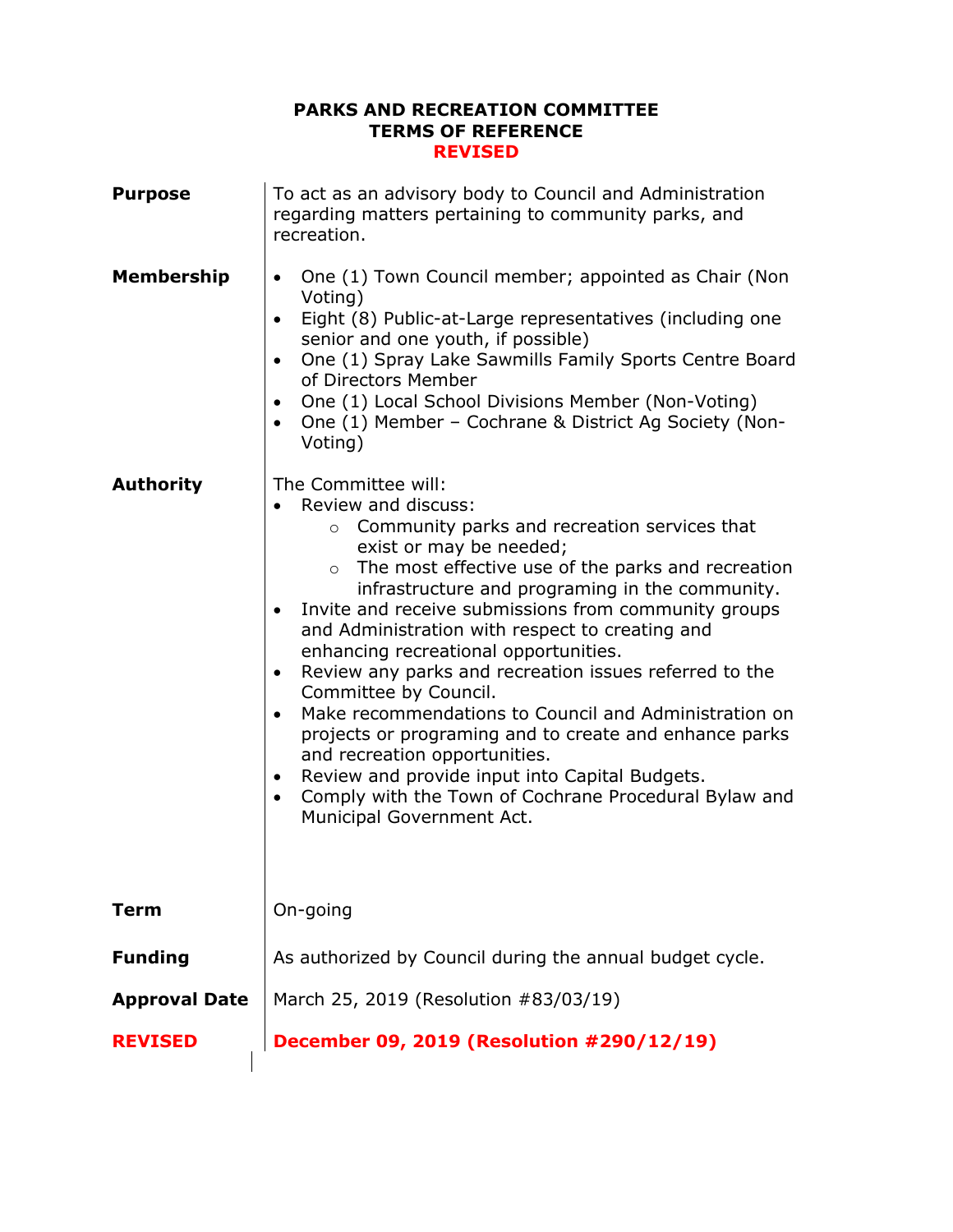# **PROTECTIVE SERVICES ADVISORY COMMITTEE TERMS OF REFERENCE**

| <b>Purpose</b>    | To act as a liaison between Town Council, the Cochrane RCMP<br>Detachment, the Community and Protective Services<br>Department, and the citizens of Cochrane to foster responsible<br>community actions towards the creation of a safe and secure<br>community.                                                                                                                                                                                                                                                                                                                                                                                                                                                                                                                                                                                                                                                                                                                                                                                |
|-------------------|------------------------------------------------------------------------------------------------------------------------------------------------------------------------------------------------------------------------------------------------------------------------------------------------------------------------------------------------------------------------------------------------------------------------------------------------------------------------------------------------------------------------------------------------------------------------------------------------------------------------------------------------------------------------------------------------------------------------------------------------------------------------------------------------------------------------------------------------------------------------------------------------------------------------------------------------------------------------------------------------------------------------------------------------|
| <b>Membership</b> | Two (2) Town Council members<br>$\blacksquare$<br>Eight (8) public-at-large representatives (Town residents) to<br>٠<br>be composed of representation from the following:<br>• Three (3) public-at-large representatives (Town<br>residents)<br>• Five (5) public-at-large representatives to include, if<br>possible:<br>Youth<br>• COP (Citizens on Patrol)<br><b>Business/Industry</b>                                                                                                                                                                                                                                                                                                                                                                                                                                                                                                                                                                                                                                                      |
| <b>Authority</b>  | Liaison between Town Council and staff in the following areas of<br><b>Protective Services:</b><br>• Fire<br>• RCMP<br>• Bylaw Enforcement<br>• Animal Services                                                                                                                                                                                                                                                                                                                                                                                                                                                                                                                                                                                                                                                                                                                                                                                                                                                                                |
|                   | The specific duties and responsibilities of this Committee shall<br>include the following:<br>a) To review traffic safety and other community safety<br>concerns.<br>b) To annually review and update the Community Policing Plan.<br>c) To receive input from the public on protective services<br>issues.<br>d) To review and update the Fire Master Plan.<br>e) To serve, as appointed by the committee, on relevant adhoc<br>committees.<br>f) To comply with the Town of Cochrane Procedural Bylaw and<br>Municipal Government Act.<br>g) To oversee the agreement between the Town and the<br>Government of Canada for the employment of the RCMP.<br>h) To represent the interests of Town Council and the<br>community to the officer in charge.<br>To provide community feedback to the RCMP concerning<br>i)<br>policing and the Town bylaw enforcement strategies and<br>activities.<br>j) To review and advise Council on the annual RCMP goals and<br>priorities.<br>k) To cooperate and liaise with community groups in creating |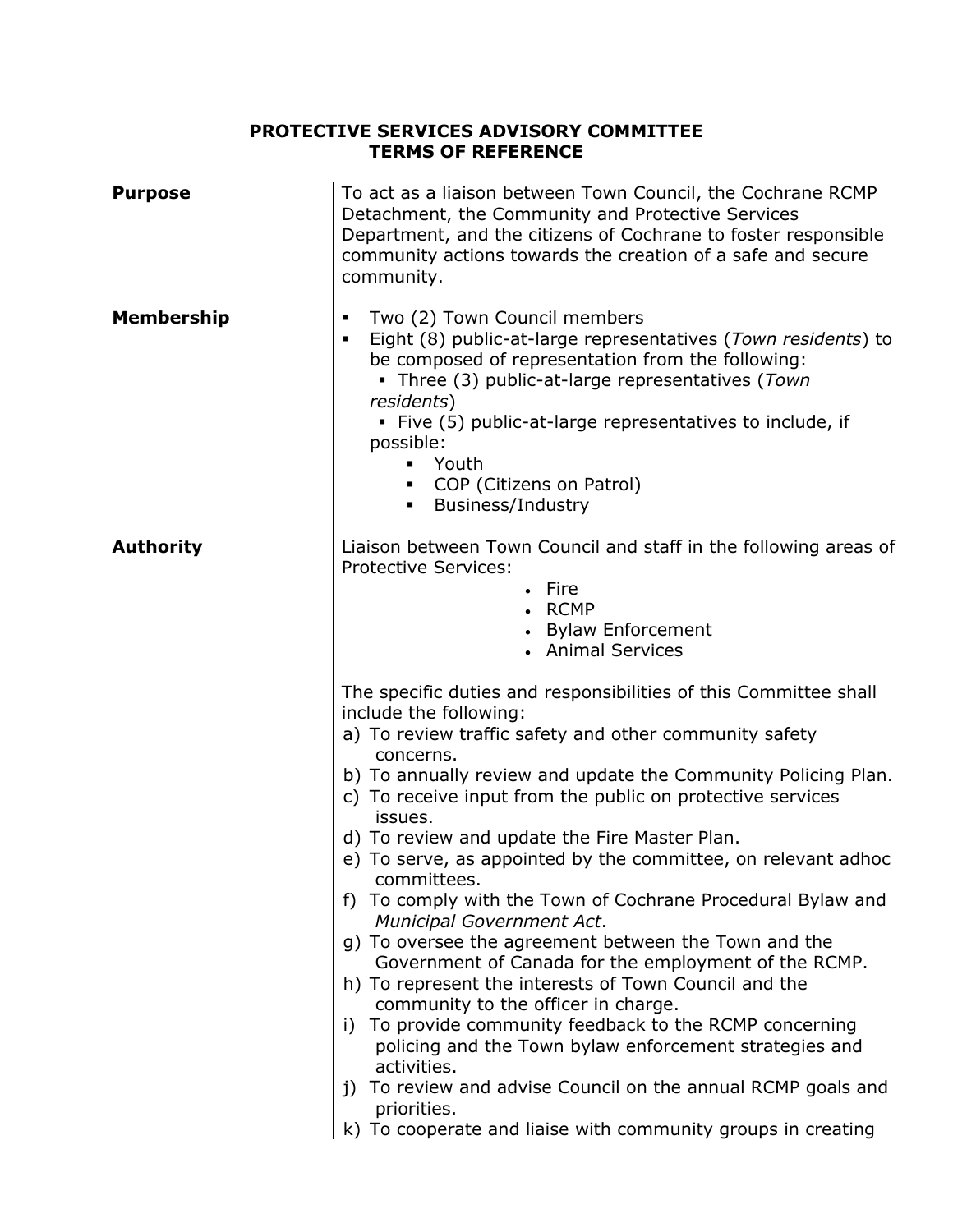|                      | programs or pursuing initiatives to improve public safety.<br>I) To make recommendations to Council relating to policing<br>matters or relevant community issues, as it may deem<br>advisable, on its own initiative or upon request of Council. |
|----------------------|--------------------------------------------------------------------------------------------------------------------------------------------------------------------------------------------------------------------------------------------------|
| Term                 | In-Active; Activated on an As-Needed basis by Resolution<br>of Council                                                                                                                                                                           |
| <b>Funding</b>       | As authorized by Council during the annual budget cycle.                                                                                                                                                                                         |
| <b>Approval Date</b> | March 25, 2019 (Resolution #83/03/19)                                                                                                                                                                                                            |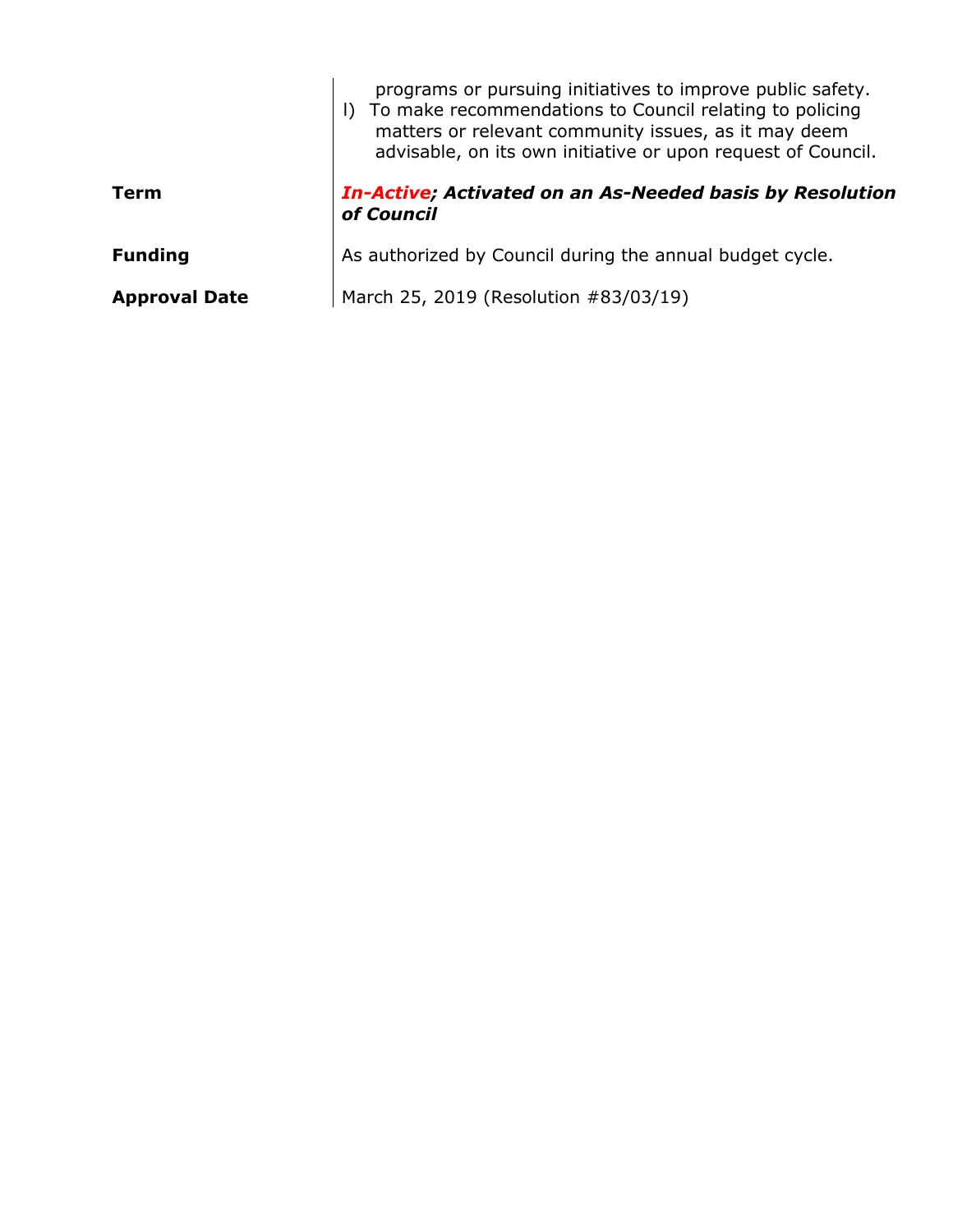### **SOCIAL RECOVERY TASK FORCE TERMS OF REFERENCE REVISED**

| <b>Purpose</b>    | The Social Recovery Task Force will collaborate with local<br>support agencies and provincial and federal government to<br>create opportunities to support and enhance the well-being,<br>safety and resilience of Cochrane residents.                                                                                                                                                                                                                                                                                                                                                                                                                                                                                                                                                                 |
|-------------------|--------------------------------------------------------------------------------------------------------------------------------------------------------------------------------------------------------------------------------------------------------------------------------------------------------------------------------------------------------------------------------------------------------------------------------------------------------------------------------------------------------------------------------------------------------------------------------------------------------------------------------------------------------------------------------------------------------------------------------------------------------------------------------------------------------|
| <b>Membership</b> | FCSS Manager (lead)<br>$\bullet$<br>Mayor and one (1) Councillor<br>$\bullet$<br>One (1) Affordable Housing representative from FCSS<br>$\bullet$<br>One (1) Cochrane Rotary Club representative<br>$\bullet$<br>One (1) Helping Hands representative<br>$\bullet$<br>One (1) Cochrane Activettes representative<br>$\bullet$<br>One (1) Cochrane & Area Victim Services representative<br>One (1) Big Hill Haven Women's Shelter representative                                                                                                                                                                                                                                                                                                                                                       |
| <b>Authority</b>  | The Task Force will:<br>Conduct environmental scans to identify service gaps and<br>emerging needs.<br>Provide advice about social issues and identify priority<br>areas.<br>Increase awareness of social issues and the services and<br>resources available for Cochrane residents.<br>Build and support networks and systems for all<br>Cochranites.<br>Bring together people and agencies supporting residents<br>to collaborate and coordinate response and recovery.<br>Advocate for programs and opportunities to support the<br>$\bullet$<br>health and wellness of Cochrane residents.<br>Assess funding needs and working with other orders of<br>government on funding supports required for Town and<br>partner services.<br>Work collaboratively with the Economic Recovery Task<br>Force. |
| <b>Term</b>       | May 4, 2020 - December 31, 2020                                                                                                                                                                                                                                                                                                                                                                                                                                                                                                                                                                                                                                                                                                                                                                        |
| <b>Funding</b>    | As authorized by Council during the annual budget cycle                                                                                                                                                                                                                                                                                                                                                                                                                                                                                                                                                                                                                                                                                                                                                |
| <b>REVISED</b>    | <b>Approval Date</b> April 27, 2020 (Resolution #84/04/20)<br>Extended to June 30, 2021 (RES #248/12/20)                                                                                                                                                                                                                                                                                                                                                                                                                                                                                                                                                                                                                                                                                               |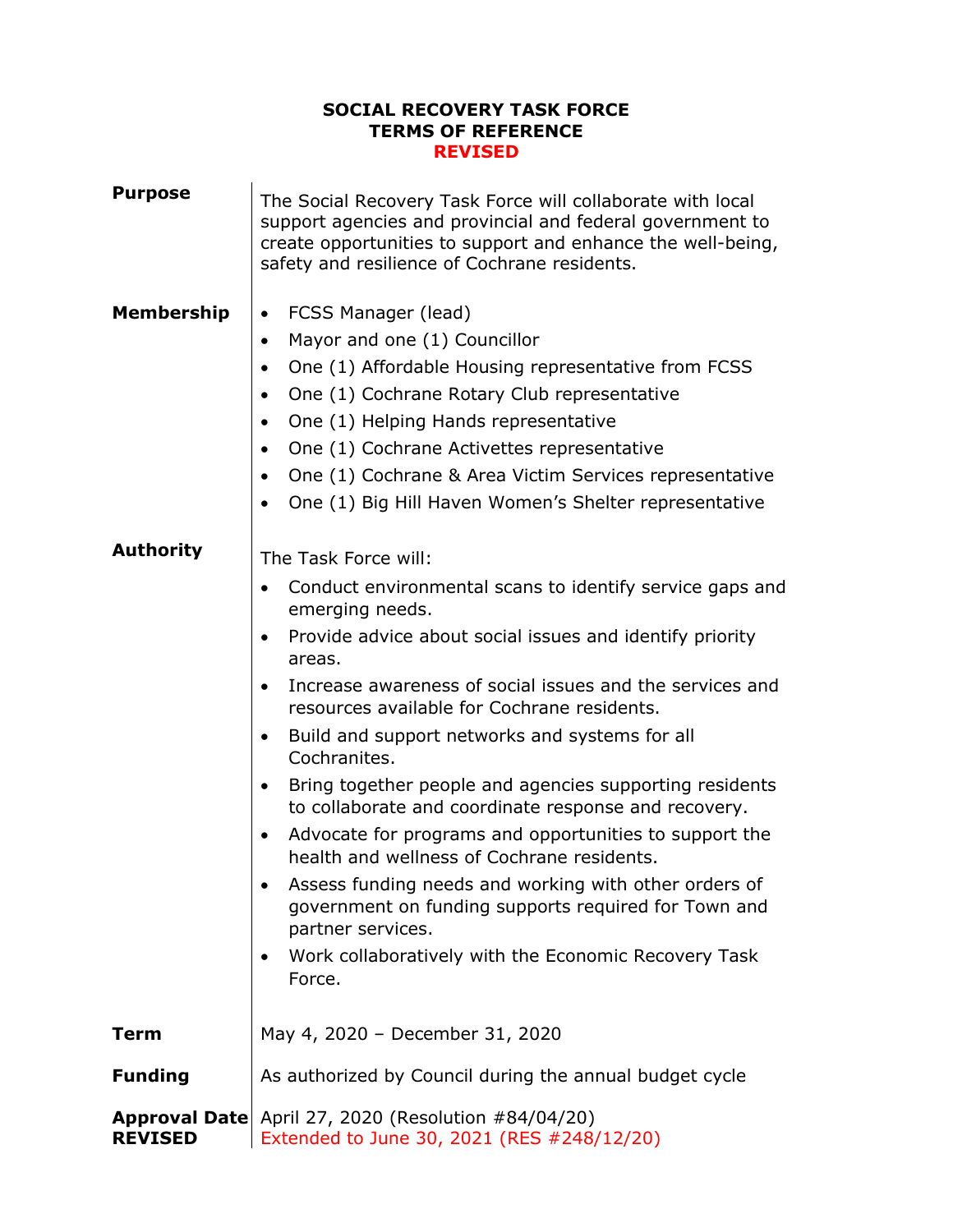# **SUBDIVISION & DEVELOPMENT APPEAL BOARD TERMS OF REFERENCE**

| <b>Purpose</b>    | To hear and determine appeals on behalf of the Town in<br>respect to decisions of a Subdivision Authority or<br>Development Authority.                                                                                                                                                                                                                                                                                                                                                                                                                                                                                                                                                                                                                                                                                                                                                                                                                                                                                                                                                                                                                                                                                                                                                                                                                                                                                                                                                                                                                                                                                                                     |
|-------------------|------------------------------------------------------------------------------------------------------------------------------------------------------------------------------------------------------------------------------------------------------------------------------------------------------------------------------------------------------------------------------------------------------------------------------------------------------------------------------------------------------------------------------------------------------------------------------------------------------------------------------------------------------------------------------------------------------------------------------------------------------------------------------------------------------------------------------------------------------------------------------------------------------------------------------------------------------------------------------------------------------------------------------------------------------------------------------------------------------------------------------------------------------------------------------------------------------------------------------------------------------------------------------------------------------------------------------------------------------------------------------------------------------------------------------------------------------------------------------------------------------------------------------------------------------------------------------------------------------------------------------------------------------------|
| <b>Membership</b> | Seven (7) public at large representatives (6 regular<br>$\bullet$<br>members and 1 alternate).<br>One (1) member of Council.<br>$\bullet$<br>No person who is an employee of the Town, or a<br>$\bullet$<br>member of the Cochrane Planning Commission, and<br>carries out subdivision or development powers, duties<br>and functions on behalf of the Town may be appointed to<br>the Board.                                                                                                                                                                                                                                                                                                                                                                                                                                                                                                                                                                                                                                                                                                                                                                                                                                                                                                                                                                                                                                                                                                                                                                                                                                                              |
| <b>Authority</b>  | The Subdivision & Development Appeal Board will:<br>Hear and determine appeals brought to it in respect of<br>an order or decision of a Development Authority;<br>When hearing an appeal, shall follow the order of<br>$\bullet$<br>appearance set out below unless, in special<br>circumstances, the Board considers that in the interest of<br>fairness, the Board ought to adopt a different order of<br>appearances:<br>Staff Report;<br>٠<br>• Appellant<br>Those present who are opposed to the Appellant (if<br>the Applicant is the Respondent, the Applicant should<br>lead followed by those who support the Applicant's<br>position);<br>Interested persons who neither support nor oppose<br>$\blacksquare$<br>the appeal, but wish to make comments; and<br>Response by the Appellant.<br>Require that the party making the written submission<br>shall present the submission to the Board. If such party<br>is absent from the hearing, the person who makes the<br>report to the Board may present the written<br>submissions.<br>In arriving at its decision and formulating its reasons,<br>may obtain advice and assistance from the Town's staff,<br>legal advisors and other technical agencies, but<br>assistance from such persons shall not be obtained in<br>any case where the Town has taken a position either for<br>or against an appeal.<br>Comply with the Town of Cochrane Procedural Bylaw,<br>the Municipal Government Act and any applicable<br>Regulations.<br>The CAO shall appoint a Secretary to the Subdivision &<br>Development Appeal Board, who shall;<br>Keep and maintain a file for inspection by the public |